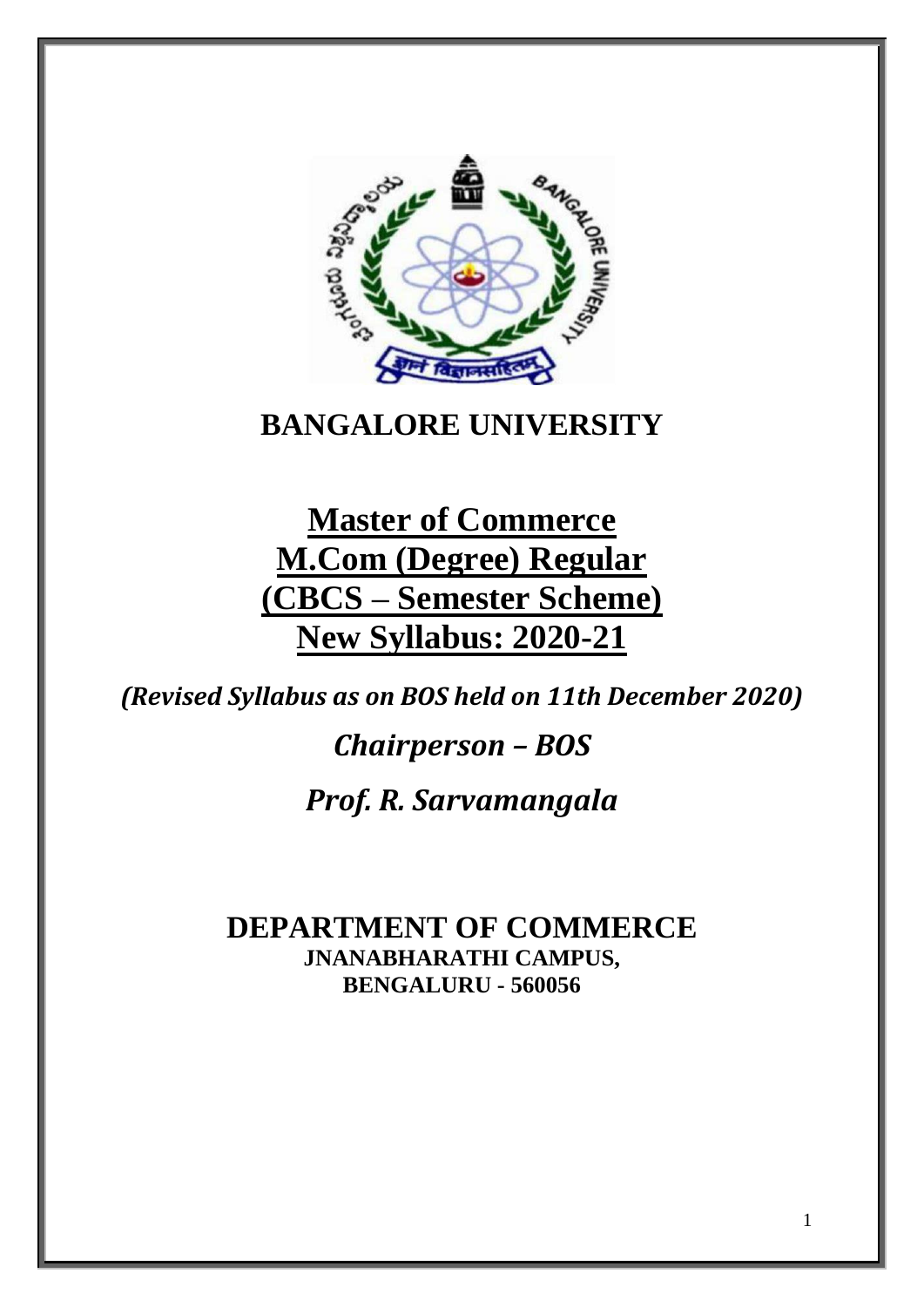#### **REGULATIONS PERTAINING TO** *MASTER OF COMMERCE* **(M.Com.) COURSE UNDER CBCS SYSTEM FROM 2020-21 ONWARDS**

#### **1. Objective:**

The broad objective of the Master of Commerce course is to impart to the Students, professional education and training in various aspects of business and its environment and provide them with opportunities to develop managerial and analytical skills in order to meet the challenges of business at the national and global level. The platform will also enrich the students to cope up with recent changes in business world.

### **2. Eligibility for Admission:**

A candidate who has passed the B.Com./B.B.A./BMS Degree examination of this University or of any other University recognized as equivalent thereto and has secured not less than 50% of the marks in the aggregate in all the Commerce subjects of Business Education in all the years shall be eligible for admission to the course. In case of SC/ST/CAT-1 students and PWD Students, there will be relaxation of 5% in the minimum required percentage of marks.

### **3. Duration of the Course:**

The course of study for M.Com., degree shall extend over a period of two years divided into 4 (four) semesters. Each Semester will be of 16 weeks or more duration with a minimum of 90 actual working days.

#### **4. Scheme of Instruction:**

- 1. In each semester there will be six to seven papers (including practicals)
- 2. There will be 24 to 27 contact hours per week. This includes practicals.

### **5. Attendance:**

Each course (theory/practical) shall be treated as an independent unit for the purpose of attendance. A student shall attend a minimum of 75% of the total instruction hours in a course (theory/practical) including tutorials and seminars in each semester. There shall be no provision for condonation of shortage of attendance and a student who fails to secure 75% attendance in a course, shall be required to repeat that semester.

### **6. Medium of Instruction:**

The medium of instruction shall be English. However, a candidate will be permitted to write the examination either in English or in Kannada.

### **7. Registering for the Examination:**

A candidate shall register for all the papers of a semester when he appears for the examination of that semester for the first time.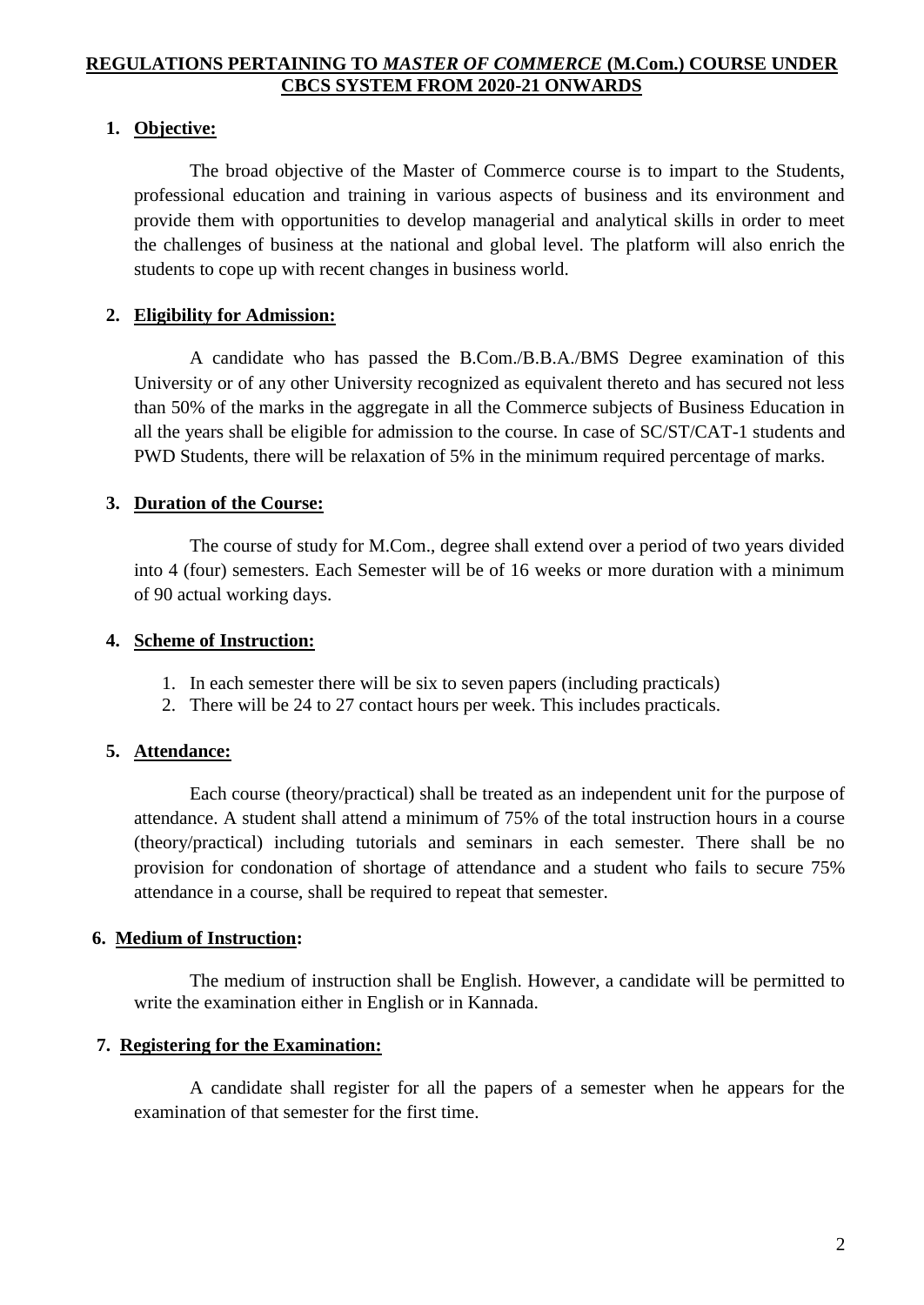### **8. Scheme of Examination:**

8.1 There shall be a University examination at the end of each semester. The maximum marks for the university examination in each paper shall be 100 as shown below:

| <b>Particulars</b>               | <b>Course</b> | <b>Duration</b>           | <b>Internal</b><br><b>Assessment</b> | <b>Theory</b><br><b>Examination</b> | <b>Total</b><br><b>Marks</b> |  |
|----------------------------------|---------------|---------------------------|--------------------------------------|-------------------------------------|------------------------------|--|
| Subject<br>without<br>Practicals | M.Com         | 2 years,<br>(4 Semesters) | 30                                   | 70                                  | 100                          |  |

8.2 For subjects having practical examination (Advanced Research Methodology) theory examination will remain for 70 Marks, but in the place of Internal Assessment, Practical examination will be conducted, the marks allotment is as follows:

| $\bullet$ | End Semester Practical Examination 10 Marks |          |
|-----------|---------------------------------------------|----------|
| $\bullet$ | Record                                      | 10 Marks |
|           | • Viva-Voce Examination                     | 05 Marks |
| $\bullet$ | Attendance                                  | 05 Marks |
|           | <b>Total Marks</b>                          | 30 Marks |
|           |                                             |          |

- 8.3 Each semester will normally have six (Hardcore) and one (soft core) paper and each shall be for 100 marks.
- 8.4 (i) The composition of theory and internal assessment marks for each paper will be 70 and 30 respectively.
	- ii. Duration of examination per theory paper of 70 marks shall be for 3 hours, for practicals it will be  $1^{1/2}$  (one and half) hours for each batch.
	- iii. Practical records will be evaluated as part of the practical examination.
	- iv. In case of practical examinations, students will be assessed on the basis of knowledge of processes, skills operations involved, results/calculations and reporting.
	- v. Practical examination will be conducted by the Board of Examiners with Pre-Approved Panel of Examiners.
- 8.5 Every theory paper shall ordinarily consist of two/three sections, developed to test conceptual skills, understanding skills, comprehension skills, articulation, and application skills in the question paper's composition in examinations.
- 8.6 (i) In case of theory papers the various components of internal assessment will be as follows:
	- a) Assignment 5 Marks
	- b) Attendance 5 marks (75% =  $> 80\%$  1 Mark, 80%  $> 85\%$  2 Marks, 85%  $>$ 90% - 3 Marks, 90% to 95% - 4 Marks, 95% => 5 Marks)
	- c) Internal Test 20 Marks

(The test shall be for  $1^{1/2}$  hour duration carrying 40 marks. The marks scored by the candidate shall be later reduced to 20 marks).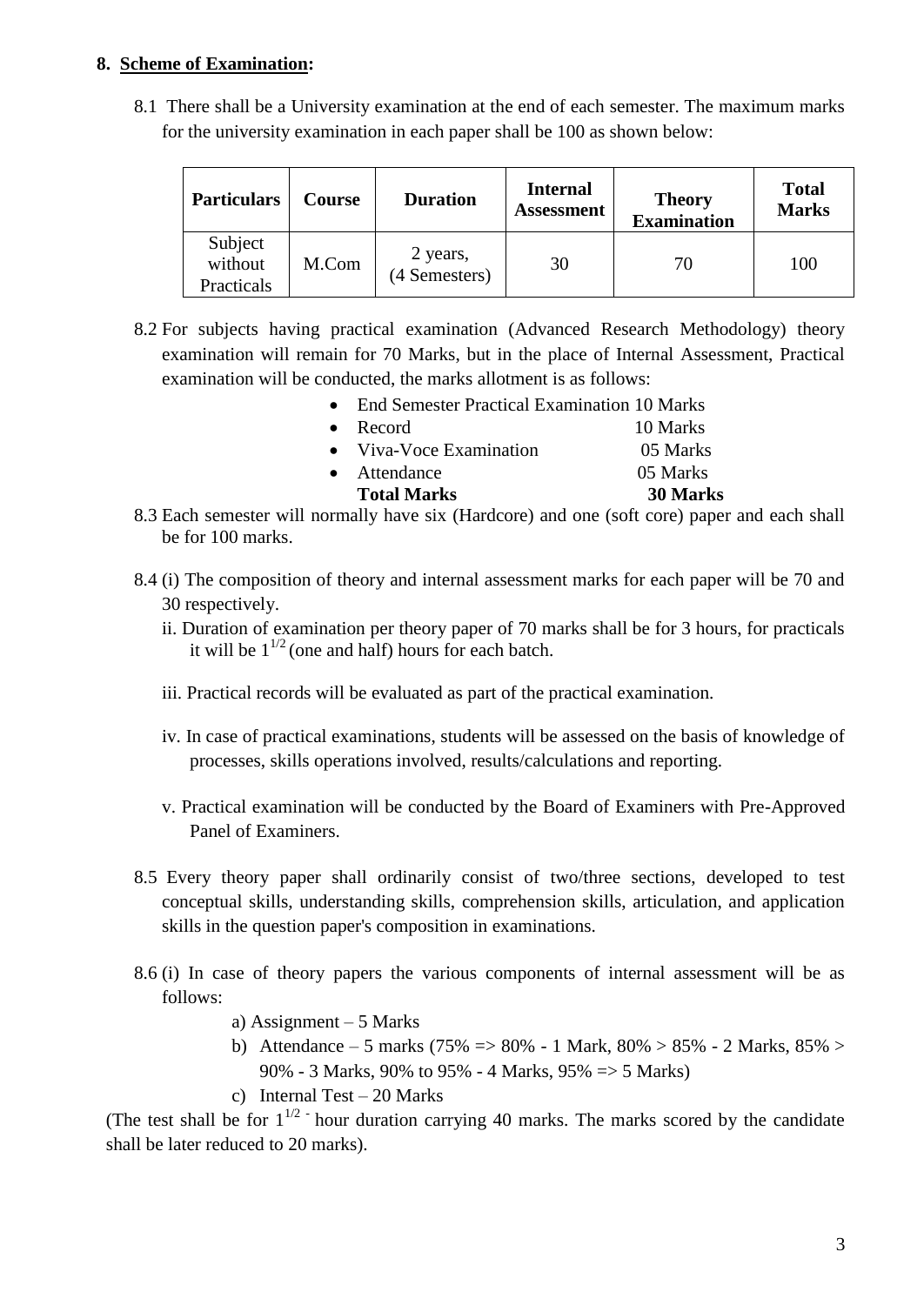- (ii) The Departmental Council / College / Centre shall notify in the first week of each semester, scheme of internal assessment, containing the details of tests, assignments, and seminars.
- (iii) Co-ordination Committee: In order to monitor IA tests there shall be Co-ordination Committee consisting of the following:
	- 1. Chairman BOS: Chairman
	- 2. Two Senior Faculty Members
	- 3. Two members from affiliated colleges as recommended by the BOS
	- 4. For **Advanced Research Methodology** Subject, A Viva-Voce and Practical Exam for 30 marks will be conducted by the Board of Examiners.
- (iv) At least one week prior to the last working day, I.A. marks secured by the candidates shall be displayed on the notice board.
- (v) The Departmental Council / College / Centre may decide to give test/seminar to candidates who absent themselves for the above, only if the Council is convinced that the absence of the candidate is on valid grounds. However, the Council will allow the candidate to avail of this provision within the duration of that semester.
- (vi) The statement of internal assessment shall be sent to the Registrar (Evaluation) one week prior to the commencement of that particular semester examination.

#### 8.5 **Question Paper Pattern:**

### **Section – A:**

Answer any Seven Questions out of Ten. Each Question Carries Two Marks (7x2=14)

#### **Section – B:**

Answer any Four Questions out of Six. Each Question Carries Five Marks (4x5=20)

#### **Section – C:**

Answer any Two Questions out of Four. Each Question Carries Twelve Marks (2x12=24)

### **Section – D: (Compulsory Skill-based Question on Subject / Paper)**

Skill-based Question (1x12=12)

#### **8.6.a MOOC Course & Certification Programme:**

A. The student has to undergo a certification course in any MOOC platform such as SWAYAM, NPTEL, AICTE, CEC of 8 Weeks / 12 Weeks / 16 Weeks Programme at the beginning of the 1st semester, submit the certificate at the end of 2nd Semester examinations, which is compulsory.

B. Certification Programme: The student must undergo a Skill-based Training Certification Course from FKCCI / MSME / SME / KSSIC / KASSIA / BCIC and submit the certificate within 3rd Semester examinations to the Head of the department of PG Studies. The allotment of the skill-based training program is at the beginning of the 3rd semester, and proper time allocation in the college timetable.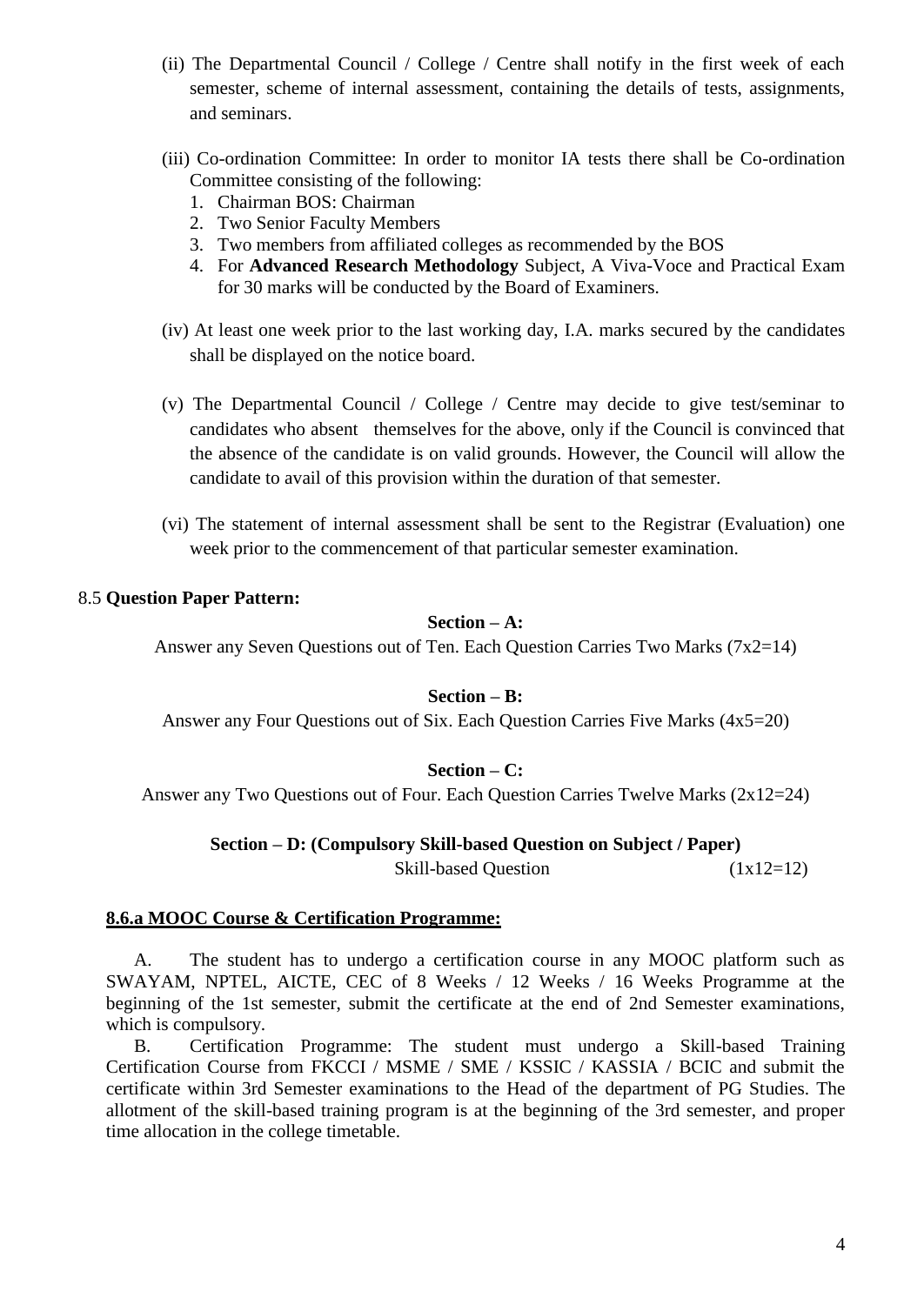#### **8.6.b Industrial Visit**

**Note:** During **3 rd Semester** Compulsorily Students should undergo Industrial Visit to enhance the Practical Knowledge and Industrial Visit Report should be prepared and Submitted to the College.

#### **8.6.c Dissertation:**

Each student will choose business research project/live business problem in a business organization, Institution or Industry, and prepare a dissertation report. He/she will formulate it as a research/consultancy problem, work under the guidance of a faculty member on it during IV semester and submit a report. The report will be evaluated for 70 marks. Project Dissertation guidance for a faculty member will involve a workload of 4 hours per week in a semester. Dissertation guidance of 8 students by a faculty member will be equivalent to the teaching of one paper per semester. Viva-voce examination will be conducted for 30 marks by BOE.

The Research Supervisor should have a Ph.D. degree / a minimum of 10 Years of Research Experience with atleast 10 Publications in UGC Recognized Journals.

#### **9. Board of Examiners and Valuation of Answer Scripts:**

- 9.1 There shall be a Board of Examiners for scrutinizing and approving the question papers and scheme of valuation.
- 9.2 About 50% of the examiners appointed for setting of question papers and valuation work in each semester shall be external.
- 9.3 Each written paper shall be valued by one internal examiner and one external examiner.
- 9.4 If the difference in marks between two valuation is more than 15%, the Chairman, BOE shall arrange for third valuation by examiners from the approved panel of examiners.
- 9.5 In case of two valuations, the average of the two valuations and if there are three valuations, the average of the nearest two valuations shall be taken for declaring results. The candidates not satisfied with the results may apply for photocopies of the answer scripts and / or challenge valuation (**If University Regulations Permits**).

#### **10. Classification of Successful candidates:**

Minimum for a pass in each paper shall be 40% in Semester paper and 50% in aggregate of all the papers in that semester.

The results of successful candidates at the end of each semester shall be declared on the basis of Percentage of Aggregate Marks and in terms of Grade Point Average (GPA) and alpha – sign grade. The results at the end of the fourth semester shall also be classified on the basis of Percentage of Aggregate Marks and on the basis of the Cumulative Grade Point Average (CGPA) obtained in all the four semesters and the corresponding overall alpha – sign grade. An eight-point grading system, alpha – sign grade as described below shall be adopted.

| <b>First Class with Distinction</b> | 70% and above $(A+, A++$ or O)         |
|-------------------------------------|----------------------------------------|
| <b>First Class</b>                  | 60% and above but less than $70\%$ (A) |
| <b>High Second Class</b>            | 55% and above but less than 60% $(B+)$ |
| <b>Second Class</b>                 | 50% and above but less than 55% (B)    |
| Pass Class                          | 40% and above but less than 50% $(C)$  |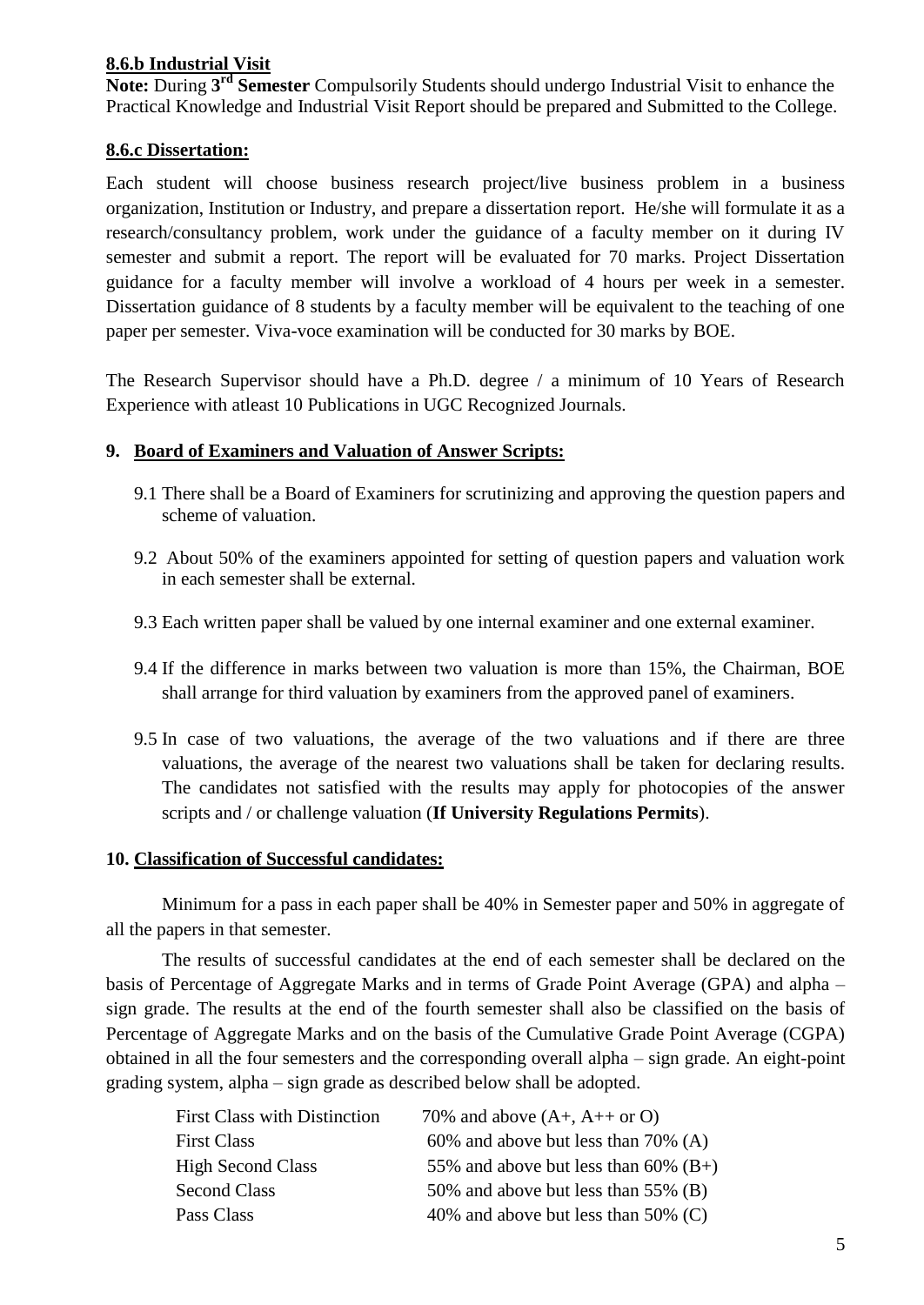### *Eight Point Alpha – Sign Grading Scale:*

| <b>Grade Point Average</b> | $\leq$ 4 | $4 - 5$ 1 | $\vert$ 5- $\lt$ 5.5 $\vert$ 5.5- $\lt$ 6 $\vert$ 6- $\lt$ 7 $\vert$ 7 | $7 - 8$ | $8 - 9$ | $9-10$ |
|----------------------------|----------|-----------|------------------------------------------------------------------------|---------|---------|--------|
| Alpha-Sign Grade:          |          |           |                                                                        |         |         |        |

The Grade Point Average (GPA) in a Semester and the Cumulative Grade Point Average (CGPA) at the end of fourth semester shall be computed as follows:

### *Computation of Grade Point Average* **(GPA):**

The grade points (GP) in a course shall be assigned based on the basis of actual marks scored in that course as per the table below. They shall be generally percentages divided by 10. The Grade Point Weights (GPW) shall then be calculated as the product of the grade points earned in the course and the credits for the course. The total GPW for a semester is obtained by adding the GPW of all the courses of the semester.

### **ILLUSTRATION 1 (26 Credits)**

| <b>Papers</b>                | P1   | P2   | P <sub>3</sub> | P4          | P5   | <b>P6</b> | P7   | <b>Total</b> |
|------------------------------|------|------|----------------|-------------|------|-----------|------|--------------|
| Max. marks                   | 100  | 100  | 100            | 100         | 100  | 100       | 100  | 700          |
| % Marks Obtained             |      | 73   | 58             | 76          | 64   | 66        | 82   | 496          |
| Grade Points Earned (G.P.)   | 7.7  | 7.3  | 5.8            | 7.6         | 6.4  | 6.6       | 8.2  |              |
| Credits for the Course $(C)$ | 4    | 4    | 4              | 4           | 4    |           | 2    | 26           |
| Total GPW = GP x C           | 30.8 | 29.2 | 23.2           | 30.4        | 25.6 | 26.4      | 16.4 | 182          |
|                              |      | 1011 |                | - ^ ^ ^ ^ ^ |      |           |      |              |

Semester Aggregate Marks : **496 / 700 = 70.86%**

Classification of Result **:** First Class with Distinction

The GPA shall then be computed by dividing the total GPW of all the courses of study by the total credits for the semester, GPA = Total GPW / Total Credits =  $182 / 26 = 7.0$ 

Semester Alpha Sign Grade: **A+**

### **ILLUSTRATION 2 (24 Credits)**

| <b>Papers</b>              | <b>P1</b> | P <sub>2</sub> | P <sub>3</sub> | <b>P4</b> | P <sub>5</sub> | <b>P6</b> | <b>Total</b> |
|----------------------------|-----------|----------------|----------------|-----------|----------------|-----------|--------------|
| Max. marks                 | 100       | 100            | 100            | 100       | 100            | 100       | 600          |
| % Marks Obtained           | 67        | 73             | 78             | 76        | 84             | 88        | 466          |
| Grade Points Earned (G.P.) | 6.7       | 7.3            | 7.8            | 7.6       | 8.4            | 8.8       |              |
| Credits for the Paper      | 4         |                | 4              | 4         |                | 4         | 24           |
| Total GPW = GP $x C$       | 26.8      | 29.2           | 31.2           | 30.4      | 33.6           | 35.2      | 186.4        |

Semester Aggregate Marks: **466 / 600 = 77.67%**

Classification of Result**:** First Class with Distinction

 $GPA = Total GPW / Total Credits = 186.4 / 24 = 7.77$ 

Semester Alpha Sign Grade: **A++**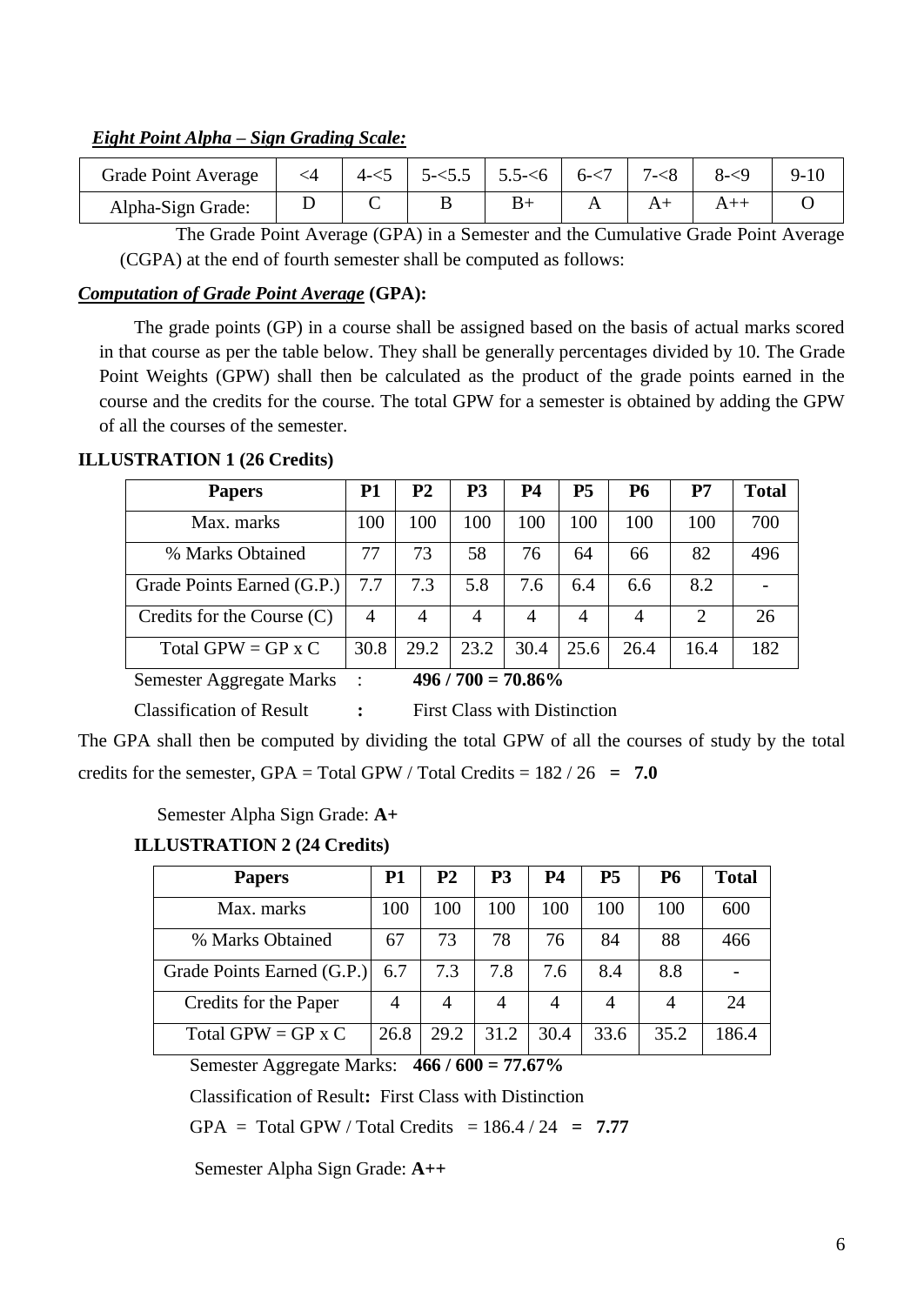### **11. Calculation of Cumulative Grade Point Average (CGPA):**

The Cumulative Grade Point Average (CGPA) at the end of the fourth semester shall be calculated as the weighted average of the semester GPW. The CGPA is obtained by dividing the total of GPW of all the four semesters by the total credits for the programme.

### **ILLUSTRATION I**

| <b>Semester</b>                 |      | П     | Ш     | $\bf{IV}$ | <b>Total</b> |
|---------------------------------|------|-------|-------|-----------|--------------|
| <b>Total Marks per Semester</b> | 700  | 700   | 600   | 600       | 2600         |
| <b>Total Marks Secured</b>      | 496  | 560   | 466   | 510       | 2032         |
| Semester Alpha Sign Grade       | $A+$ | $A++$ | $A+$  | $A++$     |              |
| Semester GPA                    | 7.0  | 8.0   | 7.77  | 8.5       |              |
| <b>Semester Credits</b>         | 26   | 26    | 24    | 24        | 100          |
| Semester GPW                    | 182  | 208   | 186.5 | 204       | 822.9        |

Aggregate Percentage of Marks = 2032 / 2600 = 78.15 **%**

Classification of Result**:** *First Class with Distinction*

Cumulative Grade Point Average (CGPA)

= Total of Semester GPW / Total Credits for the programme = 780.5 /100 = **7.805** 

### **Programme** Alpha Sign Grade: **A++**

These are the sample illustrations of computing semester grade point averages and cumulative grade point average and the alpha – sign grades assigned.

### **12. MINIMUM FOR A PASS:**

- 12.1 A candidate shall be declared to have passed the PG program if he/she secures at least a CGPA of 4.0 (Course Alpha-Sign Grade C) in the aggregate of both internal assessment and semester end examination marks put together in each unit such as Theory Papers / Practical's / Project Work / Dissertation / Viva-Voce.
- 12.2 The candidates who pass all the semester examinations in the first attempts are eligible for ranks provided they secure at least CGPA of 6.0 (or Alpha-Sign Grade A).
- 12.3 The results of the candidates who have passed the fourth semester examination but not passed the lower semester examinations shall be declared as NCL (Not Completed Lower semester examinations). Such candidates shall be eligible for the degree only after completion of all the lower semester examinations.
- 12.4 A candidate who passes the semester examinations in parts is eligible for only Class / CGPA and Alpha-Sign Grade but not for ranking.

### **12.5 There shall be no minimum in respect of internal assessment.**  However minimum pass in each paper shall be 40% in semester end exam (25 Marks out of 70 Marks) and 50% aggregate of all papers in that semester including practical paper.

- 12.6 A Candidate who fails in any of the unit / dissertation / viva-voce shall reappear in that unit / dissertation / viva-voce and pass the examination subsequently.
- 13. **CARRY OVER PROVISION:** Candidates who fail in a lower semester examination may go to the higher semesters and take the examinations.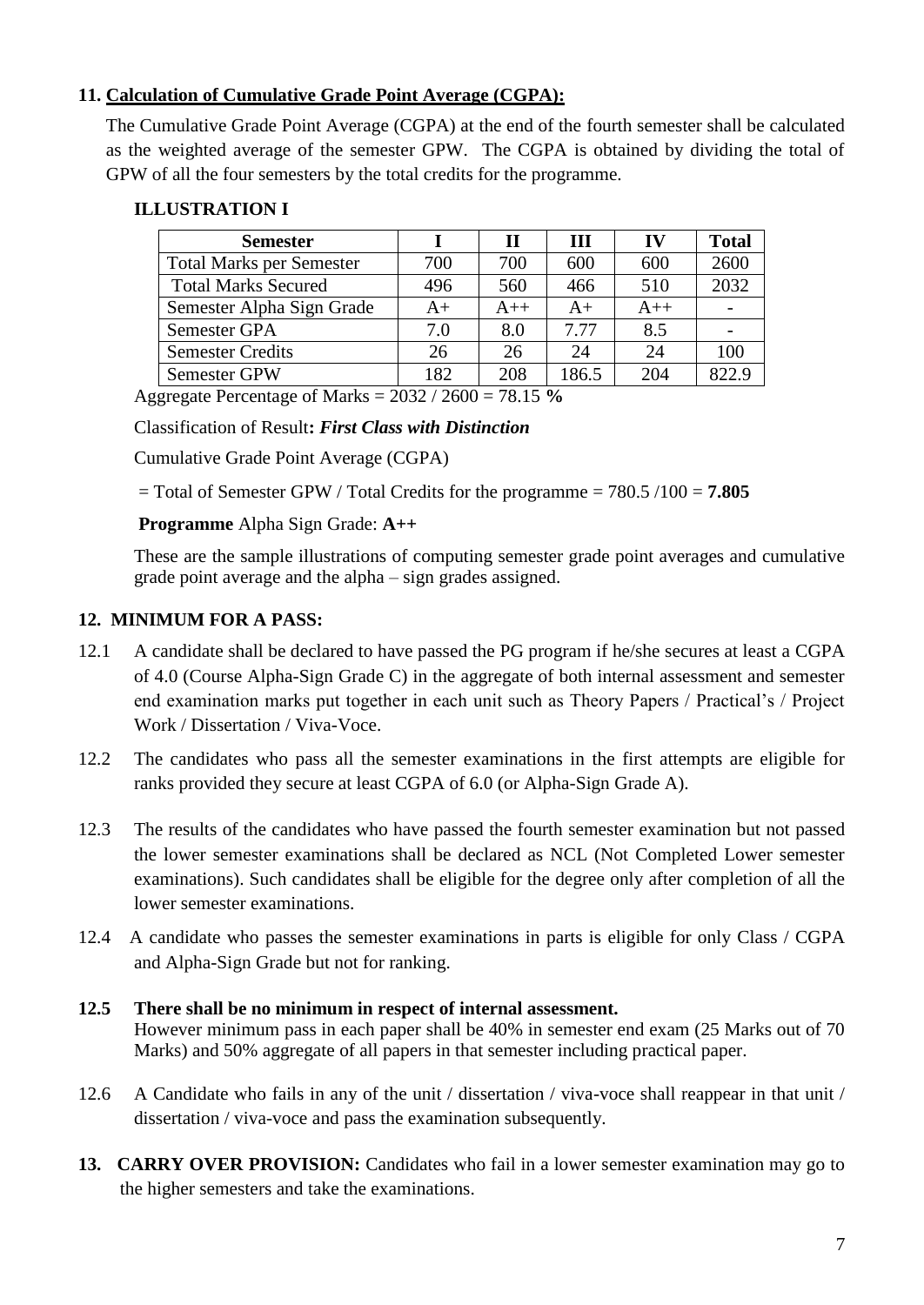### **14. REJECTION OF RESULTS:**

- i. A candidate who fails in one or more papers of a semester may be permitted to reject the result of the whole examination of that semester. **Rejection of result paper wise shall not be permitted**. A candidate who rejects the results shall appear for the examination of that semester in the subsequent examination.
- ii. Rejection shall be exercised only once in each semester and the rejection once exercised shall not be revoked.
- iii. Application for rejection along with payment of the prescribed fee shall be submitted to the Registrar (Evaluation) through the department/college together with the original statement of marks within 30 days from the date of publication of the result.
- iv. A candidate who rejects the result is eligible for only class and not for ranking.

### **15. IMPROVEMENT OF RESULTS:**

- i) A candidate who has passed in all the papers of a semester may be permitted to improve the result by reappearing for the whole examination of that semester.
- ii) The reappearance could be permitted twice during double the period without restricting it to the subsequent examination only. The regulation governing maximum period for completing various degree/ diploma programme notified by the University from time to time shall be applicable for improvement of results also.
- iii) The student could be permitted to apply for the improvement examination 45 days in advance of the pertinent semester examination whenever held.
- iv) If the candidate passes in all the subjects in reappearance, higher of the two aggregate marks secured by the candidate shall be awarded for that semester. In case the candidate fails in the reappearance, candidate shall retain the first appearance result.
- v) A candidate who has appeared for improvement is eligible for class only and not for ranking. Internal assessment marks shall be shown separately in the marks card. A candidate who has rejected the result or who, having failed, takes the examination again or who has appeared for improvement shall retain the internal assessment marks already obtained.

A candidate who fails in any of the semester examinations may be permitted to take the examinations again at a subsequent appearance as per the syllabus and scheme of examination in vogue at the time the candidate took the examination for the first time. This facility shall be limited to the following two years.

### **16. POWER TO REMOVE DIFFICULTIES**

i) If any difficulty arises in giving effect to the provisions of these regulations, the Vice-Chancellor may by order make such provisions not inconsistent with the Act, Statutes, Ordinances or other Regulations, as appears to be necessary or expedient to remove the difficulty.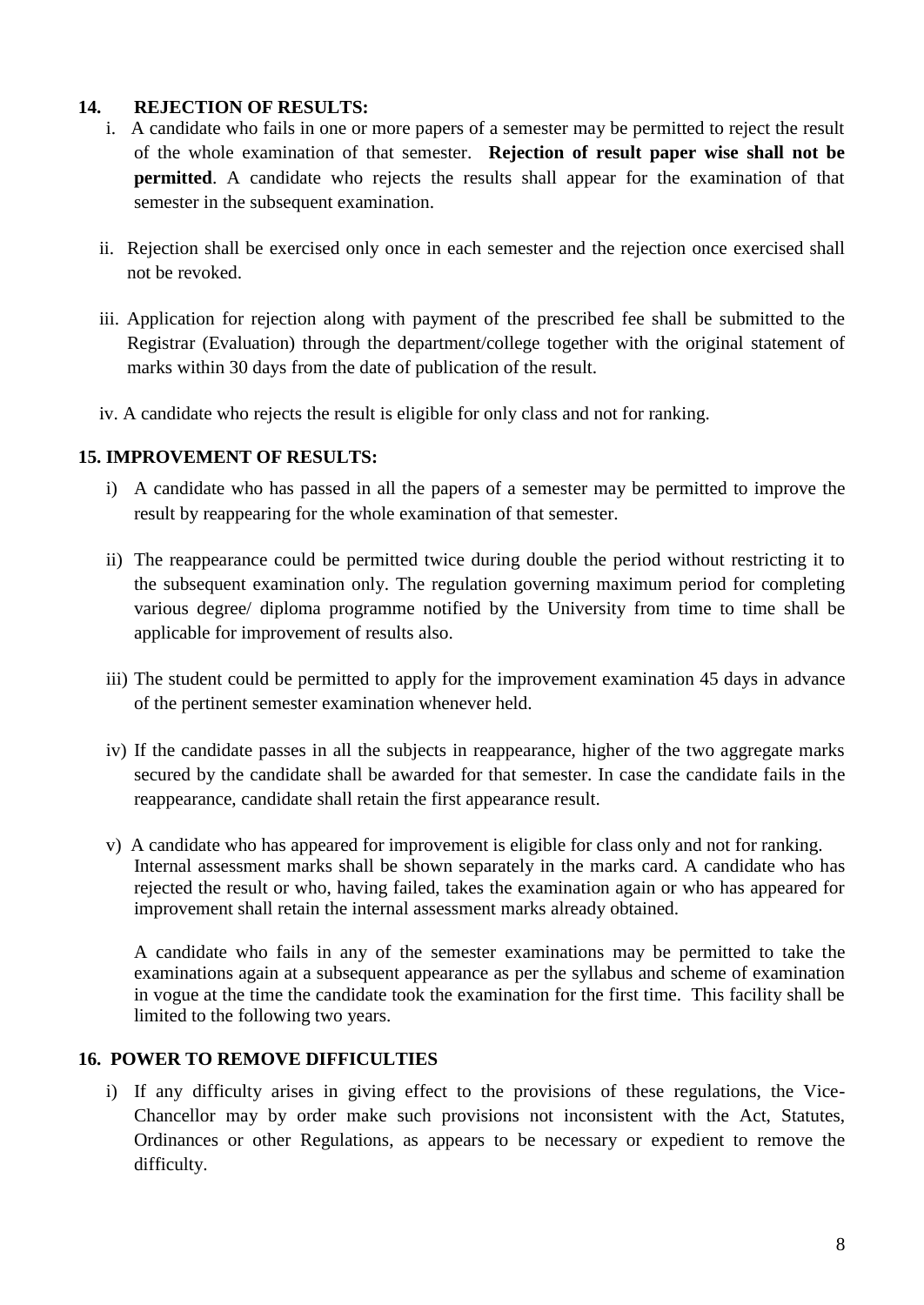ii) Every order made under this rule shall be subject to ratification by the Appropriate University Authorities.

**17. UPDATION OF SYLLABUS -** The BOS has to revise the syllabus from time to time based on current trends and updations where ever it is necessary. The suggestions of faculties of commerce, considered for revision and updation of the syllabus with prior approval of BOS- PG Commerce, Faculty of Commerce and the Academic Council of the University.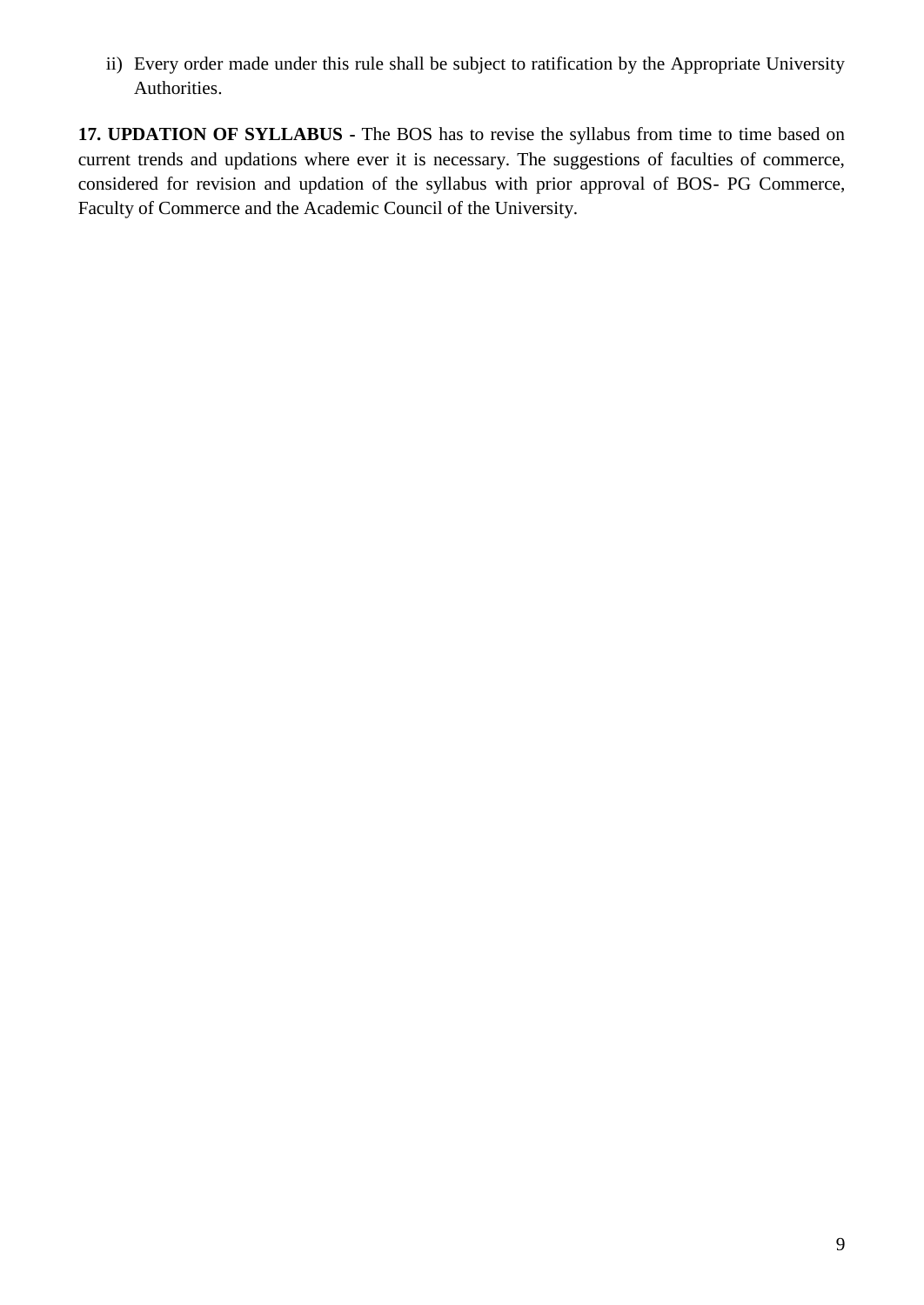| <b>Paper</b> | <b>Subjects</b>                                           | <b>Instruction</b> | <b>Duration</b><br>of Exam<br>(Hrs) | <b>Marks</b> |             |              | <b>Credits</b> |
|--------------|-----------------------------------------------------------|--------------------|-------------------------------------|--------------|-------------|--------------|----------------|
| Code         |                                                           | <b>Hrs/Week</b>    |                                     | IA           | <b>Exam</b> | <b>Total</b> |                |
| 1.1          | <b>Monetary System</b>                                    | $\overline{4}$     | 3                                   | 30           | 70          | 100          | 4              |
| 1.2          | <b>International Business Environment</b>                 | $\overline{4}$     | 3                                   | 30           | 70          | 100          | 4              |
| 1.3          | Principles and Practices of Business<br>Decisions         | $\overline{4}$     | 3                                   | 30           | 70          | 100          |                |
| 1.4          | <b>Information Technology for Business</b>                | $\overline{4}$     | 3                                   | 30           | 70          | 100          | 4              |
| 1.5          | <b>Managerial Finance</b>                                 | $\overline{4}$     | 3                                   | 30           | 70          | 100          | 4              |
| 1.6          | Global Talent Management                                  | $\overline{4}$     | 3                                   | 30           | 70          | 100          | 4              |
| 1.7          | <b>SOFT CORE</b><br><b>Corporate Communication Skills</b> | 3                  | 3                                   | 30           | 70          | 100          | 2              |
|              | <b>I SEMESTER TOTAL OF CREDITS</b>                        |                    |                                     |              |             |              | <b>26</b>      |

### **M.Com (MASTER OF COMMERCE) - COURSE MATRIX**

| Paper                              | <b>Subjects</b>                                           | <b>Instruction</b> | Duration<br>of Exam |    |             | <b>Credits</b> |                         |
|------------------------------------|-----------------------------------------------------------|--------------------|---------------------|----|-------------|----------------|-------------------------|
| Code                               |                                                           | <b>Hrs/Week</b>    | (Hrs)               | IA | <b>Exam</b> | <b>Total</b>   |                         |
| 1.1                                | <b>Monetary System</b>                                    | $\overline{4}$     | 3                   | 30 | 70          | 100            |                         |
| 1.2                                | <b>International Business Environment</b>                 | $\overline{4}$     | 3                   | 30 | 70          | 100            | $\boldsymbol{4}$        |
| 1.3                                | Principles and Practices of Business<br>Decisions         | 4                  | 3                   | 30 | 70          | 100            | $\boldsymbol{4}$        |
| 1.4                                | <b>Information Technology for Business</b>                | $\overline{4}$     | 3                   | 30 | 70          | 100            | $\overline{\mathbf{4}}$ |
| 1.5                                | <b>Managerial Finance</b>                                 | $\overline{4}$     | 3                   | 30 | 70          | 100            | $\overline{\mathbf{4}}$ |
| 1.6                                | Global Talent Management                                  | $\overline{4}$     | 3                   | 30 | 70          | 100            | $\boldsymbol{4}$        |
| 1.7                                | <b>SOFT CORE</b><br><b>Corporate Communication Skills</b> | 3                  | 3                   | 30 | 70          | 100            | $\overline{2}$          |
| <b>I SEMESTER TOTAL OF CREDITS</b> |                                                           |                    |                     |    |             |                | 26                      |
|                                    |                                                           |                    |                     |    |             |                |                         |

### **I SEMESTER M.Com. (MASTER OF COMMERCE)**

**Note:** The student has to undergo a certification course in any MOOC platform such as SWAYAM, NPTEL, AICTE, CEC of 8 Weeks / 12 Weeks / 16 Weeks Programme at the beginning of the 1st semester submit the certificate at the end of 2nd Semester examinations, which is compulsory.

| Paper | <b>Subjects</b>                                                 | <b>Instruction</b><br><b>Hrs/Week</b> | <b>Duration</b><br>of Exam |               | <b>Credits</b> |              |                |  |
|-------|-----------------------------------------------------------------|---------------------------------------|----------------------------|---------------|----------------|--------------|----------------|--|
| Code  |                                                                 |                                       | (Hrs)                      | IA            | <b>Exam</b>    | <b>Total</b> |                |  |
| 2.1   | Modern Indian Banking                                           | $\overline{4}$                        | 3                          | 30            | 70             | 100          | 4              |  |
| 2.2   | Risk Management & Derivatives                                   | 4                                     | 3                          | 30            | 70             | 100          | 4              |  |
| 2.3   | <b>Advanced Research Methodology</b>                            | 4                                     | 3                          | 30<br>$(P^*)$ | 70             | 100          | 4              |  |
| 2.4   | Digital Marketing                                               | $\overline{4}$                        | 3                          | 30            | 70             | 100          | 4              |  |
| 2.5   | Emerging Trends in Entrepreneurship                             | 4                                     | 3                          | 30            | 70             | 100          | 4              |  |
| 2.6   | Indian Ethos and Leadership                                     | 4                                     | 3                          | 30            | 70             | 100          | 4              |  |
| 2.7   | <b>SOFT CORE</b><br><b>Artificial and Business Intelligence</b> | 3                                     | 3                          | 30            | 70             | 100          | $\overline{2}$ |  |
|       | <b>II SEMESTER TOTAL OF CREDITS</b>                             |                                       |                            |               |                |              |                |  |

### **II SEMESTER M.Com. (MASTER OF COMMERCE)**

**Note:** Certification Programme: The student must undergo a Skill-based Training Certification Course from FKCCI / MSME / SME / KSSIC / KASSIA / BCIC and submit the certificate within 3rd Semester examinations to the Head of the department of PG Studies. The allotment of the skill-based training program is at the beginning of the 3rd semester, and proper time allocation in the college timetable.

\*Practical Examination will be conducted by the Board of Examiners.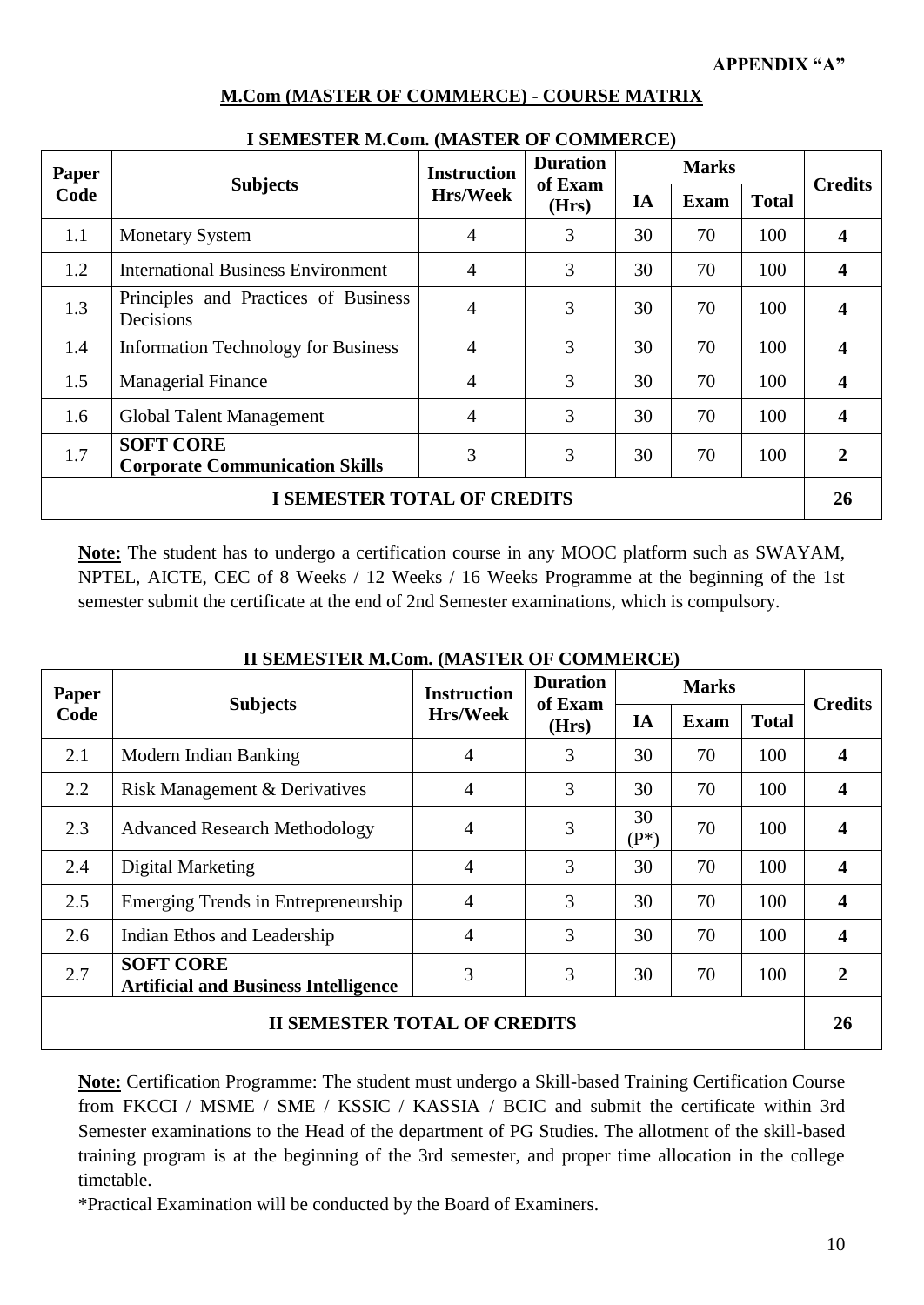### **III SEMESTER M.Com. (MASTER OF COMMERCE)**

| <b>Paper</b> | <b>Subjects</b>                          | <b>Instruction</b> | <b>Duration</b><br>of Exam | <b>Marks</b> |      |              | <b>Credits</b> |
|--------------|------------------------------------------|--------------------|----------------------------|--------------|------|--------------|----------------|
| Code         |                                          | <b>Hrs/Week</b>    | (Hrs)                      | IA           | Exam | <b>Total</b> |                |
| 3.1          | <b>Intellectual Property Rights</b>      | 4                  | 3                          | 30           | 70   | 100          | 4              |
| 3.2          | Logistics and Supply Chain<br>Management | $\overline{4}$     | 3                          | 30           | 70   | 100          | 4              |
| 3.3          | Corporate Reporting Practices-I          | $\overline{4}$     | 3                          | 30           | 70   | 100          | 4              |
| 3.4          | Strategic Cost Management - I            | $\overline{4}$     | 3                          | 30           | 70   | 100          | 4              |
| 3.5          | Corporate Tax Planning                   | $\overline{4}$     | 3                          | 30           | 70   | 100          | 4              |
| 3.6          | <b>Open Elective</b>                     | $\overline{4}$     | 3                          | 30           | 70   | 100          | 4              |
|              | <b>III SEMESTER TOTAL OF CREDITS</b>     |                    |                            |              |      |              | 24             |

#### **[GROUP–](http://www.pdfcomplete.com/cms/hppl/tabid/108/Default.aspx?r=q8b3uige22) I: ACCOUNTING & TAXATION**

**Note: During 3rd Semester Compulsorily Students should undergo Industrial Visit to enhance the Practical Knowledge and Industrial Visit Report should be prepared and Submitted to the College.**

#### **III SEMESTER M.Com. (MASTER OF COMMERCE)**

#### **[GROUP–](http://www.pdfcomplete.com/cms/hppl/tabid/108/Default.aspx?r=q8b3uige22) I: FINANCE & BANKING**

| <b>Paper</b>                         | <b>Subjects</b>                          | <b>Instruction</b> | <b>Duration</b><br>of Exam | <b>Marks</b> |             |              | <b>Credits</b>   |
|--------------------------------------|------------------------------------------|--------------------|----------------------------|--------------|-------------|--------------|------------------|
| Code                                 |                                          | <b>Hrs/Week</b>    | (Hrs)                      | IA           | <b>Exam</b> | <b>Total</b> |                  |
| 3.1                                  | <b>Intellectual Property Rights</b>      | 4                  | 3                          | 30           | 70          | 100          | 4                |
| 3.2                                  | Logistics and Supply Chain<br>Management | 4                  | 3                          | 30           | 70          | 100          | 4                |
| 3.3                                  | Financial Markets & Services             | 4                  | 3                          | 30           | 70          | 100          | 4                |
| 3.4                                  | <b>Financial Planning</b>                | 4                  | 3                          | 30           | 70          | 100          | 4                |
| 3.5                                  | Innovation in Banking & Technology       | 4                  | 3                          | 30           | 70          | 100          | 4                |
| 3.6                                  | <b>Open Elective</b>                     | 4                  | 3                          | 30           | 70          | 100          | $\boldsymbol{4}$ |
| <b>III SEMESTER TOTAL OF CREDITS</b> |                                          |                    |                            |              |             |              |                  |

**Note: During 3rd Semester Compulsorily Students should undergo Industrial Visit to enhance the Practical Knowledge and Industrial Visit Report should be prepared and Submitted to the College.**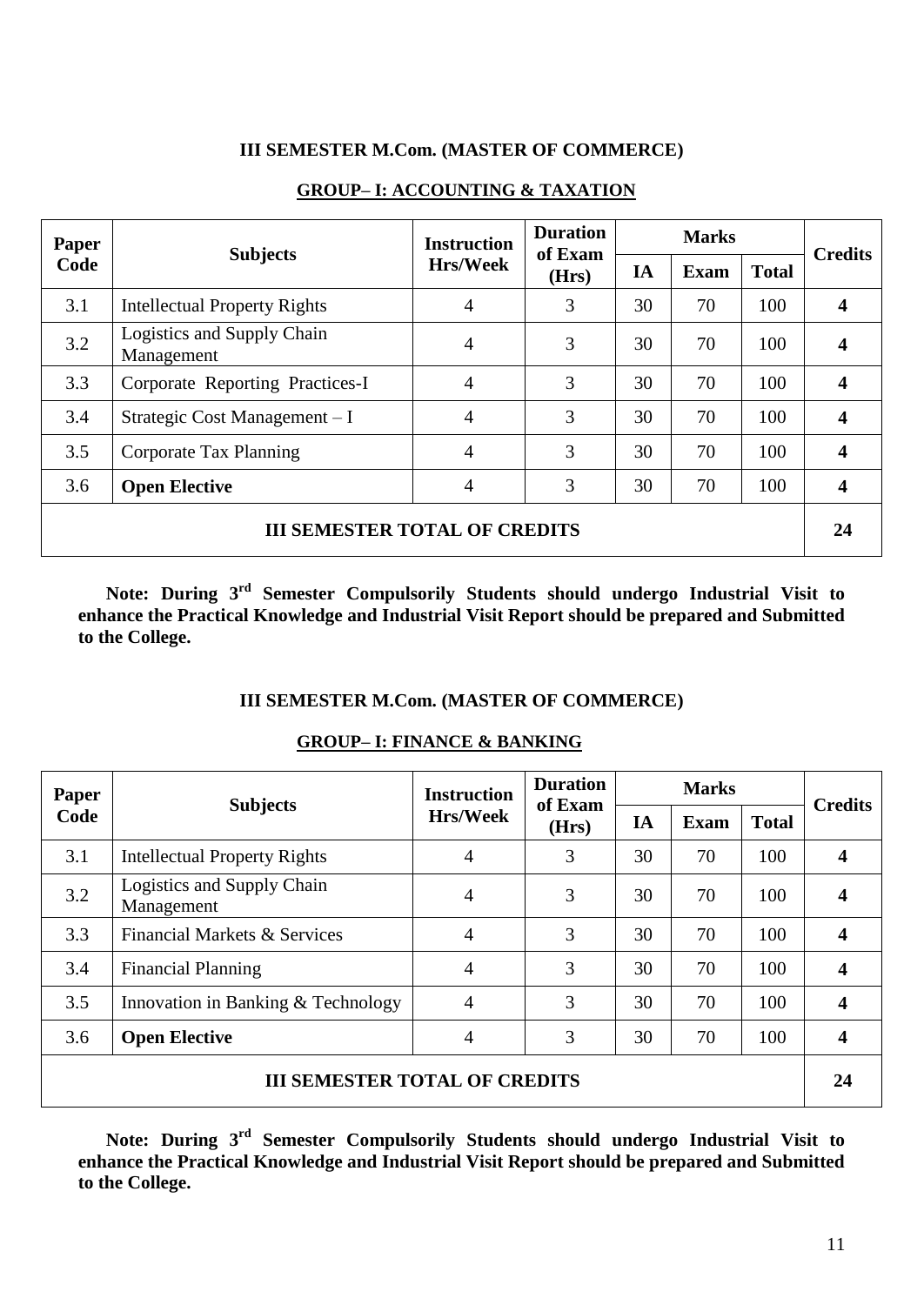### **IV SEMESTER M.Com. (MASTER OF COMMERCE)**

| <b>Paper</b>                        | <b>Subjects</b>                  | <b>Instruction</b> | <b>Duration</b><br>of Exam |                             | <b>Marks</b> |              | <b>Credits</b> |
|-------------------------------------|----------------------------------|--------------------|----------------------------|-----------------------------|--------------|--------------|----------------|
| Code                                |                                  | <b>Hrs/Week</b>    | (Hrs)                      | IA                          | <b>Exam</b>  | <b>Total</b> |                |
| 4.1                                 | <b>Business Analytics</b>        | $\overline{4}$     | 3                          | 30                          | 70           | 100          | 4              |
| 4.2                                 | Forensic Accounting & Auditing   | 4                  | 3                          | 30                          | 70           | 100          | 4              |
| 4.3                                 | Corporate Reporting Practices-II | $\overline{4}$     | 3                          | 30                          | 70           | 100          | 4              |
| 4.4                                 | Strategic Cost Management - II   | $\overline{4}$     | 3                          | 30                          | 70           | 100          | 4              |
| 4.5                                 | Customs Duty and GST             | $\overline{4}$     | 3                          | 30                          | 70           | 100          | 4              |
| 4.6                                 | <b>Dissertation / Project</b>    | 4                  |                            | Viva -<br><b>Voce</b><br>30 | 70           | 100          |                |
| <b>IV SEMESTER TOTAL OF CREDITS</b> |                                  |                    |                            |                             |              | 24           |                |

### **[GROUP–](http://www.pdfcomplete.com/cms/hppl/tabid/108/Default.aspx?r=q8b3uige22) II: ACCOUNTING & TAXATION**

#### **IV SEMESTER M.Com. (MASTER OF COMMERCE)**

#### **[GROUP–](http://www.pdfcomplete.com/cms/hppl/tabid/108/Default.aspx?r=q8b3uige22) II: FINANCE & BANKING**

| <b>Paper</b>                        |                                                                   | <b>Instruction</b> | <b>Duration</b><br>of Exam | <b>Marks</b>                |             |              | <b>Credits</b> |
|-------------------------------------|-------------------------------------------------------------------|--------------------|----------------------------|-----------------------------|-------------|--------------|----------------|
| Code                                | <b>Subjects</b>                                                   | <b>Hrs/Week</b>    | (Hrs)                      | IA                          | <b>Exam</b> | <b>Total</b> |                |
| 4.1                                 | <b>Business Analytics</b>                                         | $\overline{4}$     | 3                          | 30                          | 70          | 100          | 4              |
| 4.2                                 | Forensic Accounting & Auditing                                    | 4                  | 3                          | 30                          | 70          | 100          | 4              |
| 4.3                                 | <b>Forex Management</b>                                           | 4                  | 3                          | 30                          | 70          | 100          | 4              |
| 4.4                                 | Analysis<br>$\&$<br>Portfolio<br>Security<br>Management           | 4                  | 3                          | 30                          | 70          | 100          |                |
| 4.5                                 | Risk and<br>Strategies for Banking<br><b>Marketing Management</b> | 4                  | 3                          | 30                          | 70          | 100          | 4              |
| 4.6                                 | <b>Dissertation / Project</b>                                     | 4                  |                            | Viva -<br><b>Voce</b><br>30 | 70          | 100          |                |
| <b>IV SEMESTER TOTAL OF CREDITS</b> |                                                                   |                    |                            |                             |             | 24           |                |

### **Total Credits – M.Com. Programme**

| 1 <sup>st</sup> Semester M.Com.         | $\bullet$ and $\bullet$ | 26 Credits              |
|-----------------------------------------|-------------------------|-------------------------|
| $2^{\rm nd}$ Semester M.Com.            |                         | 26 Credits              |
| 3 <sup>rd</sup> Semester M.Com.         |                         | $\therefore$ 24 Credits |
| 4 <sup>th</sup> Semester M <u>.Com.</u> |                         | $\therefore$ 24 Credits |
| <b>Total Credits</b>                    |                         | <b>100 Credits</b>      |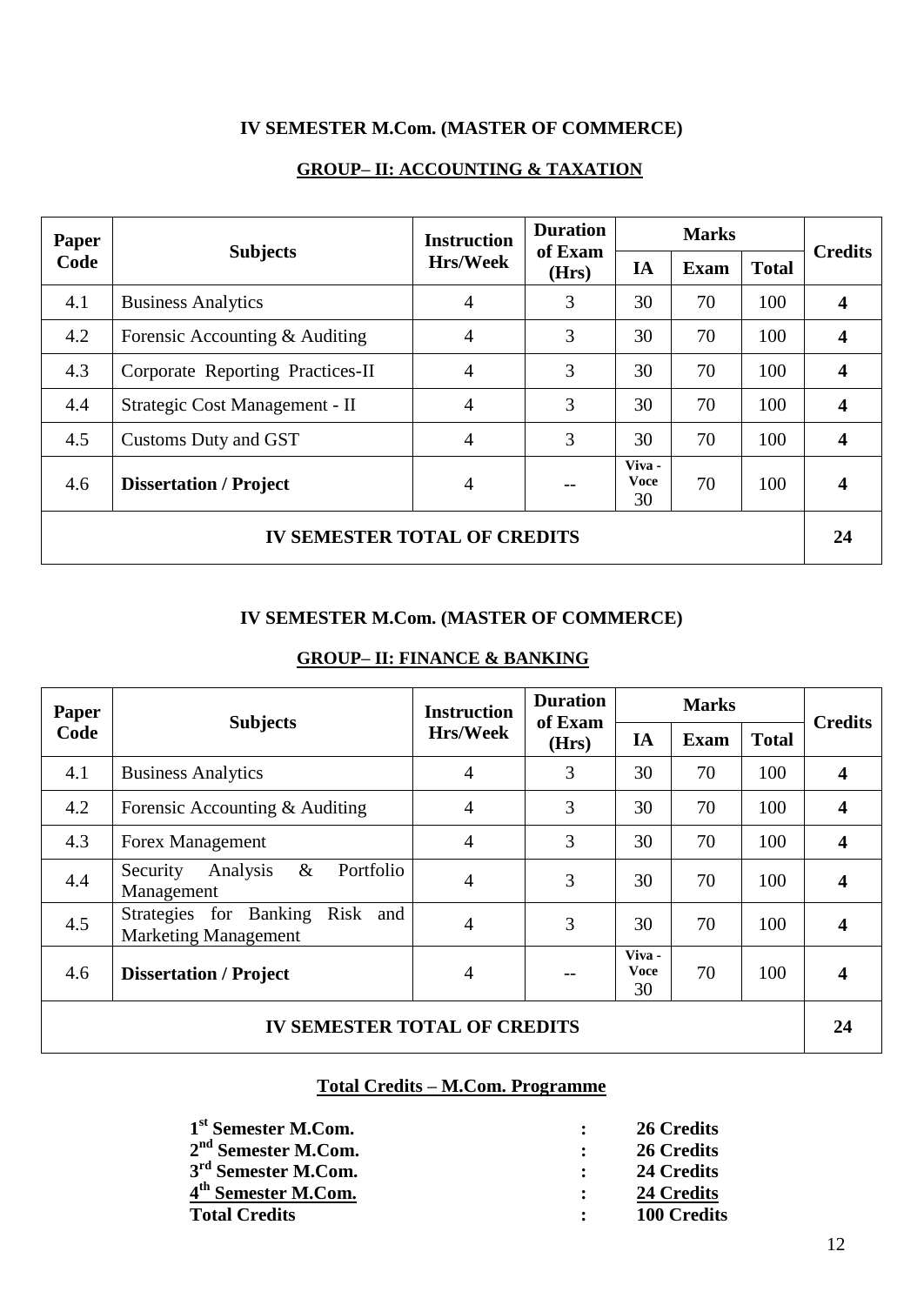| Name of the Program: Master of Commerce                                                                                                                                                       |                       |                                                                                              |  |  |
|-----------------------------------------------------------------------------------------------------------------------------------------------------------------------------------------------|-----------------------|----------------------------------------------------------------------------------------------|--|--|
| Name of the Course: 1.1 MONETARY SYSTEM                                                                                                                                                       |                       |                                                                                              |  |  |
| <b>Course Credits</b>                                                                                                                                                                         | No. of Hours per Week | <b>Total No. of Teaching Hours</b>                                                           |  |  |
| 4 Credits                                                                                                                                                                                     | 4 Hrs                 | 60 Hrs                                                                                       |  |  |
|                                                                                                                                                                                               |                       | Course Outcomes: On successful completion of the course, the Students will be able to        |  |  |
|                                                                                                                                                                                               |                       | understand the Principles & Systems of Note Issue present in India and other countries. The  |  |  |
|                                                                                                                                                                                               |                       | contents will expose students to the depth of the Domestic and International Monetary system |  |  |
| and practices in general.                                                                                                                                                                     |                       |                                                                                              |  |  |
| Syllabus:                                                                                                                                                                                     |                       |                                                                                              |  |  |
|                                                                                                                                                                                               |                       | Module 1: Money: Introduction & Invention of Money, Meaning, Definition, Evolution: Stages   |  |  |
|                                                                                                                                                                                               |                       | (Barter System to Bitcoin), Characteristics, Functions, Approaches, Types of Money, Role of  |  |  |
|                                                                                                                                                                                               |                       | Money, Importance of Money, Evils of Money, Money and Near Money, Time Value of Money,       |  |  |
|                                                                                                                                                                                               |                       | Circular Flow of Money - Sectors. Theories of Value of Money - Quantity Theory of Money:     |  |  |
|                                                                                                                                                                                               |                       | Fisher's Transaction Approach & Cambridge Cash Balance Theory, Income Theory of Money,       |  |  |
|                                                                                                                                                                                               |                       | Liquidity Theory of Money, Friedman's Restatement of the Quantity Theory of Money,           |  |  |
| Keynesian Theory of Money, Modern Monetary Theory.                                                                                                                                            |                       |                                                                                              |  |  |
|                                                                                                                                                                                               |                       | Module 2: Monetary Standards: Meaning & Definition, History, Gresham's Law, Types of         |  |  |
|                                                                                                                                                                                               |                       | Monetary Standards: Monometalism, Bimetallism, Paper Currency and Virtual Currency:          |  |  |
|                                                                                                                                                                                               |                       | Features, Types, Reforms, Pros & Cons. Gold Standard: Meaning, Types, Features, Functions,   |  |  |
|                                                                                                                                                                                               |                       | Pros & Cons, Domestic and International Gold Standards, Working of Gold Standard:            |  |  |
| Conditions, Qualities of Good Monetary System. Introduction to Paper Currency Standard:                                                                                                       |                       |                                                                                              |  |  |
| Meaning & Definition, Principles of Note Issue, Right of Note Issue, Method of Note Issue,                                                                                                    |                       |                                                                                              |  |  |
| Essentials of Sound Currency System. Introduction to SDR or Paper Gold: Meaning &                                                                                                             |                       |                                                                                              |  |  |
| Definition, Features, Role of SDR, Working of SDR, Basket of Currencies, IMF Quota - SDR, SDR<br>allocations & Interest Rate.                                                                 |                       |                                                                                              |  |  |
|                                                                                                                                                                                               |                       | Module 3: International Monetary System: Meaning & Definition, History, Evolution -          |  |  |
|                                                                                                                                                                                               |                       | Bimetallism before 1875, Classical Gold Standard 1876 - 1913, Interwar Period 1914 - 1944,   |  |  |
|                                                                                                                                                                                               |                       |                                                                                              |  |  |
| Bretton Woods System 1945 - 1973 (IMF & World Bank), Flexible Exchange Rate Regime (1972 to<br>Present), Smithsonian Agreement, Triffin's Paradox, Nixon Shock; Characteristics & Importance. |                       |                                                                                              |  |  |
| Introduction to Flexible Exchange Rate Regime: Meaning & Definition, Characteristics,                                                                                                         |                       |                                                                                              |  |  |
| Functions, Pros & Cons of Fixed & Flexible Exchange Rate Regime, Fixed v/s Flexible Exchange                                                                                                  |                       |                                                                                              |  |  |
| Rate Regime, Current Exchange Rate Regime and Exchange Rate Management in India.                                                                                                              |                       |                                                                                              |  |  |
| Module 4: International Financial System: Meaning & Definition, International Financial                                                                                                       |                       |                                                                                              |  |  |
|                                                                                                                                                                                               |                       | System v/s International Monetary System, Evolution, Components of International Financial   |  |  |
|                                                                                                                                                                                               |                       | System. Introduction to International Financial Markets: Meaning & Definition, Participants, |  |  |
|                                                                                                                                                                                               |                       | Elements, Forex Market, Euro Currency Market, Euro Bond Market, Depository Receipts -        |  |  |
|                                                                                                                                                                                               |                       | ADRs, GDRs & IDRs; Bond Market - Masala Bonds, Green Masala Bonds, Samurai Bond, Yankee      |  |  |
| Bond, Panda Bonds and others.                                                                                                                                                                 |                       |                                                                                              |  |  |
|                                                                                                                                                                                               |                       | Module 5: Balance of Payment & Balance of Trade (BOP & BOT): Introduction to BOP &           |  |  |
|                                                                                                                                                                                               |                       | BOT: Meaning & Definition, Features, Components, Structure of BOP, BOP v/s BOT,              |  |  |
|                                                                                                                                                                                               |                       | Equilibrium & Disequilibrium in BOP, Types and Causes of Disequilibrium in BOP, Methods to   |  |  |
|                                                                                                                                                                                               |                       | Correct Disequilibrium in BOP, Devaluation and Depreciation of Currency - Recent Trends.     |  |  |
|                                                                                                                                                                                               |                       | Capital Account & Current Account: Meaning, Structure, Convertibility, Capital Account v/s   |  |  |
| Current Account.                                                                                                                                                                              |                       |                                                                                              |  |  |
| <b>Suggested Books/Articles/Links for References:</b>                                                                                                                                         |                       |                                                                                              |  |  |
| 1. K. N. Verma, Monetary System, Vishal Publishing Company                                                                                                                                    |                       |                                                                                              |  |  |
| 2. P. Agarwal, International Financial Management, HPH                                                                                                                                        |                       |                                                                                              |  |  |
|                                                                                                                                                                                               |                       | 3. V.K. Bhatta, International Financial Management Anmol publication Pvt. Ltd. New Delhi.    |  |  |
|                                                                                                                                                                                               |                       | 4. K.K. Dewet, Modern Economic Theory, Shyam Lal chaintable Trust, Ramnagar, New             |  |  |
| Delhi.                                                                                                                                                                                        |                       |                                                                                              |  |  |

**5.** Apte P.G: International Financial Management, TMH

٦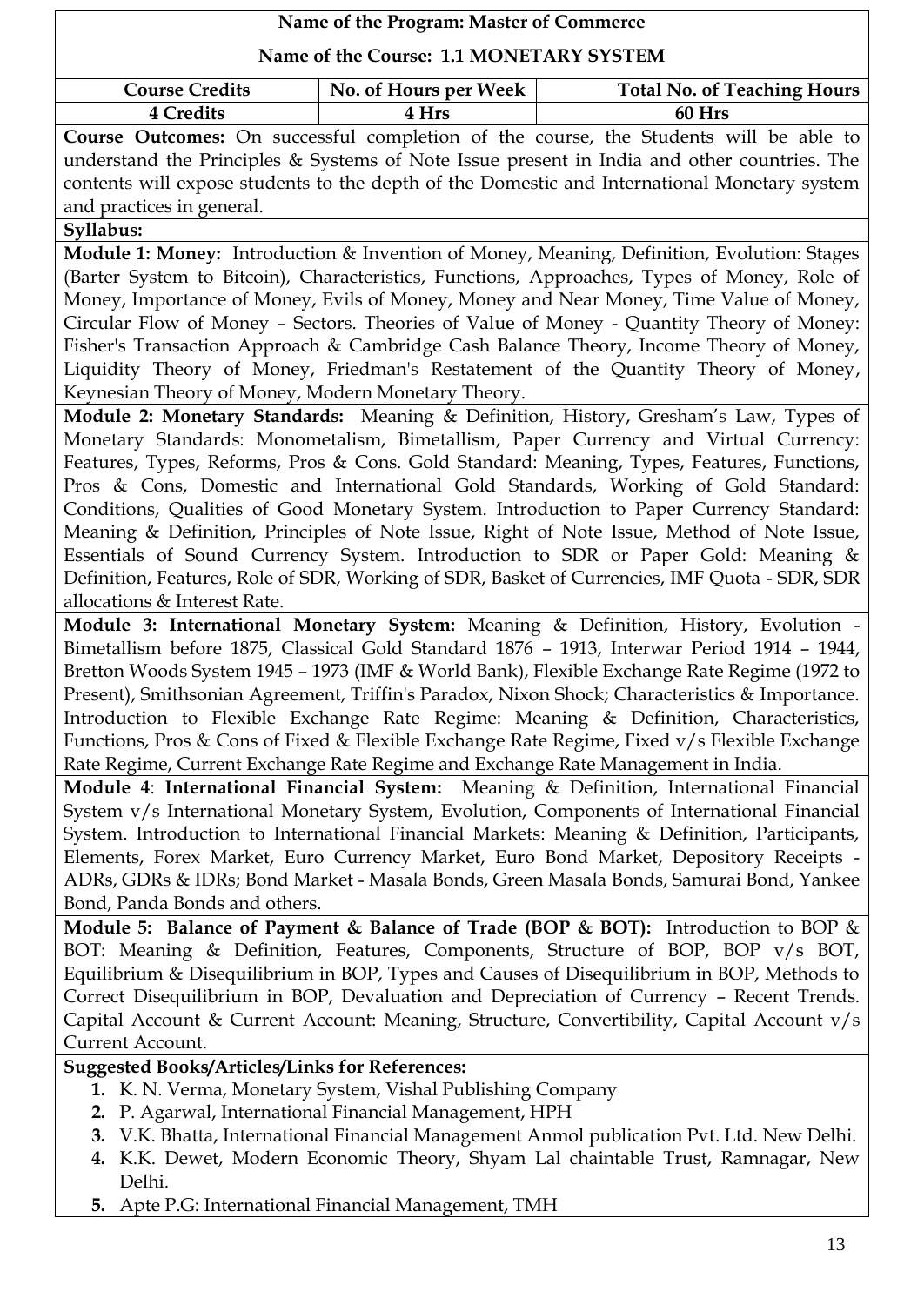- **6.** Lavi Maurice: International Finance, Mc Graw Hill
- **7.** Dr. P. C. Jain & Dr. S. S. Verma, Money and Financial System, Sahitya Bhavan Publications
- **8.** L. Randall Wray, Modern Money Theory: A Primer on Macroeconomics for Sovereign Monetary Systems, Palgrave Macmillan.
- **9.** M C Vaish, Monetary Theory, Vikas Publishing
- **10.** Dr. S K Singh & Dr. Madhulika Singh, Applied Money and Banking, Sahitya Bhavan Publications.
- **11.** Robert E. Wright, NYU, Money and Banking , Saylor Foundation.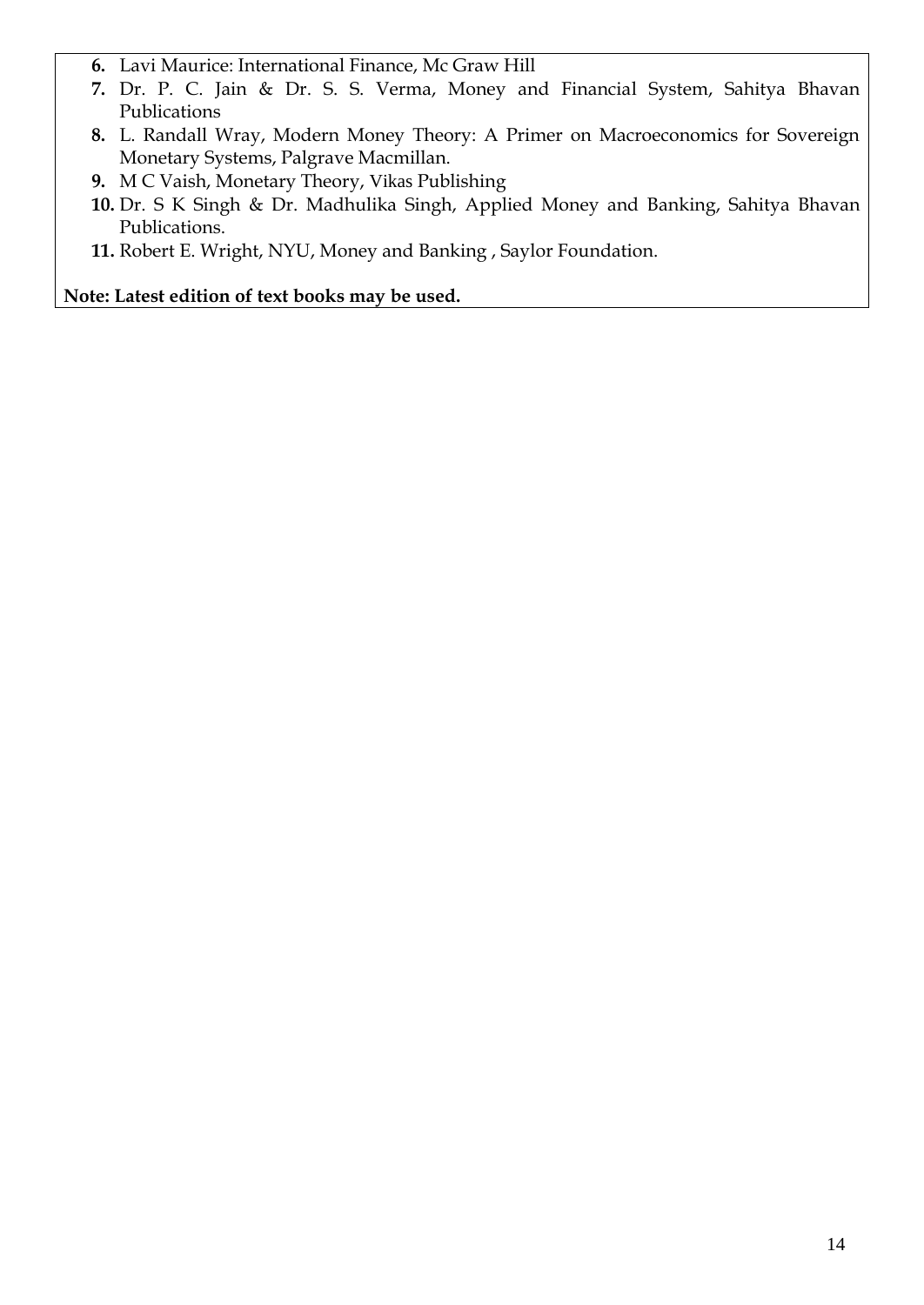| Name of the Program: Master of Commerce                                                                                                                                            |                                                                                                                     |                                                                                                |  |  |
|------------------------------------------------------------------------------------------------------------------------------------------------------------------------------------|---------------------------------------------------------------------------------------------------------------------|------------------------------------------------------------------------------------------------|--|--|
| Name of the Course: 1.2 INTERNATIONAL BUSINESS ENVIRONMENT                                                                                                                         |                                                                                                                     |                                                                                                |  |  |
| <b>Course Credits</b>                                                                                                                                                              | No. of Hours per Week                                                                                               | <b>Total No. of Teaching Hours</b>                                                             |  |  |
| <b>4 Credits</b>                                                                                                                                                                   | 4 Hrs                                                                                                               | 60 Hrs                                                                                         |  |  |
|                                                                                                                                                                                    |                                                                                                                     | Course Outcomes: On successful completion of the course, the Students will be able to learn    |  |  |
|                                                                                                                                                                                    |                                                                                                                     | nature, scope and structure of Global Business Environment, and understand the influence of    |  |  |
| various environmental factors on global business operations.                                                                                                                       |                                                                                                                     |                                                                                                |  |  |
| Syllabus:                                                                                                                                                                          |                                                                                                                     |                                                                                                |  |  |
|                                                                                                                                                                                    |                                                                                                                     | Module 1: International Business & Environment: Importance, nature and scope of                |  |  |
|                                                                                                                                                                                    |                                                                                                                     | International business; Modes of entry into International Business; globalization process and  |  |  |
|                                                                                                                                                                                    |                                                                                                                     | managerial implications; multinational corporations and their involvement in global            |  |  |
|                                                                                                                                                                                    |                                                                                                                     | Business: Issues in foreign investments, technology transfer, pricing and regulations.         |  |  |
|                                                                                                                                                                                    |                                                                                                                     | Introduction to Economic environment - political and regulatory environment -                  |  |  |
| demographic environment - social, cultural and technological environment.                                                                                                          |                                                                                                                     |                                                                                                |  |  |
|                                                                                                                                                                                    |                                                                                                                     | Module 2: International Economic Environment: Regional integration and trade blocks -          |  |  |
|                                                                                                                                                                                    |                                                                                                                     | Types of integration - theory of customs union, European union - regional groupings -          |  |  |
|                                                                                                                                                                                    |                                                                                                                     | integration of developing countries - ASEAN , SAARC, SAPTA, global commodity                   |  |  |
|                                                                                                                                                                                    |                                                                                                                     | agreements - quota agreements - Cartels - Bi-lateral & Multi-lateral contracts- Economic       |  |  |
|                                                                                                                                                                                    |                                                                                                                     | institutions - International Monetary Funds (IMF) - World Bank, Asian Development Bank,        |  |  |
| UNCTAD, UNIDO, International Trade Centre, WTO, GATS, TRIM, TRIPS.                                                                                                                 |                                                                                                                     |                                                                                                |  |  |
|                                                                                                                                                                                    |                                                                                                                     | Module 3: International Trade and Investment Environment: Government Influence on              |  |  |
|                                                                                                                                                                                    |                                                                                                                     | Trade: Trade in merchandise - Trade in services - Global sourcing - degree of dependence -     |  |  |
| balance of payments - trade and BOP of India. Cultural contacts of global management -                                                                                             |                                                                                                                     |                                                                                                |  |  |
| Understanding the role of culture - communicating across cultures - cross cultural                                                                                                 |                                                                                                                     |                                                                                                |  |  |
| negotiations and decision making. Types and significance of foreign investments - factors<br>affecting global investment - growth and dispersion of FDI - cross border mergers and |                                                                                                                     |                                                                                                |  |  |
|                                                                                                                                                                                    |                                                                                                                     |                                                                                                |  |  |
|                                                                                                                                                                                    |                                                                                                                     | acquisitions - foreign investment in India - The New Policy - EURO/ADR issues - M & A -        |  |  |
| Indian companies going global.                                                                                                                                                     |                                                                                                                     |                                                                                                |  |  |
|                                                                                                                                                                                    |                                                                                                                     | Module 4: Multi National Corporation: Definition and Meaning - Importance and                  |  |  |
|                                                                                                                                                                                    |                                                                                                                     | dominance of MNCs - Code of conduct - MNCs in India Transnational Companies and                |  |  |
|                                                                                                                                                                                    |                                                                                                                     | Global Companies-Their nature, Transfer of Technology - global competitiveness -               |  |  |
|                                                                                                                                                                                    |                                                                                                                     | indicators of competitiveness -competitive advantage of nations - Technology and Global        |  |  |
| competitiveness.                                                                                                                                                                   |                                                                                                                     | global Operations - Global supply chain management - global                                    |  |  |
|                                                                                                                                                                                    |                                                                                                                     | manufacturing strategies - factors affecting global HRM and staffing policy - global           |  |  |
| negotiations - global asset protection -Protection of IPRs.                                                                                                                        |                                                                                                                     |                                                                                                |  |  |
|                                                                                                                                                                                    |                                                                                                                     | Module 5: Social Responsibilities and Ethics: Social Responsibilities and Ethics, MNE Social   |  |  |
|                                                                                                                                                                                    |                                                                                                                     | Responsibilities - philanthropic Responsibility, Ethical Responsibility, Legal Responsibility, |  |  |
| Economic Responsibility, Foreign Corrupt Practices Act, Cases.                                                                                                                     |                                                                                                                     |                                                                                                |  |  |
|                                                                                                                                                                                    |                                                                                                                     |                                                                                                |  |  |
| <b>Suggested Books/Articles/Links for References:</b>                                                                                                                              |                                                                                                                     |                                                                                                |  |  |
| 1. P Subba Rao, International Business, Himalaya Publications<br>2.                                                                                                                | O P Agarwal, International Business, Himalaya Publications                                                          |                                                                                                |  |  |
| 3.                                                                                                                                                                                 |                                                                                                                     |                                                                                                |  |  |
| 4.                                                                                                                                                                                 | Aswathappa. K., International Business, Tata McGraw Hill<br>Darrell Mahoriy, etal, International Business, Longman. |                                                                                                |  |  |
| 5.                                                                                                                                                                                 | Charles W.L. Hill, International Business, McGraw - Hill.                                                           |                                                                                                |  |  |
| 6.                                                                                                                                                                                 | John D. Daniels, etal, International Business, Pearson Education.                                                   |                                                                                                |  |  |
| 7.                                                                                                                                                                                 | Don Ball and Wendell McCulloch, International Business, McGraw - Hill.                                              |                                                                                                |  |  |
| 8.                                                                                                                                                                                 | A.V. Vedipurishwar, The Global CEO, Vision Books.                                                                   |                                                                                                |  |  |
|                                                                                                                                                                                    |                                                                                                                     | 9. Dr. Ansarul Haque, Dr. S. Porkodi, International Business Environment, Global               |  |  |
|                                                                                                                                                                                    | Academic Publishers & Distributors, 2 <sup>nd</sup> Edition, 2015                                                   |                                                                                                |  |  |

**10.** J. [Stewart](https://www.flipkart.com/books/j-stewart-black~contributor/pr?sid=bks) BlackAnant K. [Sundaram,](https://www.flipkart.com/books/j-stewart-black~contributor/pr?sid=bks) The International Business Environment 1st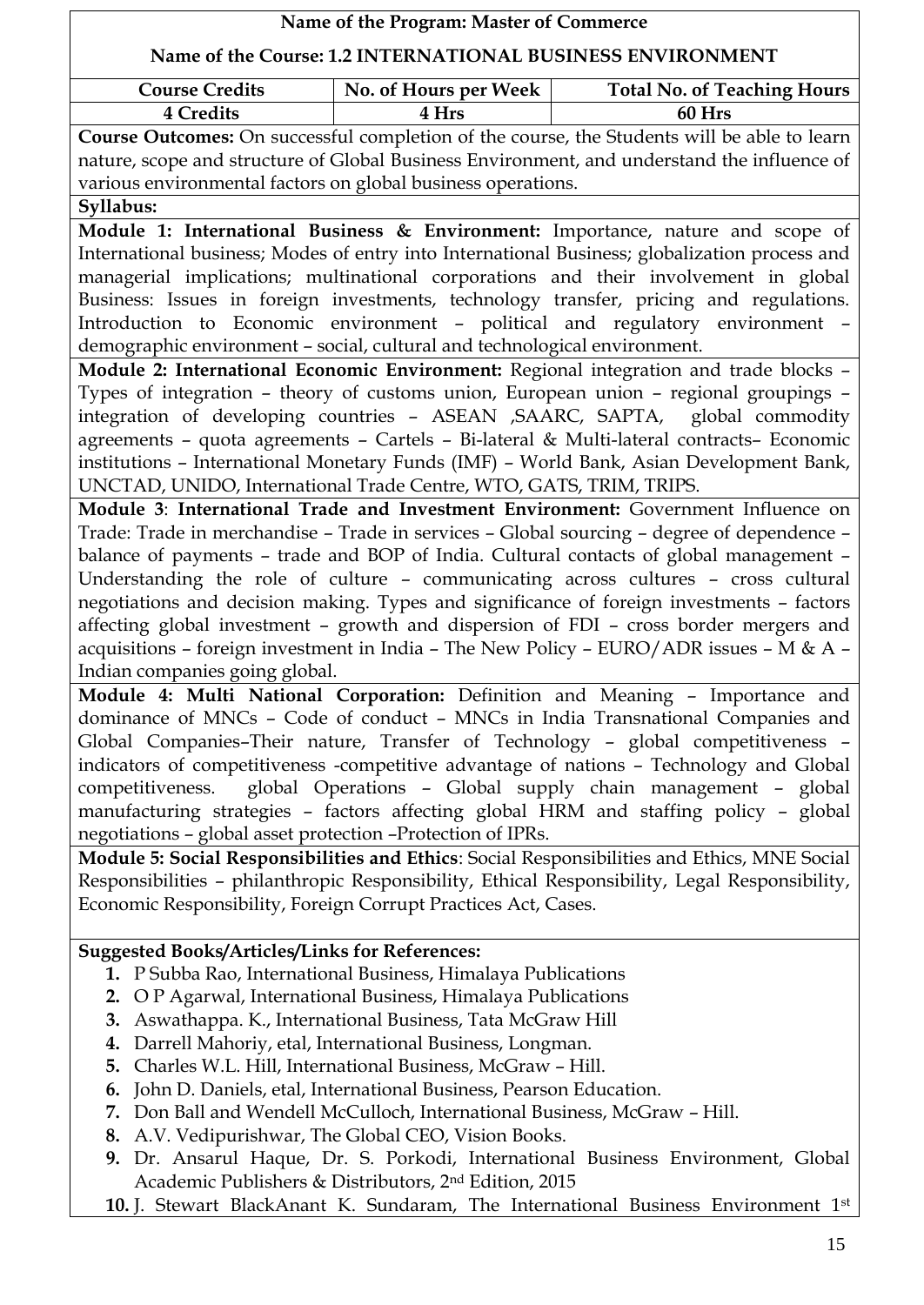Edition, Pearson, 2015

- **11.** Aniket Shonak, International Business Environment, Straight Forward Publishers (P) Ltd., 2011
- **12.** Bennet, Roger, International Business, Financial Times, Pitman Publishing, London.
- **13.** Bhattacharya, B., Going International: Response Strategies of the Indian Sector, Wheeler Publishing, New Delhi.
- **14.** Czinkota, Michael R., et. al., International Business, the Dryden Press, Fortworth
- **15.** Hill, C., Cronk,T., & Wickramasekera, R. (2011). Global Business Today: An Asia Pacific Perspective. 2nd Edition. McGraw-Hill
- **16.** Danoes, John D. and Radebaugh, Lee H., International Business: Environment and Operations, Addison Wesley, Readings.
- **17.** HILL Charles W.L. (2011), International Business: Competing in the Global Marketplace (8/E.), McGraw-Hill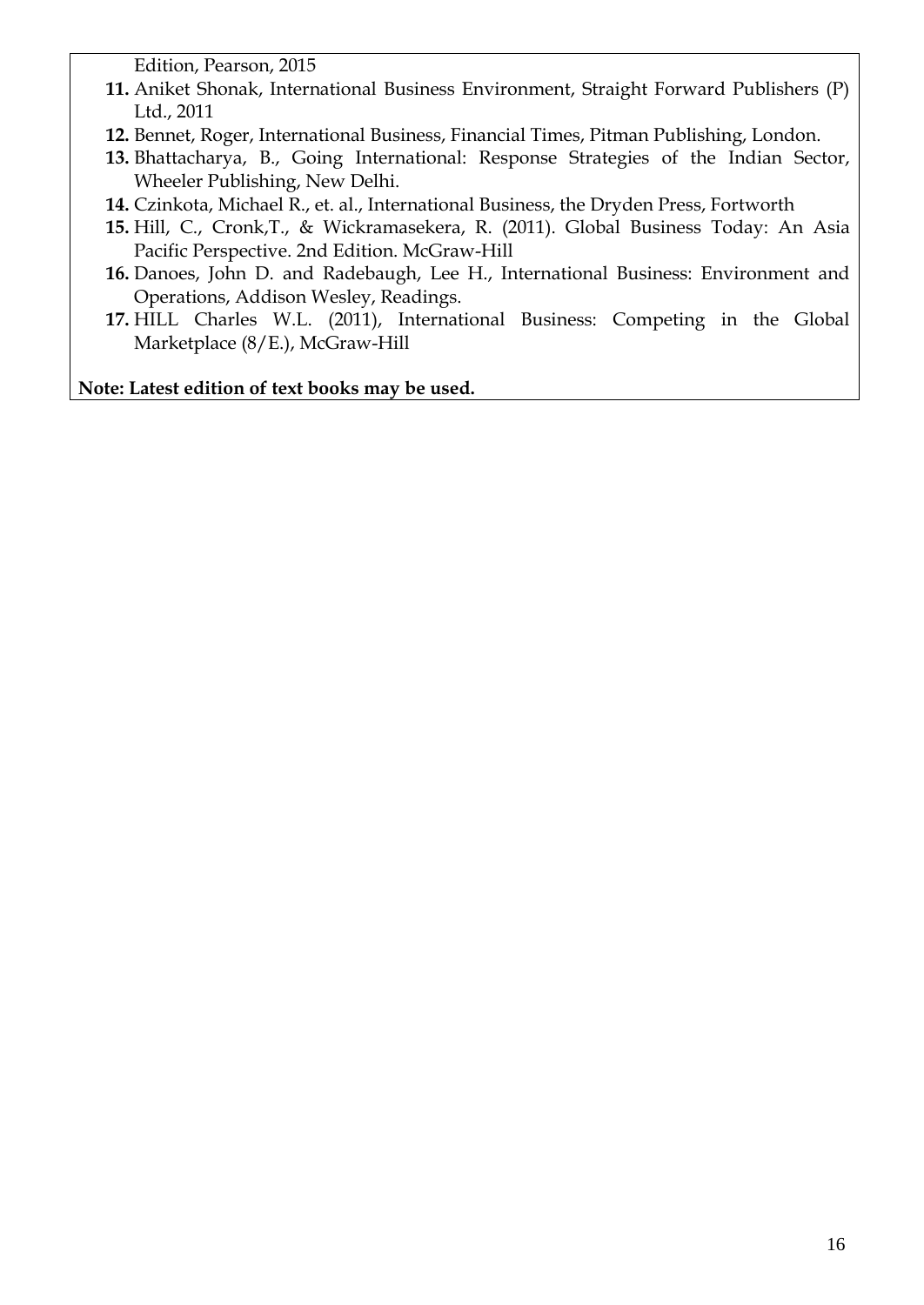### **Name of the Course: 1.3 PRINCIPLES AND PRACTICES OF BUSINESS DECISIONS**

| <b>Course Credits</b> | No. of Hours per Week | <b>Total No. of Teaching Hours</b> |
|-----------------------|-----------------------|------------------------------------|
| 4 Credits             | ' Hrs                 | 60 Hrs                             |

**Course Outcomes:** To familiarise students with key macro-economic variables and their behaviour, and enable them to critically evaluate different economies and to enable students to integrate macroeconomic analysis into business decisions.

### **Syllabus:**

**Module 1: Introduction to Economics:** Introduction to economics, macroeconomics, and its interface with business and industry. Nature and Scope of managerial economics. Objectives of the firm, Economic, Managerial and Behavioural theories of the firm. Resources and Goals of an economic systems, Perfect Market, Free market and Mixed Economy. National Income and product concept, computation of National Income and related aggregates, problems in computation of national income. Concept of GDP, GNP, NDP and NNP.

**Module 2: Public Financial Policy**: Public Finance branches – Principle of maximum social advantages – Sources of public revenue – canons of taxation – direct and indirect taxes – impact and incidence – effects of taxation on production, consumption and distribution side of economy – recent policy changes in direct and indirect – public expenditure – causes for growth – effects of public expenditure – public debt – sources of public borrowing – methods of debt redemption – debt trap - budget – types and deficit.

**Module 3: Demand Analysis & Consumer Choice:** Individual and market demand functions; Law of demand, determinants of demand; Elasticity of demand – its meaning and importance; price elasticity, income elasticity and cross elasticity – Using elasticity in managerial decisions; numerical problems and case studies. Introduction to Consumer Choice, Sovereignty, Cardinal and ordinal utility approach, indifference approach, revealed preference and theory of consumer choice under risk; Demand estimation for major consumer durable and non-durable products; Demand forecasting techniques; numerical problems and case studies.

**Module 4: Production Theory:** Production function – production with one and two variable inputs, Stages of production; Economies of scale; Estimation of production function; cost theory and estimation; Economic value analysis; Short and long run cost functions – their nature, shape and inter-relationship; Law of returns to scale; numerical problems and case studies.

**Module 5: Pricing Practices & Strategies**: Determinants of pricing policy, pricing methods: Marginal Cost Pricing, Target Rate Pricing, Product Line Pricing, administered pricing, competitive bidding, dual pricing, transfer pricing. Price discrimination: requirements, types and dumping strategies. Pricing over product life cycle: skimmed pricing, penetration pricing, product –line pricing and price leadership. Impact of pricing on business decisions.

### **Suggested Books/Articles/Links for References:**

- **1.** M.L. Seth Monetary Economics, Vikas Publishing
- **2.** M.C. Vaish Micro and Macro Economics, Vikas Publishing
- **3.** KPM Sundaram Indian Economy, S. Chand Publishing
- **4.** Maheshwari K.L. & Varshney R.L Managerial Economics, Sultan Chand & Sons
- **5.** M.L. Seth Macro Economic Theory Vikas Publishing
- **6.** I.C. Dhingra Indian Economy, Sultan Chand & Sons.
- **7.** Suraj B. Gupta, Monetary Economics, S. Chand & Company.
- **8.** P.L Mehta; Managerial Economics, Sultan Chand & Sons, New Delhi.12
- **9.** 2R.L Varshney and K.L Maheshwari; Managerial Economics, Sultan Chand & Sons, Delhi.
- **10.** Karma Pal : Managerial Economics, Excel Books.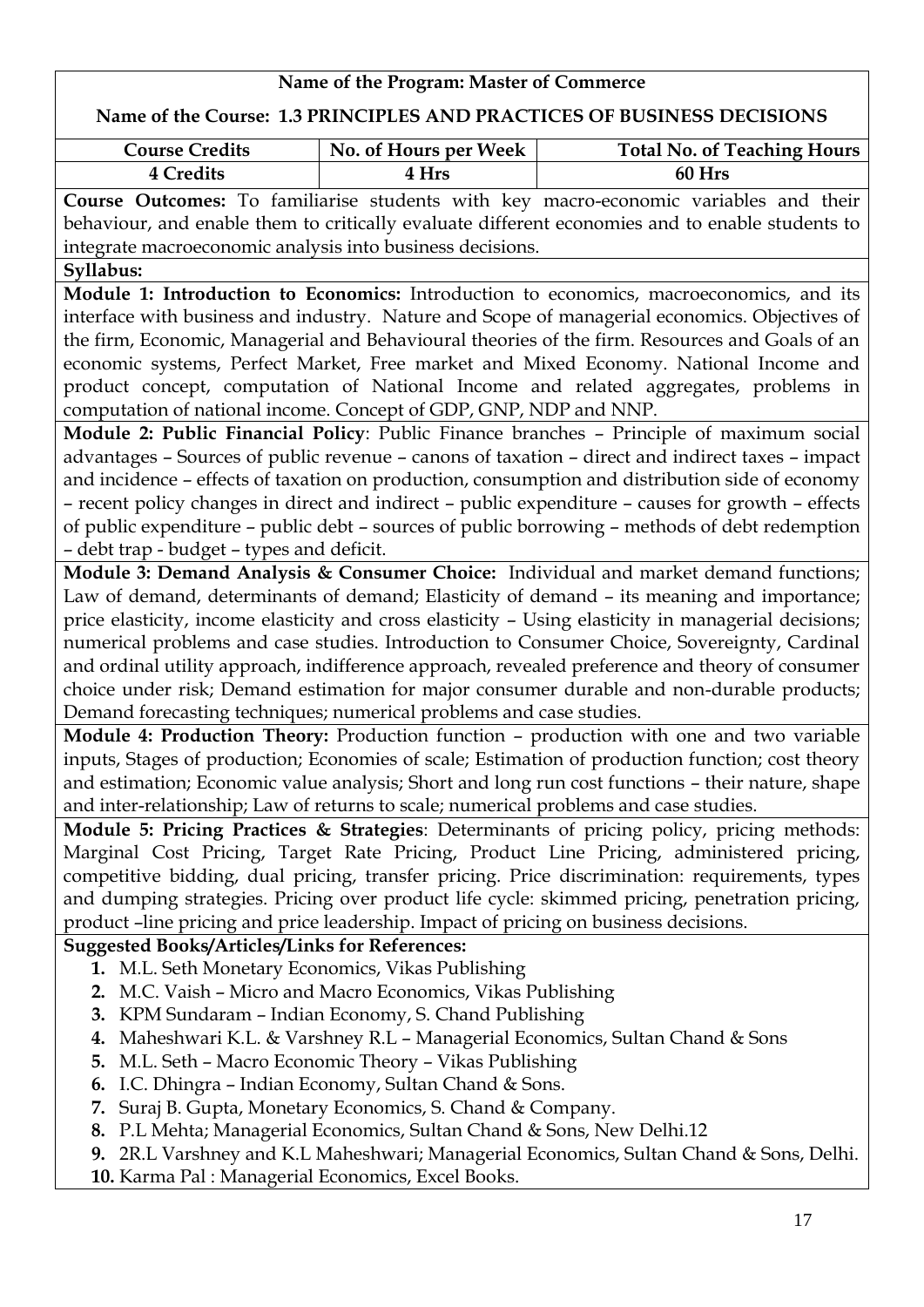- **11.** H.L Ahuja; Business Economics, S. Chand & Company Ltd., New Delhi
- **12.** S.K. Chakapaborti, Macroeconomics, HPH
- **13.** Gupta G. S. Macroeconomic theory- Tata Mc-Graw Hill publications
- **14.** Dr. M. Muniraju, Macro Ecnomics for Business Decisions, HPH,
- **15.** Samuelson,Paul Economics, Tata Mc-Graw Hill publications
- **16.** Dornbush R & Fisher S Macroeconomics Tata Mc-Graw Hill publications
- **17.** Blanchard O. J & Stanley Fischer Lectures on Macro-economics Tata Mc Graw Hill publications
- **18.** Misra & Puri, Indian Economics, HPH
- **19.** Dwivedi D N Managerial Economics Vikas publications
- **20.** J. K. Bhagawathi Economics of Underdeveloped Countries All India Traveler Book Seller Publishing Company.
- **21.** A. K. Agarwall Indian Economics Problems of Development and planning D.K Publishers.
- **22.** V. K. R. V. Rao National Income of India 1950 to 1980 Sage Publishers
- **23.** Bimal Jalan India's Economic Crisis, Oxford, IBM.
- **24.** Rangarajan C. Principles of Macro Economics, Tata McGraw Hill Pub co.
- **25.** Vaish M. C Macro Economic Theory Willey Eastern
- **26.** Jha. R Contemporary Macroeconomic Theory and Policy
- **27.** Schultze C. L National Income Analysis
- **28.** Bramhananda P R & V R Panchamukhi Development process of Indian Economy Survey (Various issues) – Ministry of Finance Government of India Publications, New Delhi.
- **29.** Sheth M. L Macroeconomic theory S.Chand, New Delhi.
- **30.** Bhole. L.M, Financial Institutions and Markets, Tata McGraw Hill.
- **31.** Frank R.H: Principles of Macroeconomics, Tata McGraaw Hill.
- **32.** Colander: Macroeconomics TMH.
- **33.** Fischer and Blanchard: Lecturer and Macroeconomics PHI.
- **34.** Turnovsky: Methods of Macroeconomics Dynamis, PHI.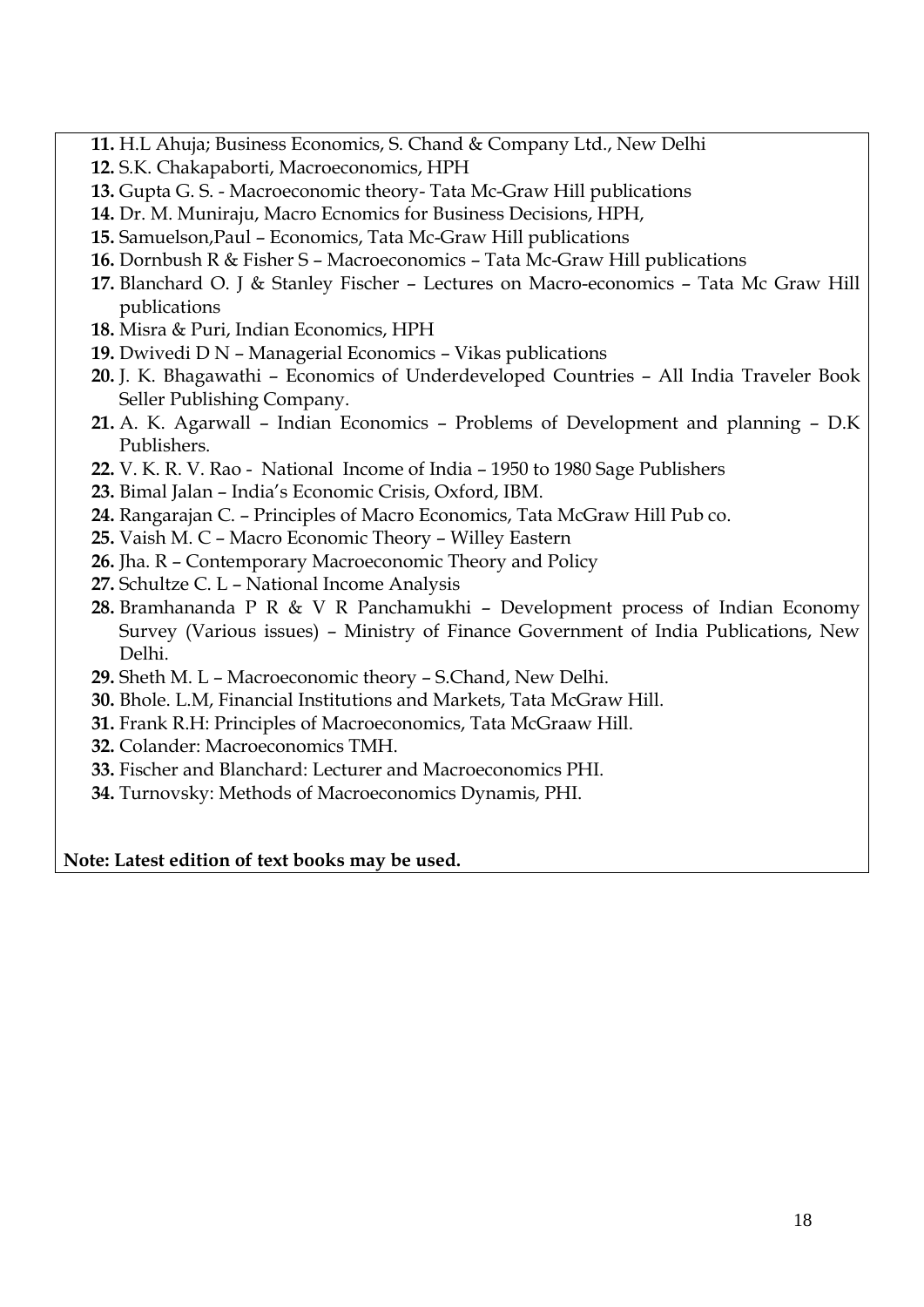### **Name of the Program: Master of Commerce Name of the Course: 1.4 INFORMATION TECHNOLOGY FOR BUSINESS Course Credits**  $\vert$  No. of Hours per Week Total No. of Teaching Hours **4 Credits 4 Hrs 60 Hrs Course Outcomes:** On successful completion of the course, the students will be able to understand E-Commerce Business Models, Security Threats & Protections as well as application of Technology in every corner of the business in the world. **Syllabus: Module 1: Introduction to E-Commerce:** Introduction, E-Commerce – Definition, History of Ecommerce, Online Extension of a BAM Model, Transition to E-Commerce in India, E-Commerce v/s Traditional Commerce, E - Commerce v/s E - Business. Electronic Commerce – Cutting Edge Technologies, Strengths, Weakness, Opportunities and Challenges of E-Commerce, Components of E-Business, E-Commerce Business models – B2C, B2B, C2B, C2C, B2G, C2G, Brokerage, Advertising, Infomediary, Merchant, Manufacturer (Direct), Affiliate, Community, Subscription, Utility. Ecommerce Business Revenue Models & Types, Impact of E-Commerce on business, Successful Business Models in India. **Module 2: Hardware and Software for E-Business:** Web Servers – Browsers – Server Software – Web Authoring Tools - Database System - World Wide Web – Domain Name – Hardware requirements, Brief on Shopping Cart, Point of Sale, Wireless Payment Device**,** Strategies for Web Auction, Virtual Communities, Web Portal. Electronic Retailing and Malls. Electronic Shopping - Process, Electronic Catalogues, Interactive Advertising and Marketing. **Module 3: Privacy & Technology**: Introduction to Internet Security – Secure Transactions – Computer Monitoring – Privacy Issues – Privacy on the Internet – Cyber Crimes & Types, Recent Cyber Attacks, Major types of Security Problems/Common Threats – E-Commerce and Security – Security for Internet Trading – Electronic Security Challenges. Introduction to Encryption: Elements & Methods of Encryption, Secret key, Private & Public key, Digital Signature, Digital Certificates. Modern Cryptography: Types, Tools & Applications, VPNs, SSL Protocol, Firewalls. **Module 4**: **IT Act of 2000 (Amendment in 2008 & 2018):** Introduction to Cyber Laws, Evolution & Need of Cyber Laws, Internet Frauds, Features, Objectives, Applicability & Non-applicability, Sections of IT Act ((Amendment) Act, 2018.), Section 43(A) (SPDI – Sensitive Personal Data), ISO 27001 guidelines, How to prevent Cyber Crimes?, Some Pioneering Indian Case Studies, E-Transition Challenges for Indian Companies. **Module 5: EDI:** Electronic Data Interchange (EDI): Meaning & Definition, History & Evolution, Uses, EDI Standards, EDI Working Concept, Implementation difficulties of EDI, Financial EDI, EDI and Internet, EDI services, ANSI X12 and EDIFACT. **Suggested Books/Articles/Links for References: 1.** Raydu – E Commerce, HPH **2.** Suman. M – E Commerc & Accounting - HPH

- **3.** Kalakota Ravi and A. B. Whinston : Frontiers of Electronic Commerce, Addison Wesley
- **4.** Watson R T : Electronic Commerce the strategic perspective. The Dryden press
- **5.** Amrutha Gowry & Soundrajana, E Business & Accounting, SHBP.
- **6.** C.S.V Murthy- E Commerce, HPH
- **7.** Agarwala K.N and Deeksha Ararwala: Business on the Net Whats and Hows of E-Commerce
- **8.** P. Diwan / S. Sharma E Commerce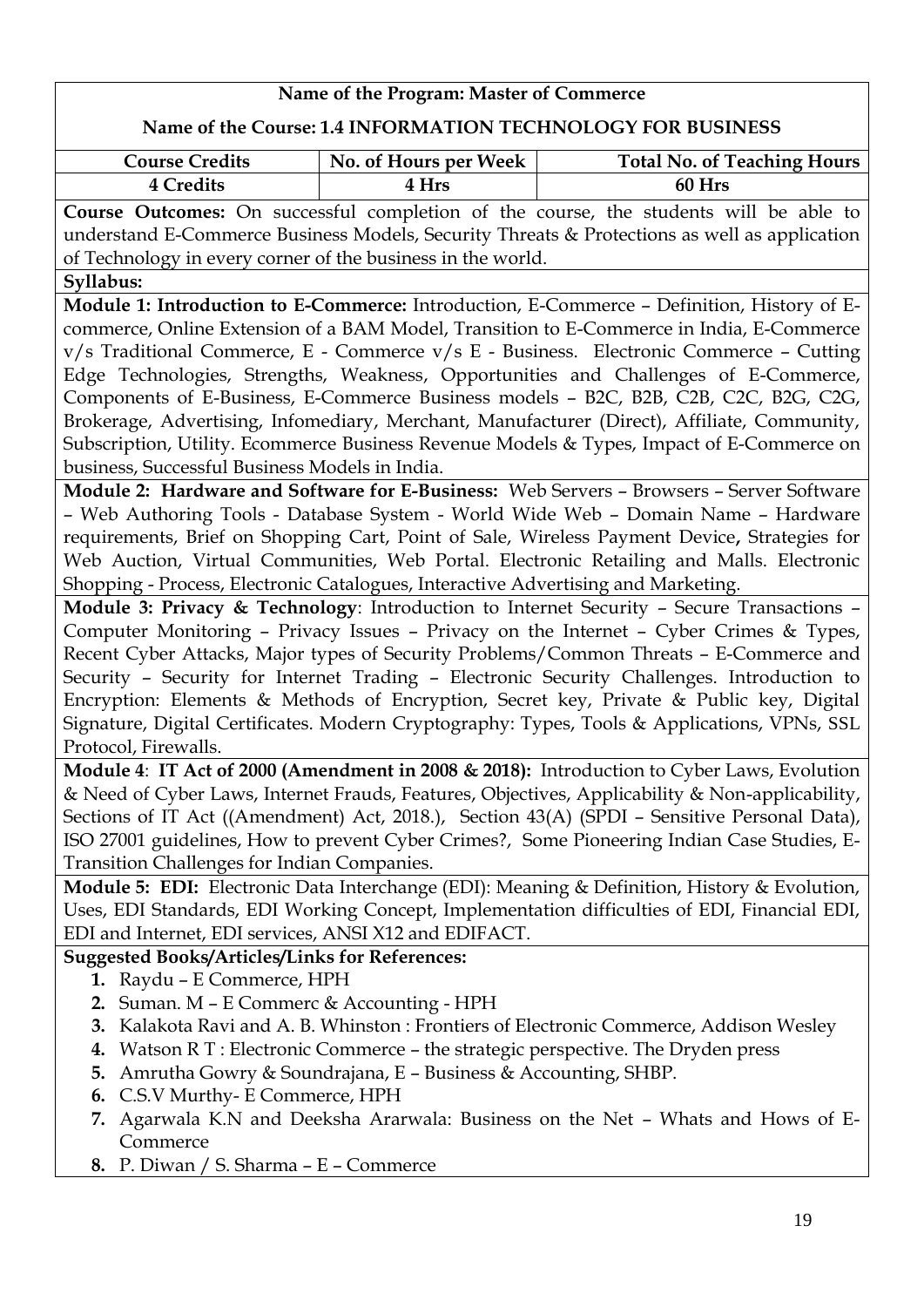- **9.** Srivatsava: E.R.P, I.K. International Publishers
- **10.** Bharat Bhasker, Electronic Commerce Frame work technologies and Applications, 3rd Edition. Tata McGraw-Hill Publications.
- **11.** Kamlesh K. Bajaj and Debjani Nag, Ecommerce- the cutting edge of Business, Tata McGraw-Hill Publications.
- **12.** Kalakota et al, Frontiers of Electronic Commerce, Addison Wesley.
- **13.** E- Commerce Strategies, Technology and applications (David) Tata McGraw-Hill
- **14.** Introduction to E-commerce (Jeffrey) Tata- McGraw-Hill
- **15.** E-Business and Commerce- Strategic Thinking and Practice (Brahm) Biztantra.
- **16.** Deepak Bharihoke- "Fundamentals of Information Technology".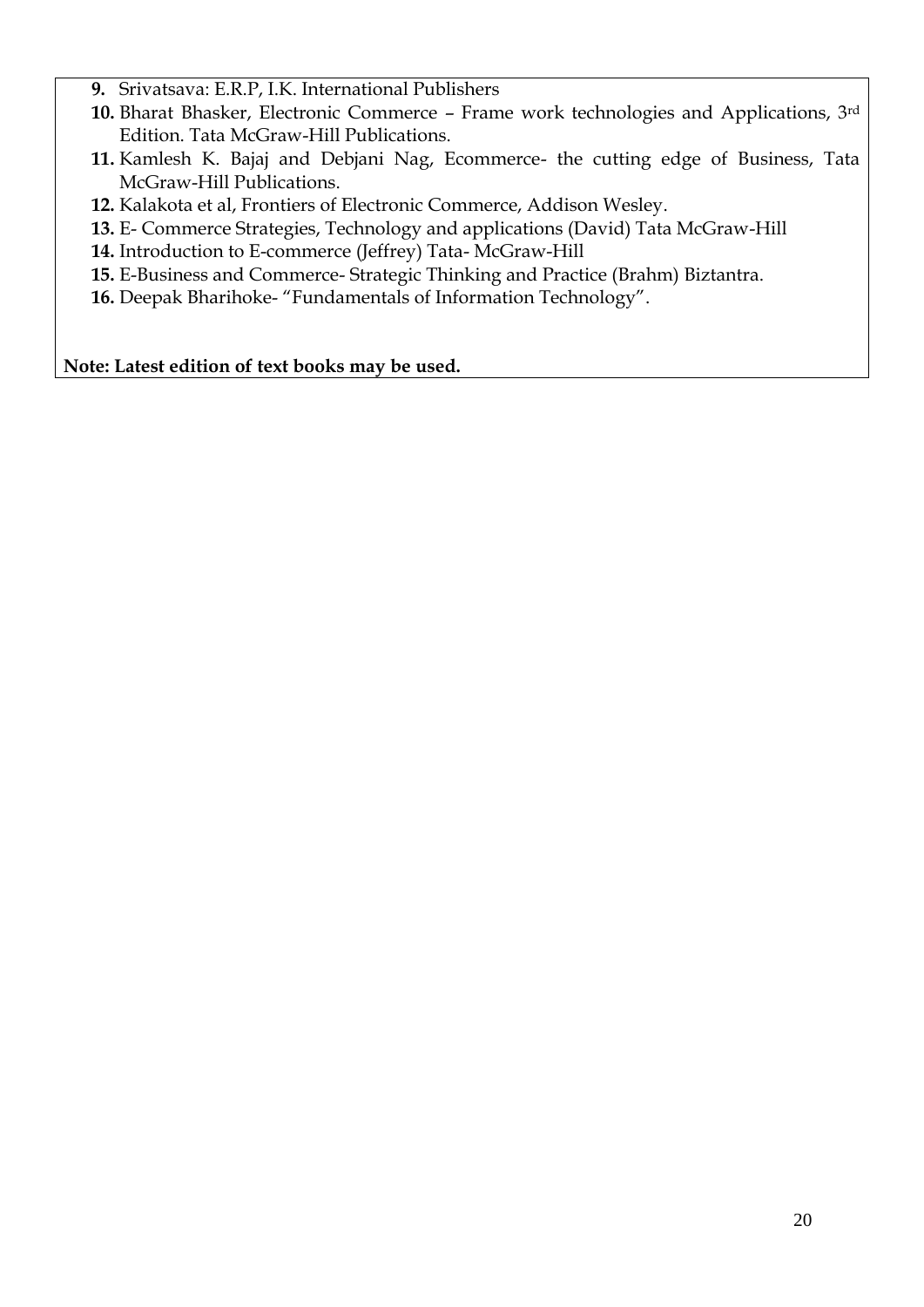### **Name of the Course: 1.5 MANAGERIAL FINANCE**

| <b>Course Credits</b> | No. of Hours per Week | <b>Total No. of Teaching Hours</b> |
|-----------------------|-----------------------|------------------------------------|
| 4 Credits             | 4 Hrs                 | 60 Hrs                             |

**Course Outcomes:** On successful completion of the course, the Students will be able to understand the advanced tools and techniques used in evaluating projects for financial decisions. The theories on financial management concepts will help the students to attain a greater anatomy on effective financial decision making in business.

**Syllabus:**

**Module 1: Introduction to Finance:** Introduction to Finance: Concept, Meaning, Principles & Types of Finance, Functions of Finance, Financing Decisions, Factors influencing Financial Decisions, Objectives of Corporate Financial Decisions. Introduction to Financial Management, Meaning & Definition, Evolution, Scope, Methods, Importance, Functional areas of Modern Financial Management, Financial Management Process. Planning and Policy; Approaches to Capital Structure: Net Income Approach, Net Operating Income Approach, The Traditional approach, Modigliani & Miller Approach - Concept & Problems. Optimal Capital Structure: Meaning & Concept, Trade-Off-Theory v/s Pecking Order Theory, EBIT – EPS Approach – Concept & Problems.

**Module 2: Investment Decisions:** Introduction to Investment Decisions: Meaning, Need and Factors, Efficient Investment Analysis. Introduction to Capital Budgeting Decisions – Meaning, Features, Process and Factors, Capital Budgeting Techniques: Traditional and Modern Techniques, Varying Opportunity Cost of Capital, NPV v/s IRR, Incremental IRR, Modified Internal Rate of Return (MIRR) – Concept, Evaluation Criteria & Problems, Fisher's Rate and Aggregate Capital Needs in Investment Decisions, Project Selection under Capital Rationing: Meaning, Types, Pros & Cons, Problems on Divisible & Indivisible Projects, Multi-Period Capital Rationing, Capital Budgeting under Inflationary Conditions.

**Module 3: Risk Analysis in Capital Budgeting:** Risk Analysis in Capital Budgeting – Meaning, Analysis of Risk and Uncertainty, Sources and Perspectives of Risk, Measurement of Risk, Nature of Risk in Capital Budgeting Decisions, Techniques for Risk Analysis: Risk Adjusted Discount Rate, Certainty Equivalent Method, Probability Method, Sensitivity Analysis, Scenario Analysis, Simulation Analysis, Hiller Model, Break-Even Analysis, Corporate Risk Analysis, Decision Tree Analysis – Sequential Investment Decisions, Market Risk Analysis – Concept & Problems, Backward Induction Method, Utility Theory and Capital Budgeting.

**Module 4**: **Corporate Restructuring:** Introduction to Corporate Restructuring: Mergers, Acquisitions, Takeovers, Spinoff, Synergies, Strategic Alliance, Joint Venture, Leveraged Buyouts, Management Buyouts (MBO) & Buy-in (MBI), Franchising, Intellectual Property Rights (IPRs), Sell-off, Demerger, Disinvestment v/s Divestment, Slump Sale, Reverse Merger, Equity Carveout – Concept & Types. Valuation under M&A: Discounted Cash Flow Method (DCF), Price-Earnings Ratio (P/E Ratio), EPS Approach, Enterprise-Value-to-Sales Ratio (EV/Sales), Replacement Cost Method – Concept & Problems.

**Module 5: Dividend & Working Capital Decisions:** Introduction to Dividend Decisions, Meaning & Definition, Forms of Dividend, Types of Dividend Policy, Significance of Dividend, Impact of Dividend Policy on Company, Factors affecting Dividend Policy, Dividend Decision Theories – Walter's Model, Gordon's Model, MM Theory – Concept, Assumptions, Formula, Criticisms & Problems. Introduction to Working Capital, Meaning & Definition, Types of Working Capital, Significance of Adequate Working Capital – Evils of Excess or Inadequate Working Capital – Determinants of Working Capital – Sources of Working Capital, Techniques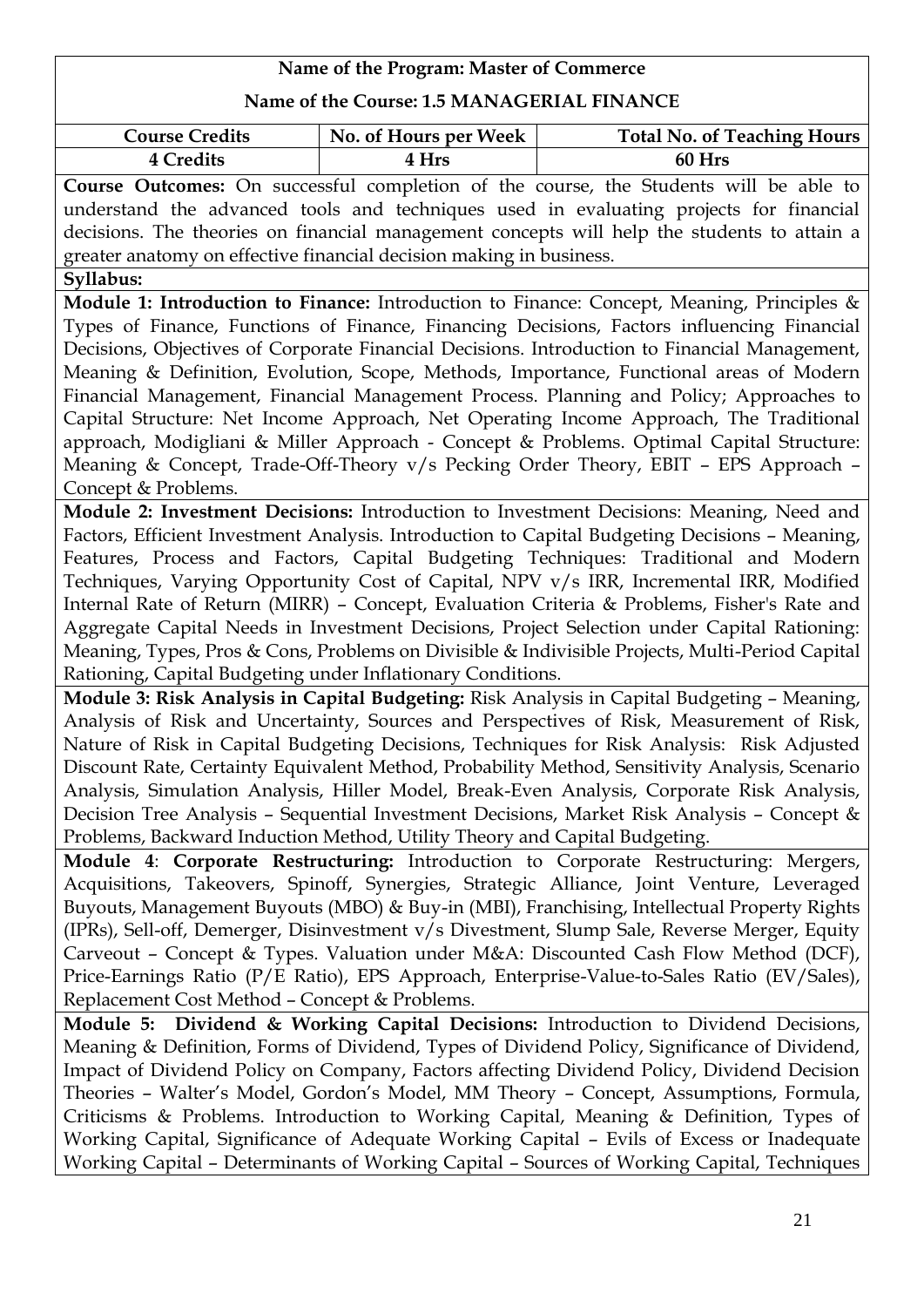### for managing Working Capital – Concept & Problems.

### **Suggested Books/Articles/Links for References:**

- **1.** G. Sudarsana Reddy, Financial Management, HPH.
- **2.** Khan & Jain, Financial Management, Tata McGraw Hill.
- **3.** I.M. Pandey, Financial Management, Viaks Publishing House
- **4.** Prasanna Chandra, Financial Management, Theory and Practice, Tata McGraw Hill
- **5.** Schall & Haley, Financial Management, McGraw Hill, New york.
- **6.** Sudhindra Bhat, Financial Management: Principles and Practice, Excel Books India
- **7.** Patel Bhavesh, Fundamentals of Financial Management, Vikas Publications
- **8.** Sharan, Fundamentals of Financial Management, Pearson Education India
- **9.** Shri. Narendra Singh, Advanced Financial Management, HPH.
- **10.** Dr. B. G. Sathya Prasad & M. N. Arora, Management Accounting and Financial Management, HPH.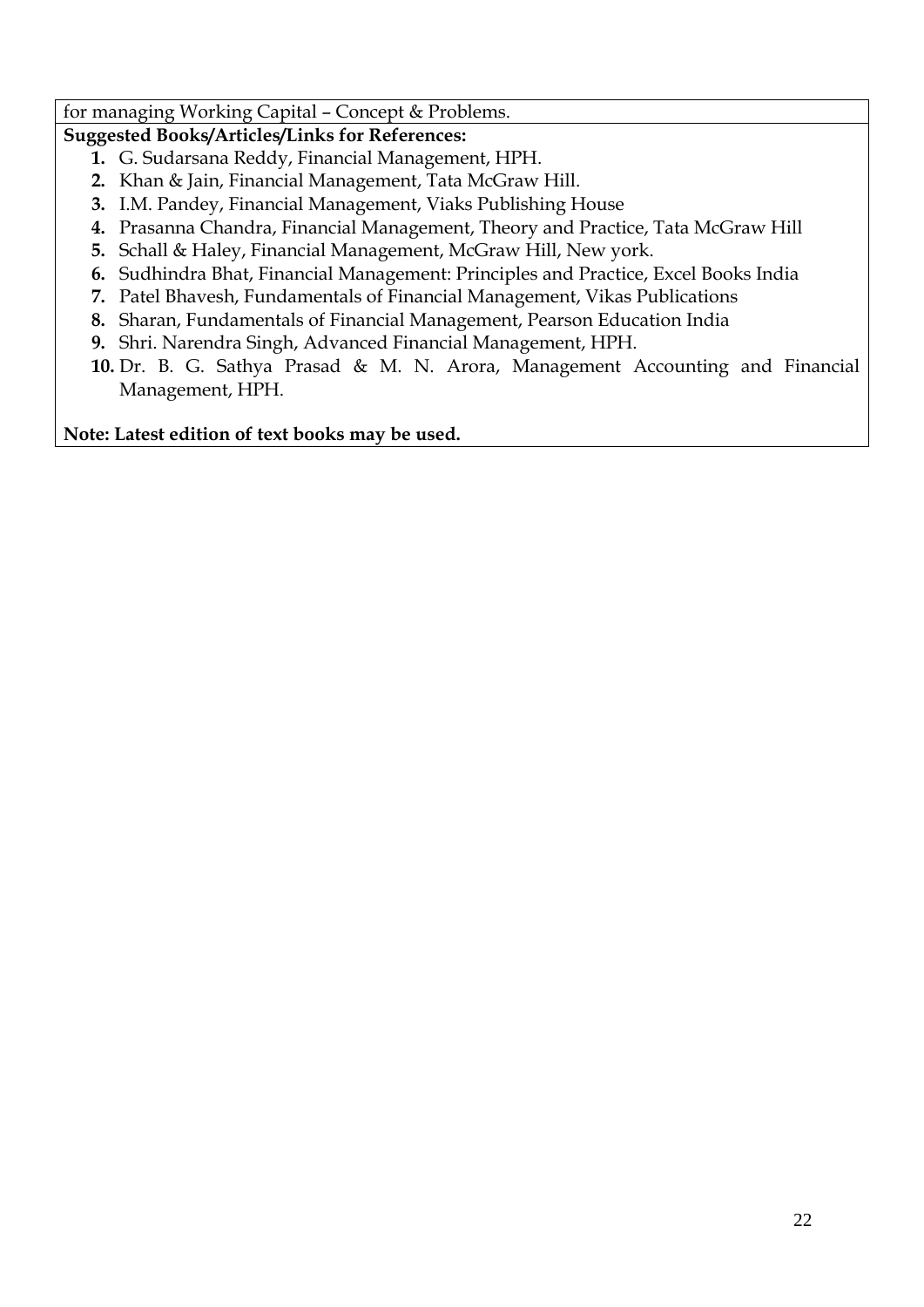### **Name of the Program: Master of Commerce Name of the Course: 1.6 GLOBAL TALENT MANAGEMENT Course Credits**  $\vert$  No. of Hours per Week Total No. of Teaching Hours **4 Credits 4 Hrs 60 Hrs Course Outcomes:** On successful completion of the course, the students will be able to understand the core concepts of Talent management and application of Talent management in various multi-disciplinary areas. **Syllabus: Module 1:**.**Introduction to Talent Management:** Introduction, Talent Management – Overview, Talent Management – History, Scope of Talent Management, Need of Talent Management, Key Processes of Talent Management, Talent vs knowledge people, Source of Talent Management, Consequences of Failure in Managing Talent, Tools for Managing Talent, Building Blocks of Effective Talent Management System, Life Cycle of Talent Management ,Role of HR in Talent Management, Compensation and reward strategies for Effective Talent Management, Human Capital- Meaning, Definition and Characteristics. **Module 2: Talent Planning and Acquisition: Talent Planning:** Objectives of Talent Planning, Steps in Strategic Talent Planning, Succession Planning Program, Innovative talent planning, Current Industry Practices for Strategic Talent Planning, Ensuring Leadership **Talent Acquisition:** Introduction, Talent Acquisition, Recruiting Process, Strategic Trends in Talent Acquisition, Talent acquisition management solutions **Module 3: Talent Engagement and Retention:**  Introduction, Concept of Talent Engagement, Retention, Employee Engagement and Retention, the Race for Talent: Retaining and Engaging Workers, Best Practices for Talent Engagement, Improving Employee Retention **Module4**: **Information Technology and HR Analytics in Talent Management:** Introduction, Role of Information Technology in Talent Management Systems, Talent Management Information System, Creating Business Value through Information Technology, Five Steps to a Talent Management Information Strategy, HR Analytics for TM Processes, Design Development through Rapid Prototyping and Scaling, Implementation and Maintenance, Audit and Update. **Module 5: Contemporary Talent Management Issues, Challenges, Best Practices and Innovation:** Introduction, Organisational Issues, Talent Management Challenges, Best Practices of Talent Management, Talent Management in India, AI applications in Human Resource Management Practices, E-Frauds in Talent Acquisition**,** Development, Utilization and Seperation. **Suggested Books/Articles/Links for References: •** Ravinder Shukla, Global India Publications, TALENT MANAGEMENT: Process of Developing and Integrating Skilled Workers • Talent Development by Dave Collins; Aine MacNamara, Routledge • Sloan, Hazucha, and Van Katwyk , Strategic management of global leadership talent Advances in global leadership • Pascal, Talent management systems: Best practices in technology solutions for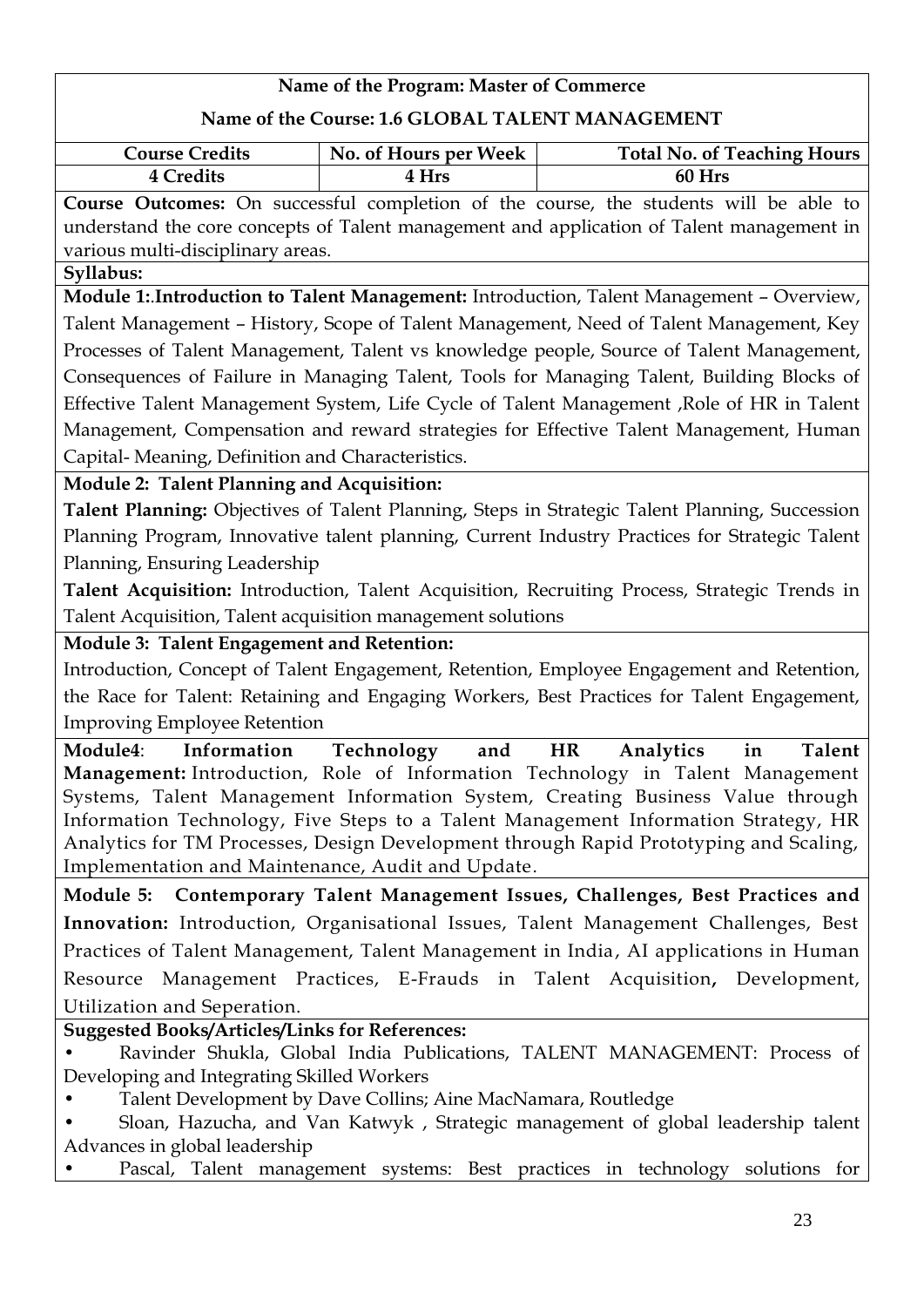recruitment, retention, and workforce planning. Willam Barther (2020), AI Applications in HR Practices, Prentice Hall, NewYork. **Note: Latest edition of text books may be used.**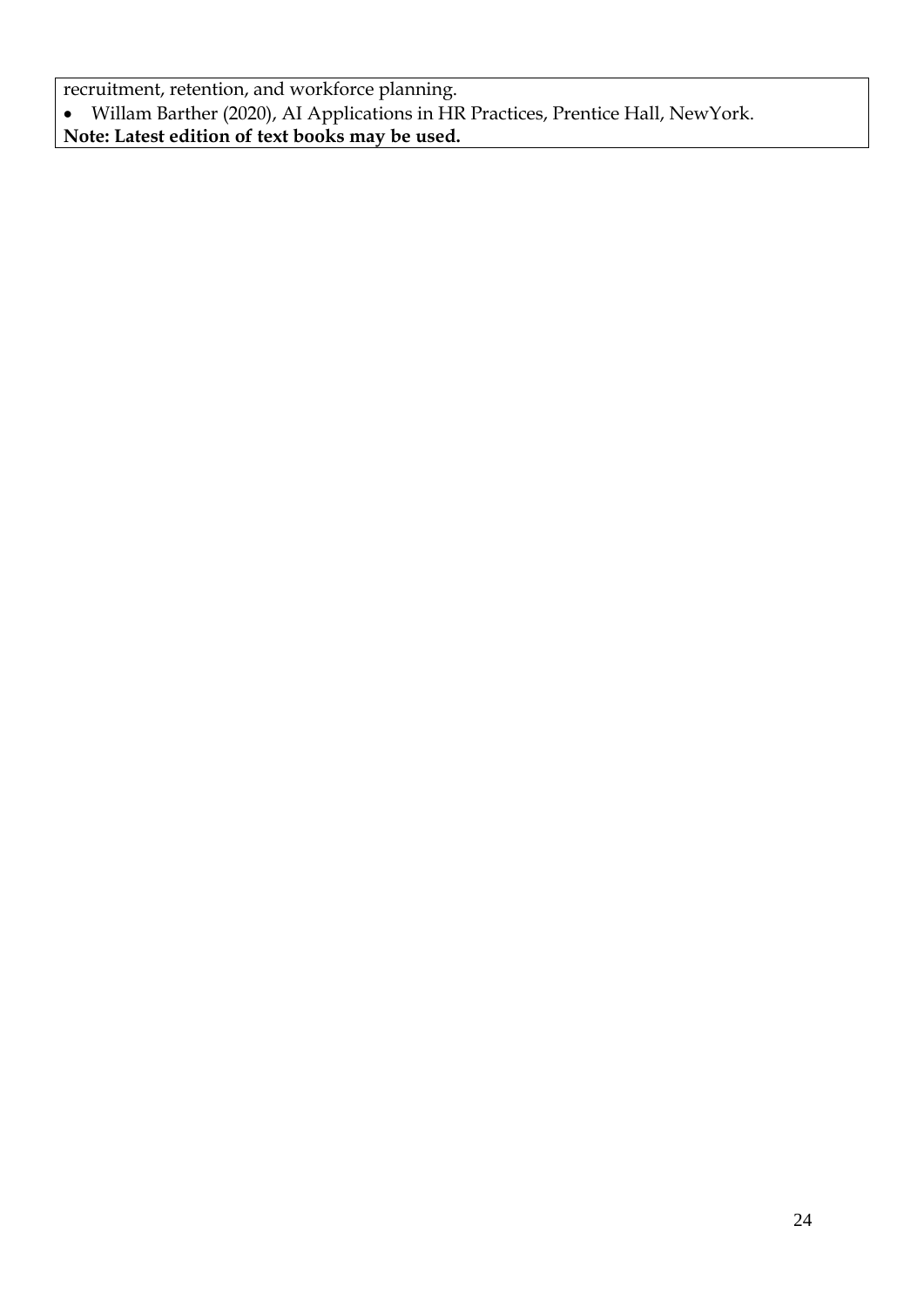### **Name of the Course: 1.7 CORPORATE COMMUNICATION SKILLS**

| <b>Course Credits</b> | No. of Hours per Week | <b>Total No. of Teaching Hours</b> |
|-----------------------|-----------------------|------------------------------------|
| 2 Credits             | र Hrs                 | $45$ Hrs                           |

### **Course Outcomes:**

1. To sharpen the Analytical, written, non-verbal, Spoken Communication and interpersonal skills essential in organizations involving Decision making and implementation.

2. To demonstrate good team work and negotiation skills.

### **Syllabus:**

### **Module 1: Introduction to Corporate Communication**

Nature of Corporate Communication, Advantages of Corporate Communication, Corporate Communication for Managerial Functions, Networked Communications, Meta Communications system in Organization. Formal and Informal Communications in Organizations, Cost of poor Decisions and Communication gap. Importance of Corporate communication for value creation , Communication mechanism with stake holders- Corporate liasoning, The Role of C-Suite executives in Corporate Communication and Decisions.

### **Module 2: Public Speaking**

Characteristics of effective speech, voice quality, rate of speaking, clear articulation, eye contact, use of expressions, and gestures and posture; Types of managerial speeches: speech of introduction, speech of vote of thanks, occasional speech, theme speech, formal speeches during meetings, Role of Public speaking for better navigation by executives and Managers in Organizational Hierarchy, Public speaking for developing leadership skills, Trouble shooters and corporate communications.

### **Module 3: Soft skills**

How communication skills and soft skills are inter-related, Body language-posture, eye-contact, handling hand movements, gait - Voice and tone, Meeting and Boardroom Etiquettes - Guidelines for planning a meeting, Before the meeting, On the day of the Meeting, Guidelines for Attending the meeting, For the Chairperson, For attendees, For Presenters, Telephone Etiquette, Cell phone etiquette, Telephone etiquette guidelines, Mastering the telephone courtesy, Active listening, Putting callers on hold, Transferring a call, Screening calls, Taking a message, Voice Mail, Closing the call, When Making calls, Closing the call, Handling rude or impatient clients, Cross-cultural communication, cultural sensitivity, Cross-cultural issues which affect Communication across different Cultures, Culture and non-verbal communication, Effective intercultural communication, Business and social etiquette.

### **Module 4: Presentation skills of Executives and Employees**

Principles of Effective Presentations, Planning, Structure and Delivery, Principles governing the use of Audio-visual media, Time management - Slide design and transition: representation of textual information into visuals for effectiveness of communication - Style and persuasiveness of the message - Adherence to the number of slides, Dynamics of group presentation and individual presentation.

### **Module 5: Technology in Corporate Communication.**

Web /video conferencing, tele-meeting. Virtual Meeting Mechanisms-etiquette, personation skills, Work from home communications, E-Training and performance appraisal Physical Appearance; Communication Style; Content of Communication, Emerging Trends in Virtual Communication.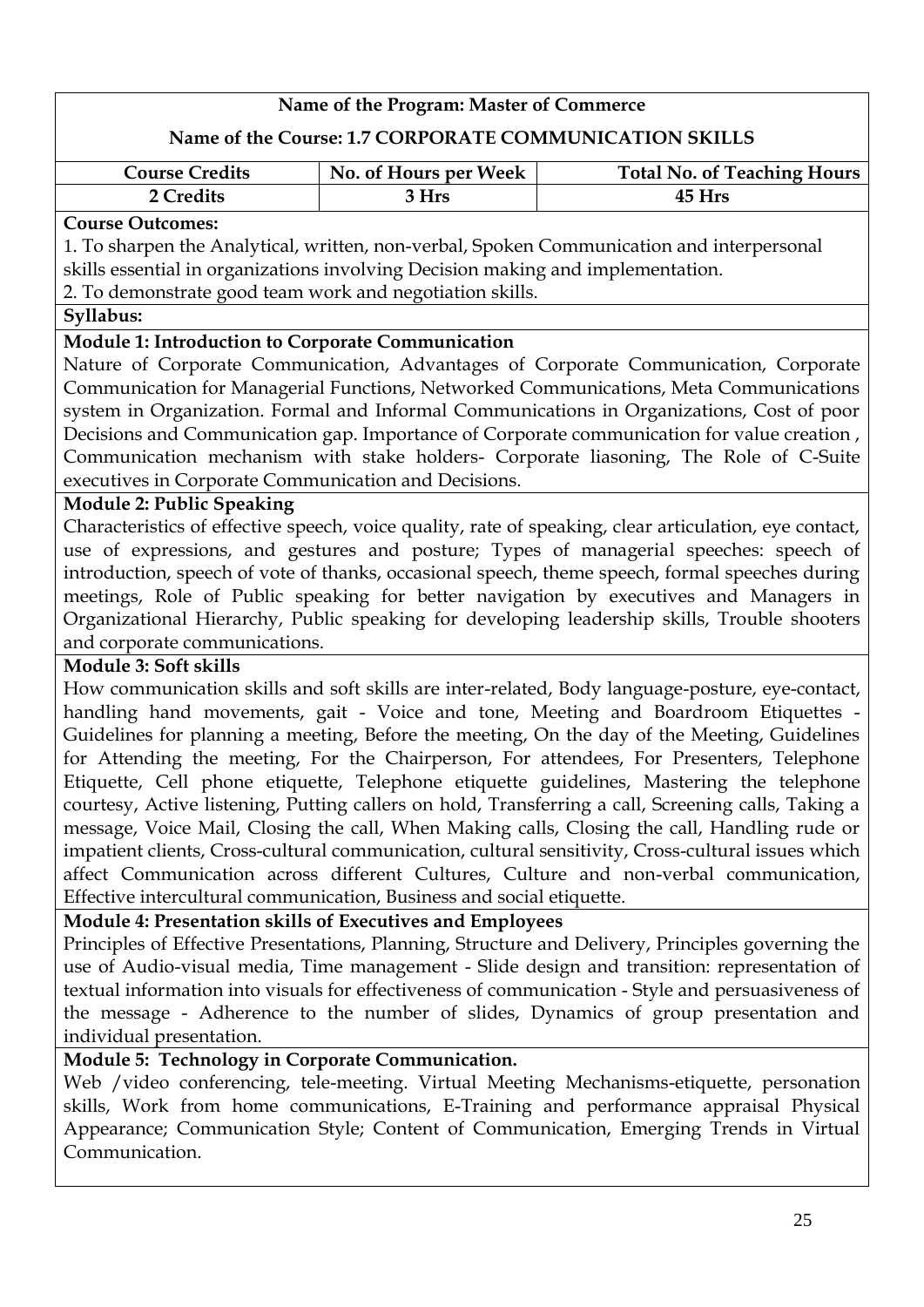### **Suggested Books/Articles/Links for References:**

1. Monipally MM, Busines Communication Strategies, McGraw Hill

2. Bovee, Till and Schatzman, Business Communication today, Pearson

3. Scot Ober, Contemporary Busines Communication, Biztantra

4. Parag Diwan, Business Communication, Excell books

5. Murphy, Effective Business Communication, McGraw-hill

6. Teaching and learning Resources;

http://eff.cls.utk.edu/fundamentals/eff standards.htm

http://www.ndted.org/teachingResources/ClassroomTips/Communication.htm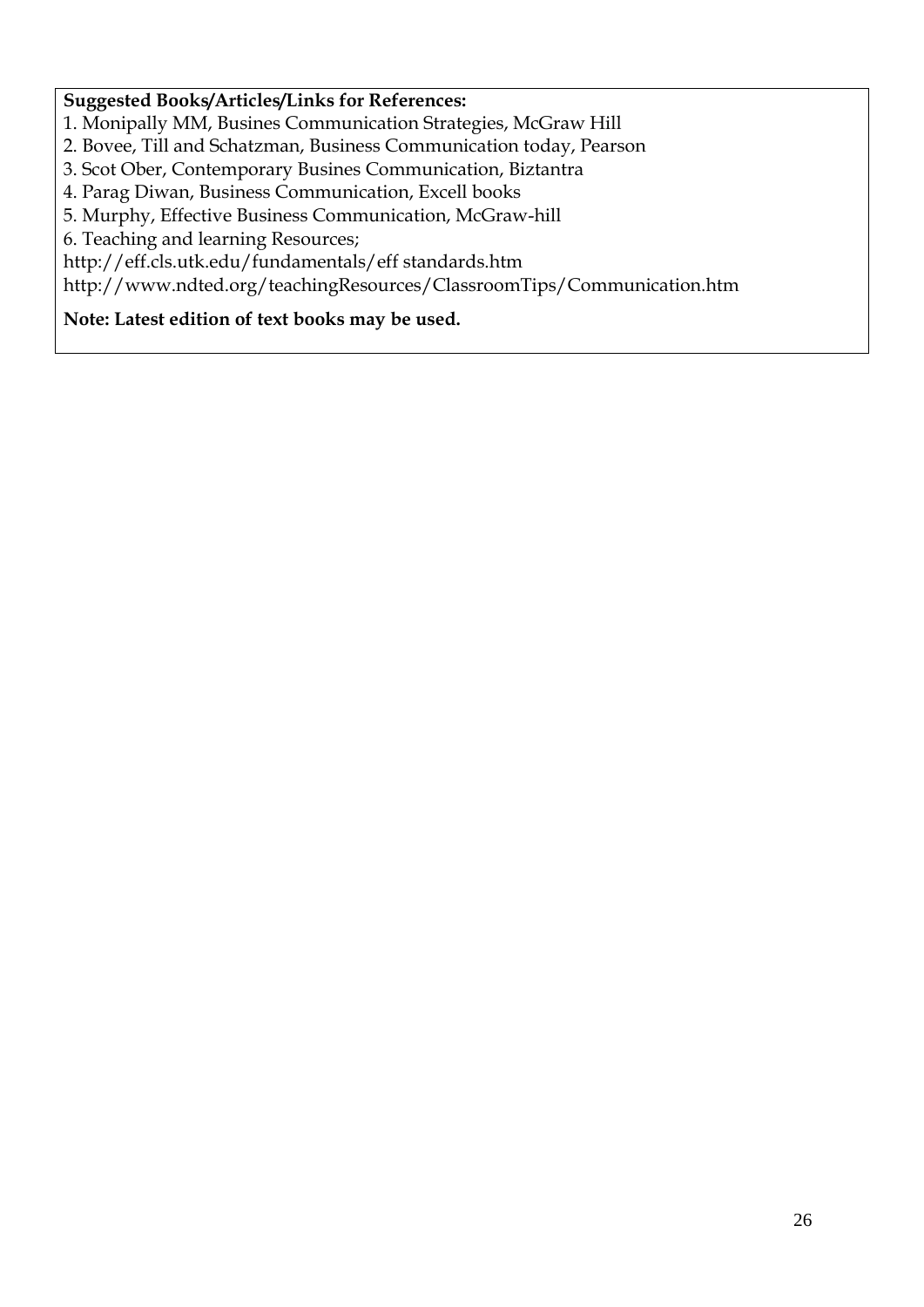| Name of the Program: Master of Commerce                                                    |                                                  |                                                                                               |  |  |
|--------------------------------------------------------------------------------------------|--------------------------------------------------|-----------------------------------------------------------------------------------------------|--|--|
| Name of the Course: 2.1 MODERN INDIAN BANKING                                              |                                                  |                                                                                               |  |  |
| <b>Course Credits</b>                                                                      | No. of Hours per Week                            | <b>Total No. of Teaching Hours</b>                                                            |  |  |
| 4 Credits                                                                                  | 4 Hrs                                            | 60 Hrs                                                                                        |  |  |
|                                                                                            |                                                  | Course Outcomes: On successful completion of the course, the students will be able to         |  |  |
|                                                                                            |                                                  | understand the core banking services, prudential norms, new technologies and the latest       |  |  |
| transformation or reforms in Indian Banking Sector.                                        |                                                  |                                                                                               |  |  |
| Syllabus:                                                                                  |                                                  |                                                                                               |  |  |
|                                                                                            |                                                  | Module 1: Introduction to Indian Banking: Introduction to Indian Banking: Phases of Indian    |  |  |
|                                                                                            |                                                  | Banking System, Introduction on SBI, Nationalized Banks, Private Banks, Local Area Banks,     |  |  |
|                                                                                            |                                                  | Small Finance Banks, Payment Banks, Foreign Banks, Cooperative Banks and Regional Rural       |  |  |
|                                                                                            |                                                  | Banks: Features, Functions & Objectives. Acts: Banking Regulation Act, 1949, Deposit          |  |  |
|                                                                                            |                                                  | Insurance and Credit Guarantee Corporation Act 1961, The Securitization and Reconstruction    |  |  |
|                                                                                            |                                                  | of Financial Assets and Enforcement of Securities Interest Act, 2002 (SARFAESI Act),          |  |  |
|                                                                                            |                                                  | Prevention of Money Laundering Act 2002, Banking Ombudsman Scheme - Introduction &            |  |  |
| Concept. Major Reforms in Banking Sector in India.                                         |                                                  |                                                                                               |  |  |
|                                                                                            |                                                  | Module 2: Reserve Bank of India: Reserve Bank of India: History, Key Landmarks,               |  |  |
|                                                                                            |                                                  | Objectives, Organization Structure, Functions, recent measures by RBI. Introduction to        |  |  |
| Monetary Policy: Techniques of Monetary Policy - Qualitative & Quantitative (CRR, SLR,     |                                                  |                                                                                               |  |  |
| Repo, Reverse Repo, Bank Rate, MSF Rate, MCLR Rate, Liquidity Adjustment Facility, Open    |                                                  |                                                                                               |  |  |
| Market Operations, Marginal Stability Scheme), Monetary Policy and Indian Economy.         |                                                  |                                                                                               |  |  |
|                                                                                            |                                                  | Module 3: Non-Performing Asset (NPA): Introduction to NPA: Meaning & Definition,              |  |  |
|                                                                                            |                                                  | Identification of NPA, Asset Classification & Guidelines by RBI, Provisioning - Asset         |  |  |
|                                                                                            |                                                  | Classification, Causes for NPA, Effects of NPA, Impact of NPA on Balance Sheet, Balance Sheet |  |  |
|                                                                                            |                                                  | Cleaning, Monitoring of NPA, Measures to overcome NPA, Writing off of NPAs, NPA               |  |  |
| Management. NPA norms by RBI. IRAC Norms (i.e., Income Recognition and Asset               |                                                  |                                                                                               |  |  |
| Classification norms), Debt Recovery Tribunals, Willful Defaulters, Introduction to Credit |                                                  |                                                                                               |  |  |
| Information Bureau (India) Limited (CIBIL), Insolvency and Bankruptcy Code (IBC), 2016.    |                                                  |                                                                                               |  |  |
|                                                                                            |                                                  | Module 4: BASEL Norms: Introduction to BASEL, History of BASEL, BASEL: I, II and III -        |  |  |
|                                                                                            |                                                  | Objectives, Framework, Challenges, Pillars and Impact. BASEL Norms - Guidelines by RBI.       |  |  |
| Recession and Indian Banking Sector.                                                       |                                                  |                                                                                               |  |  |
|                                                                                            |                                                  | Module 5: Asset & Liability Management: Introduction, Meaning & Definition, Types and         |  |  |
|                                                                                            |                                                  | Characteristics of Assets & Liabilities, ALM Strategies, Risk Management Concepts, VAR        |  |  |
|                                                                                            |                                                  | Analysis, Back-testing and Stress Test for Banks, E-Frauds in banking System - Challenges and |  |  |
| Solutions.                                                                                 |                                                  |                                                                                               |  |  |
| <b>Suggested Books/Articles/Links for References:</b>                                      |                                                  |                                                                                               |  |  |
| 1. Gorden and Natarajan: Banking Theory Law and Practice                                   |                                                  |                                                                                               |  |  |
| Tannan M L: Banking Law and Practice in India<br>2.                                        |                                                  |                                                                                               |  |  |
| 3. Vasant Desai, Bank and Institutional Management, HPH,                                   |                                                  |                                                                                               |  |  |
| Muralisubbakrishna, Bank Credit Management,<br>4.                                          |                                                  |                                                                                               |  |  |
| O Payramval, Modern Banking of India.<br>5.                                                |                                                  |                                                                                               |  |  |
| Shekar K C: Banking Theory Law and Practice<br>6.                                          |                                                  |                                                                                               |  |  |
| 7.                                                                                         | S.P. Srivastava: Banking Theory Law and Practice |                                                                                               |  |  |
| 8.                                                                                         | Kiran Prakashan: Banking and Financial Awareness |                                                                                               |  |  |

- **9.** Moorad Choudhry: The Principles of Banking,
- **10.** S Natarajan & Dr. R. Parameswaran, Indian Banking, Kindle Edition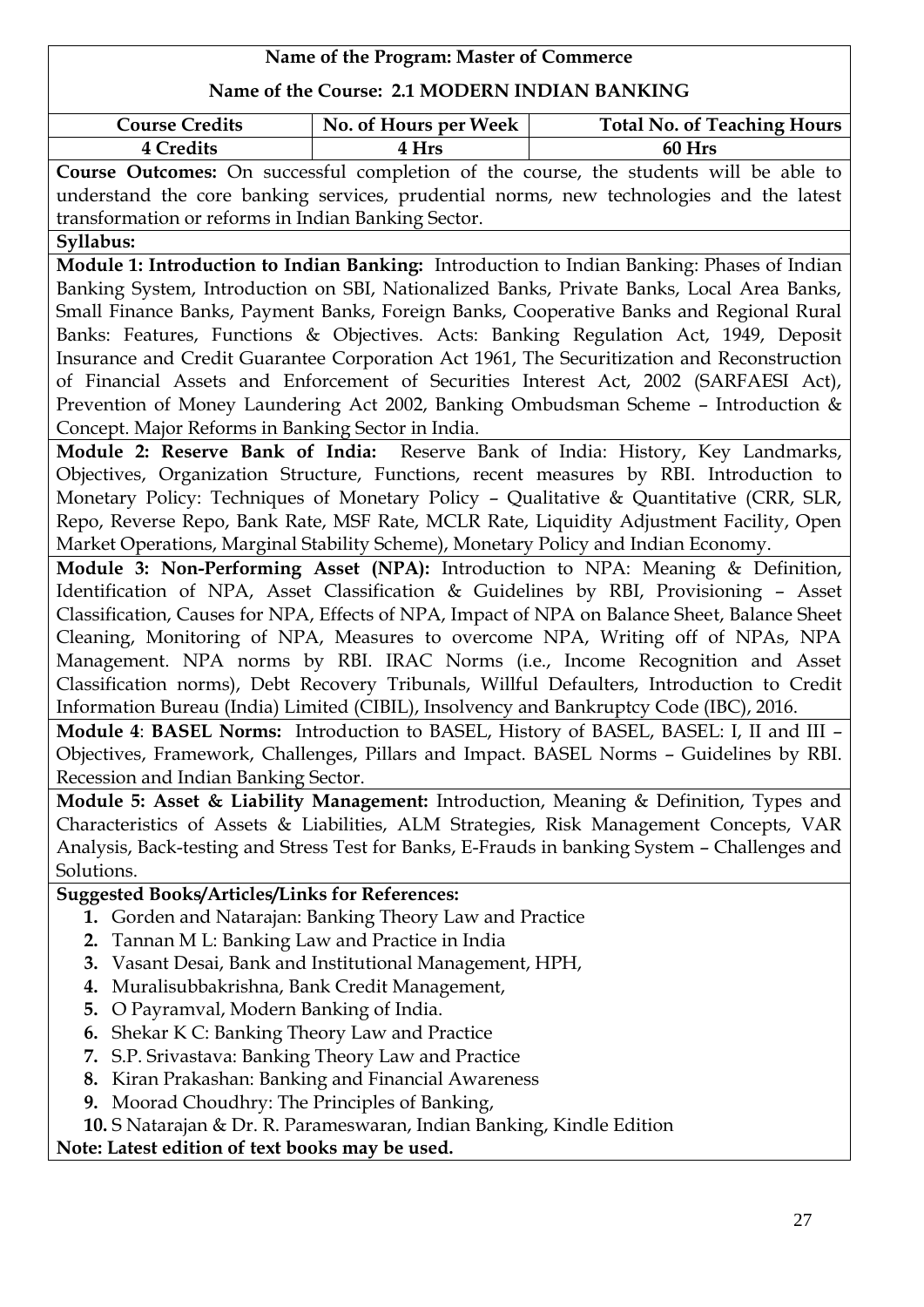| Name of the Program: Master of Commerce                                                      |                                                             |                                                                                                |  |  |
|----------------------------------------------------------------------------------------------|-------------------------------------------------------------|------------------------------------------------------------------------------------------------|--|--|
| Name of the Course: 2.2 RISK MANAGEMENT & DERIVATIVES                                        |                                                             |                                                                                                |  |  |
| <b>Course Credits</b>                                                                        | No. of Hours per Week                                       | <b>Total No. of Teaching Hours</b>                                                             |  |  |
| <b>4 Credits</b>                                                                             | 4 Hrs                                                       | 60 Hrs                                                                                         |  |  |
|                                                                                              |                                                             | Course Outcomes: On successful completion of the course, the students will be able to          |  |  |
|                                                                                              |                                                             | understand the basic knowledge of risk, type of risks and tools of risk management. They can   |  |  |
|                                                                                              |                                                             | understand the role of derivatives as financial instruments to mitigate the risks in Business. |  |  |
| Syllabus:                                                                                    |                                                             |                                                                                                |  |  |
|                                                                                              |                                                             | Module 1: Introduction to Risks: Introduction to Risks: Meaning, Definition, Evolution,        |  |  |
|                                                                                              |                                                             | Types, Classification, Sources, Scope, Challenges of Risks to Business. Introduction to Risk   |  |  |
|                                                                                              |                                                             | Management: Meaning & Definition, Steps in Risk Management, Objectives, Process, Role of       |  |  |
|                                                                                              |                                                             | Risk Management in Business & Finance - Risk Management Techniques, Risk and                   |  |  |
|                                                                                              |                                                             | Uncertainty, Perils, Clauses and Risk Covers. Risk Management Practices in Business,           |  |  |
| Insurance, Banks and Finance, Concept of Agri Risk Management.                               |                                                             |                                                                                                |  |  |
|                                                                                              |                                                             | Module 2: Credit Risk Management: Credit Risk and Risk Management Models:                      |  |  |
|                                                                                              |                                                             | Introduction to Credit Risk, Meaning & Definition, Sources, Components, Classification of      |  |  |
|                                                                                              |                                                             | Credit Risk, Factors affecting Credit Risk. Introduction to Credit Risk Management - Meaning,  |  |  |
|                                                                                              |                                                             | Principles, Prudential Norms, Process, Tools of Credit Risk Management, Functionality of       |  |  |
|                                                                                              |                                                             | Good Credit. Concept & Problems on Credit Risk Management Models: Altman's Z Score             |  |  |
|                                                                                              |                                                             | Model, RAROC Model, KMV Model, VAR Model, Credit Metrics Model, Credit Risk Rating             |  |  |
| Model, Credit Risk Score by CIBIL - Mechanism.                                               |                                                             |                                                                                                |  |  |
|                                                                                              |                                                             | Module 3: Market Risk & Operations Risk: Introduction to Market Risk: Meaning &                |  |  |
| Definition, Types, Yield Curve & Types. Introduction to (Value at Risk) VaR Model: Meaning & |                                                             |                                                                                                |  |  |
| Definition, Why VaR?, Calculation of VAR, Pros & Cons of VaR, Methods of VaR - Historical    |                                                             |                                                                                                |  |  |
|                                                                                              |                                                             | Simulation, Model Building Approach, Linear Approach, Quadratic Model, Monte Carlo             |  |  |
|                                                                                              |                                                             | Simulation, Stress Testing and Back Testing - Concept & Problems. Introduction to Operations   |  |  |
|                                                                                              |                                                             | Risk Management (ORM): Meaning & Definition, Features, Types & Causes of Operations Risk,      |  |  |
| ORM Process, Why ORM?, Risk Modelling Methods, 5M Model - Concept.                           |                                                             |                                                                                                |  |  |
|                                                                                              |                                                             | Module 4: Basics of Derivatives: Introduction to Derivatives, Evolution of Derivatives,        |  |  |
|                                                                                              |                                                             | Meaning & Definition, Characteristics, Functions, Participants, Economic Benefits of           |  |  |
|                                                                                              |                                                             | Derivatives, Factor Contributing to the growth of Derivatives Market in India, Types of        |  |  |
| Derivatives - Concept, Meaning & Definition. Recent Trends in Derivatives.                   |                                                             |                                                                                                |  |  |
|                                                                                              |                                                             | Module 5: Futures, Options & Swaps: Introduction to Futures Market: Meaning & Definition,      |  |  |
|                                                                                              |                                                             | Evolution, Types, Features, Terminologies, Pros & Cons, Forwards v/s Futures, Margin &         |  |  |
| Types of Margin, Mark to Market - Concept & Problems, Cost of Carry Model - Concept &        |                                                             |                                                                                                |  |  |
|                                                                                              |                                                             | Problems, Clearing & Settlement of Future Contract. Introduction to Options Contract:          |  |  |
| Meaning & Definition, Evolution, Types, Features, Terminologies, Pros & Cons, Options        |                                                             |                                                                                                |  |  |
| Market Trading Mechanism, Futures v/s Options, Option Valuation: Binomial Option Pricing     |                                                             |                                                                                                |  |  |
| Model, Black-Scholes Option Pricing - Concept & Problems. Introduction to Swaps: Meaning &   |                                                             |                                                                                                |  |  |
| Definition, Types, Features, Pricing of Swaps: Concept & Problems.                           |                                                             |                                                                                                |  |  |
| <b>Suggested Books/Articles/Links for References:</b>                                        |                                                             |                                                                                                |  |  |
| 1. P.K. Supta, Insurance & Risk Management, HPH                                              |                                                             |                                                                                                |  |  |
| 2. G. Koreshwar, Risk Management, HPH                                                        |                                                             |                                                                                                |  |  |
| 3. S.K. Poddar, Risk & Insurance Management, HPH                                             |                                                             |                                                                                                |  |  |
| 4.                                                                                           | John C. Hull, Risk Management & Financial Institutions, HPH |                                                                                                |  |  |
| 5.                                                                                           |                                                             | Robert W. Kolb, James A. Overdahl, Financial Derivatives: Pricing and Risk                     |  |  |
| Management, John Wiley & Sons.                                                               |                                                             |                                                                                                |  |  |
|                                                                                              |                                                             | 6. Sundaram Janakiramanan, Derivatives and Risk Management, Pearson Education India            |  |  |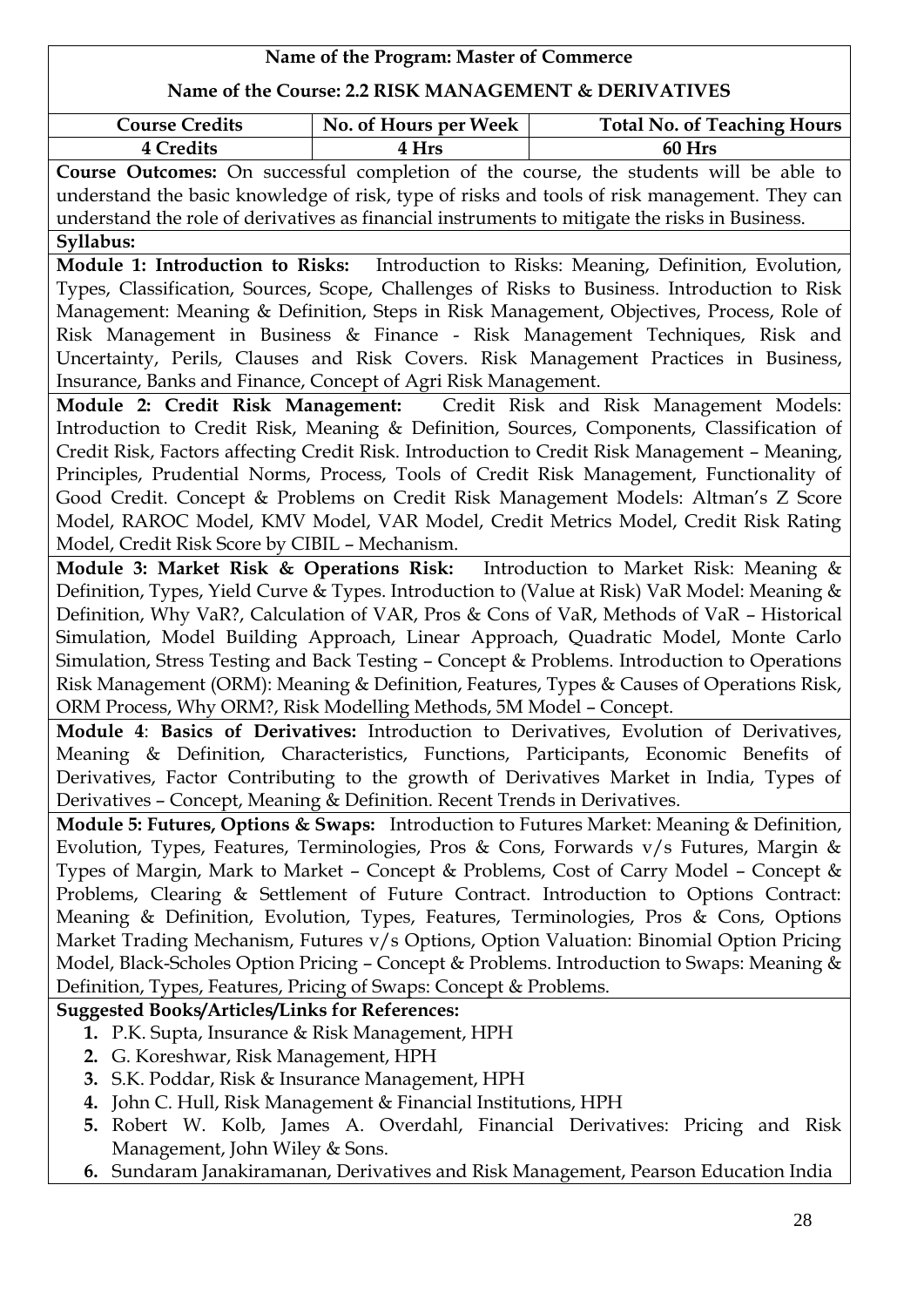- **7.** Verma, Derivatives and Risk Management, Tata McGraw-Hill Education
- **8.** KHATRI, DHANESH KUMAR, Derivatives and Risk Management, PHI Learning Pvt. Ltd.
- **9.** Steve L. Allen, Financial Risk Management, Wiley
- **10.** Philippa X. Girling, Operational Risk Management, Wiley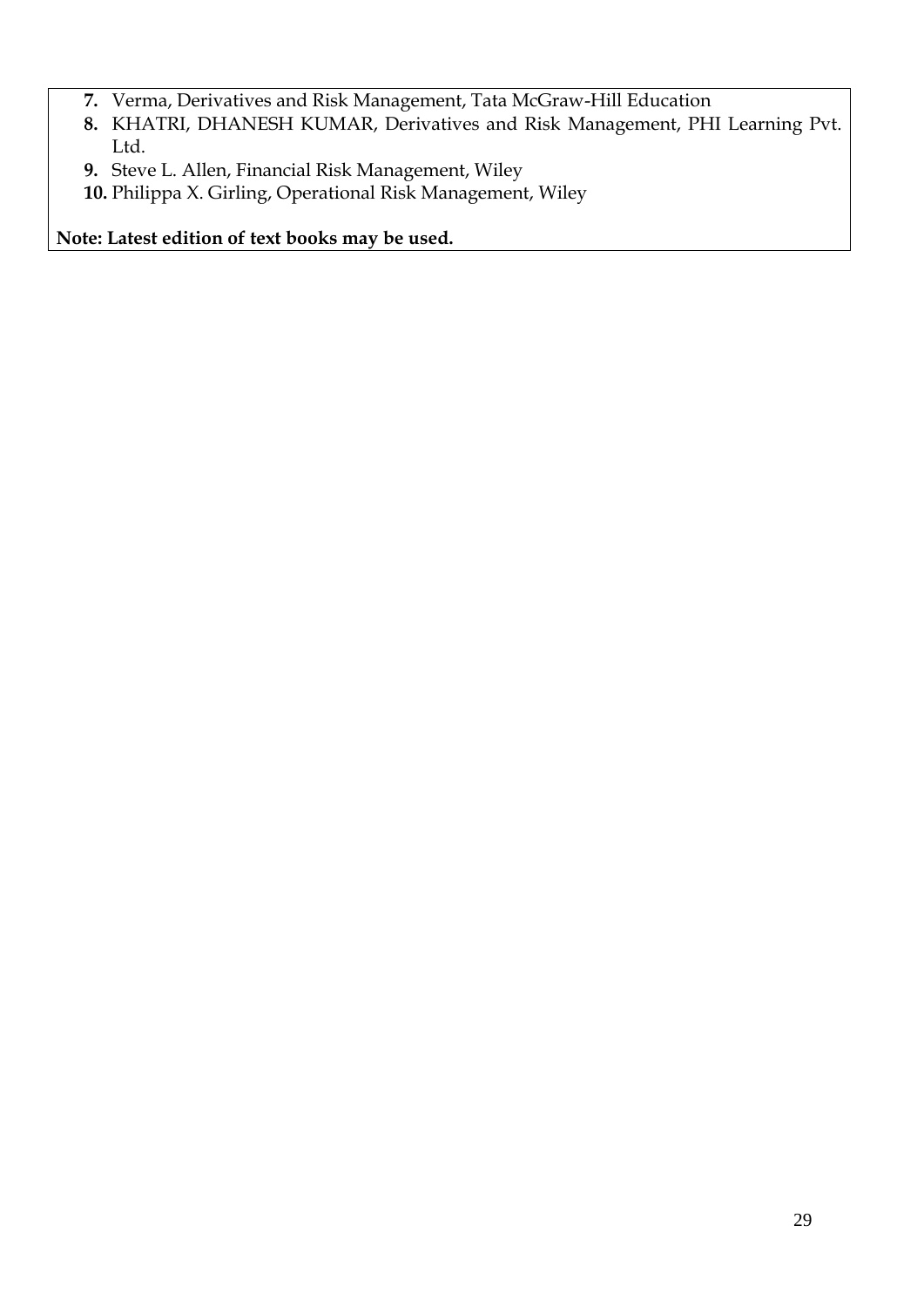| Name of the Program: Master of Commerce                                                                                                                                            |                                                                                           |                                                                                                   |  |  |
|------------------------------------------------------------------------------------------------------------------------------------------------------------------------------------|-------------------------------------------------------------------------------------------|---------------------------------------------------------------------------------------------------|--|--|
| Name of the Course: 2.3 ADVANCED RESEARCH METHODOLOGY                                                                                                                              |                                                                                           |                                                                                                   |  |  |
| <b>Course Credits</b>                                                                                                                                                              | No. of Hours per Week                                                                     | <b>Total No. of Teaching Hours</b>                                                                |  |  |
| <b>4 Credits</b>                                                                                                                                                                   | 4 Hrs                                                                                     | 60 Hrs                                                                                            |  |  |
|                                                                                                                                                                                    |                                                                                           | Course Outcomes: On successful completion of the course, the Students will be able to learn       |  |  |
|                                                                                                                                                                                    |                                                                                           | concepts, tools and techniques of the methodology of business research. It also gives an          |  |  |
| opportunity to do a research / consultancy project in future.                                                                                                                      |                                                                                           |                                                                                                   |  |  |
| Syllabus:                                                                                                                                                                          |                                                                                           |                                                                                                   |  |  |
|                                                                                                                                                                                    |                                                                                           | Module 1: Introduction to Research: Introduction to Research: Meaning, Characteristics,           |  |  |
|                                                                                                                                                                                    |                                                                                           | Objectives, Motivation in Research, Types, Methods, Significance, Process, Approaches,            |  |  |
|                                                                                                                                                                                    |                                                                                           | Criteria of Good Research. Concept of Theory, Empiricism, Deductive and Inductive Theory.         |  |  |
|                                                                                                                                                                                    |                                                                                           | Introduction to Ethics in Research, Plagiarism, Limitations and Ethical Issues in Research,       |  |  |
|                                                                                                                                                                                    |                                                                                           | Software for Detection of Plagiarism, Plagiarism level in National and International              |  |  |
| Publications, Problems encountered by researchers in India.                                                                                                                        |                                                                                           |                                                                                                   |  |  |
|                                                                                                                                                                                    |                                                                                           | Module 2: Research Topic & Research Design: Selecting a Topic for Research, Types of              |  |  |
|                                                                                                                                                                                    |                                                                                           | Research Problems in Social Science, Components & Sources of Research Problem, Techniques         |  |  |
|                                                                                                                                                                                    |                                                                                           | involved in Defining Problem, Definition of Problem and Evaluating Problem, Review of             |  |  |
|                                                                                                                                                                                    |                                                                                           | Literature: Need, Purpose & Note Taking, Research Gap Identification. Introduction to             |  |  |
|                                                                                                                                                                                    | Research Design: Meaning, Need & Importance, Types & Uses of Research Design, Features of |                                                                                                   |  |  |
| Good Research Design, Types of Research Design - Concept, Pros & Cons. Qualitative,                                                                                                |                                                                                           |                                                                                                   |  |  |
| Quantitative and Mixed Research Designs, Steps in Sample Design, Complex Random Sample                                                                                             |                                                                                           |                                                                                                   |  |  |
| Designs, Variables in Research: Introduction, Meaning, Types.                                                                                                                      |                                                                                           |                                                                                                   |  |  |
| Module 3: Scales of Measurement & Data Processing: Scales of Measurement: Types of Data<br>Measurement Scale, Techniques of Data Scaling, Goodness of Measurement Scales, Deciding |                                                                                           |                                                                                                   |  |  |
|                                                                                                                                                                                    |                                                                                           | the Scale, Validating the Scale. Data Processing: Processing and Distribution - Field Work        |  |  |
|                                                                                                                                                                                    |                                                                                           | Validation - Tabulation - Editing - Coding - Classification and Tabulation of Data - Presentation |  |  |
|                                                                                                                                                                                    |                                                                                           | - Graphical Representation. Reliability and Validity: Meaning, Types and Need. Sources of         |  |  |
|                                                                                                                                                                                    |                                                                                           | Data: Primary and Secondary Sources - Qualitative and Quantitative Methods of Data                |  |  |
|                                                                                                                                                                                    |                                                                                           | Collection, Constructing Questionnaire, Standardized Questionnaire, Questionnaire v/s             |  |  |
| Schedules.                                                                                                                                                                         |                                                                                           |                                                                                                   |  |  |
|                                                                                                                                                                                    |                                                                                           | Module 4: Sampling & Hypothesis: Introduction to Sampling: Concepts of Population,                |  |  |
|                                                                                                                                                                                    |                                                                                           | Sample, Sampling Frame, Sampling Error, Sample Size, Characteristics of a good sample,            |  |  |
|                                                                                                                                                                                    |                                                                                           | Types of Sampling - Probability and Non-Probability, Determining Size of the Sample, Sample       |  |  |
|                                                                                                                                                                                    |                                                                                           | v/s Census, Introduction to Hypothesis: Meaning, Concepts & Types. Type I and Type II             |  |  |
|                                                                                                                                                                                    |                                                                                           | Errors, Level of Significance, Testing of Hypotheses: Concepts, Steps in Testing of Hypothesis,   |  |  |
| P - Value Approach.                                                                                                                                                                |                                                                                           |                                                                                                   |  |  |
|                                                                                                                                                                                    |                                                                                           | Module 5: Statistical Tests & Software's: Univariate and Multivariate Data Analysis,              |  |  |
|                                                                                                                                                                                    |                                                                                           | Descriptive vs Inferential Analysis - Descriptive Analysis of Univariate Data and Bivariate       |  |  |
|                                                                                                                                                                                    |                                                                                           | Data, Parametric and Non-Parametric Tests, Correlation Analysis, Multiple regression analysis,    |  |  |
|                                                                                                                                                                                    |                                                                                           | t-Test, Z-Test, F-Test, Chi-Square, ANOVA and Econometrics Model - Concept & Problems.            |  |  |
|                                                                                                                                                                                    |                                                                                           | Importance of Report Writing - Types of Reports, Footnotes and Bibliography, Reference            |  |  |
|                                                                                                                                                                                    |                                                                                           | Management Software like Zotero/Mendeley, Research Software like SPSS, AMOS, GRATEL,              |  |  |
| R TOOLS., PYTHON, etc.                                                                                                                                                             |                                                                                           |                                                                                                   |  |  |
| In the place of Internal Assessment, Practical Tests shall be conducted through                                                                                                    |                                                                                           |                                                                                                   |  |  |
|                                                                                                                                                                                    | Statistical software packages (SPSS, AMOS) for Research.                                  |                                                                                                   |  |  |

**Practical Examination will be conducted by the BOE.**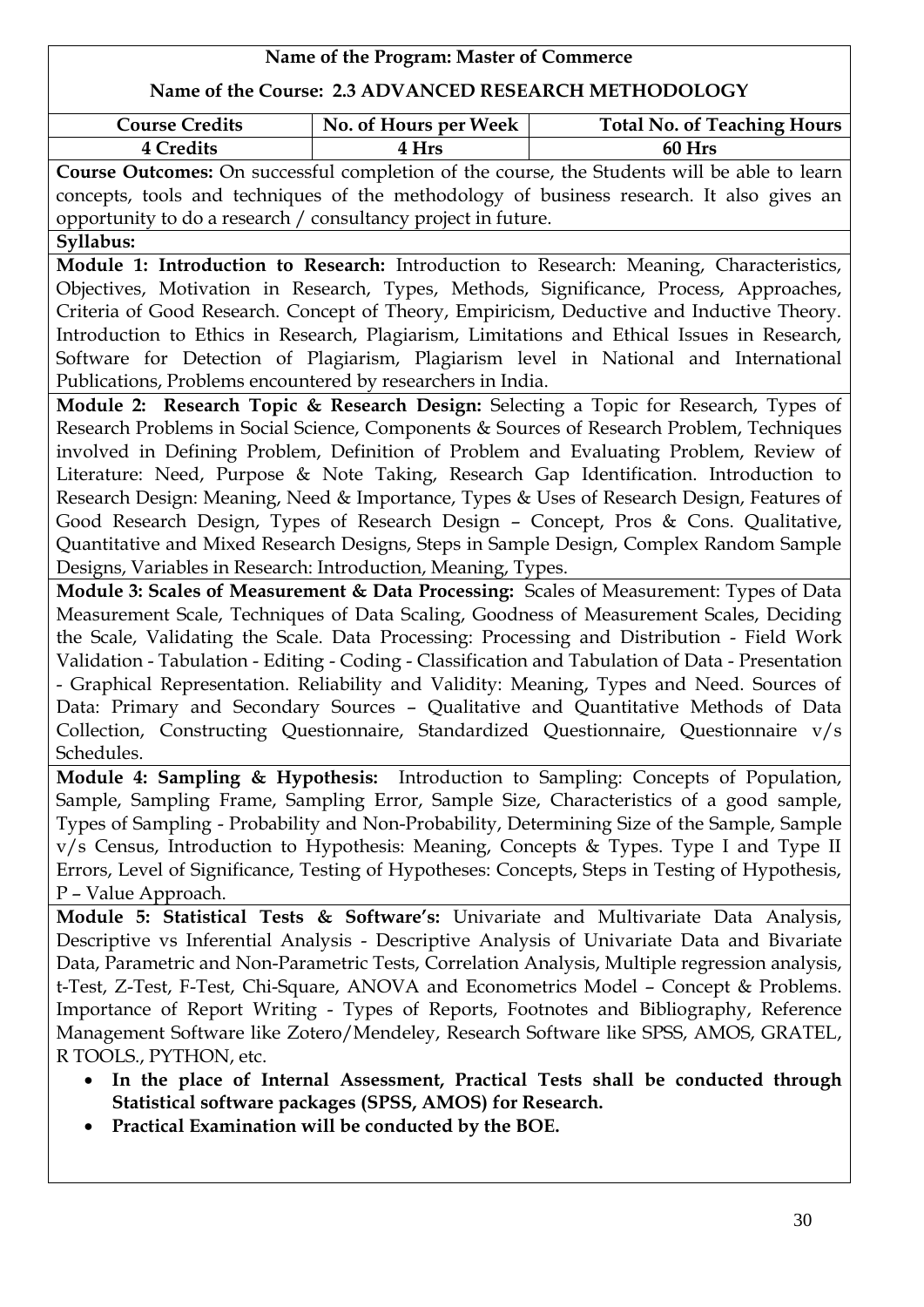### **Suggested Books/Articles/Links for References:**

- **1.** Moses, C.A. Survey Methods in Social Investigation.
- **2.** Goode & Hatt, Methods in Social Investigation.
- **3.** William Emory, Business Research Methods.
- **4.** Vemon Colver & H.L. Balsleg, Business Research Methods.
- **5.** Krishnaswamy O.R, Methodology of Research in Social Sciences, Himalya Publishing house.
- **6.** Kothari. C.R, Methodology of Research, Vikas Publishing House.
- **7.** K.R. Sharma, Research Methodology, National Publishers, Jaipur.
- **8.** Wilkinson & Bhandarkar, Methodology and Techniques of Social Research.
- **9.** Cooper D.R and P.S. Schindler, Business Research Methods, Tata McGraw Hill.
- **10.** C.S. Raydu, E-Business of E-Commerce, HPH
- **11.** Dr. Usha Devi, Business Research Method, HPH
- **12.** J.K Sachdeva, Business Research Methodology,
- **13.** William Emory, Business Research Methods.
- **14.** Dr. O. R. Krishnaswami, "Business Research Methods", Himalaya Publishing House, 2020, Mumbai.
- **15.** P.K. Mozi, Research Methodology, HPH
- **16.** Dr. Usha Devi, Business Research Method, HPH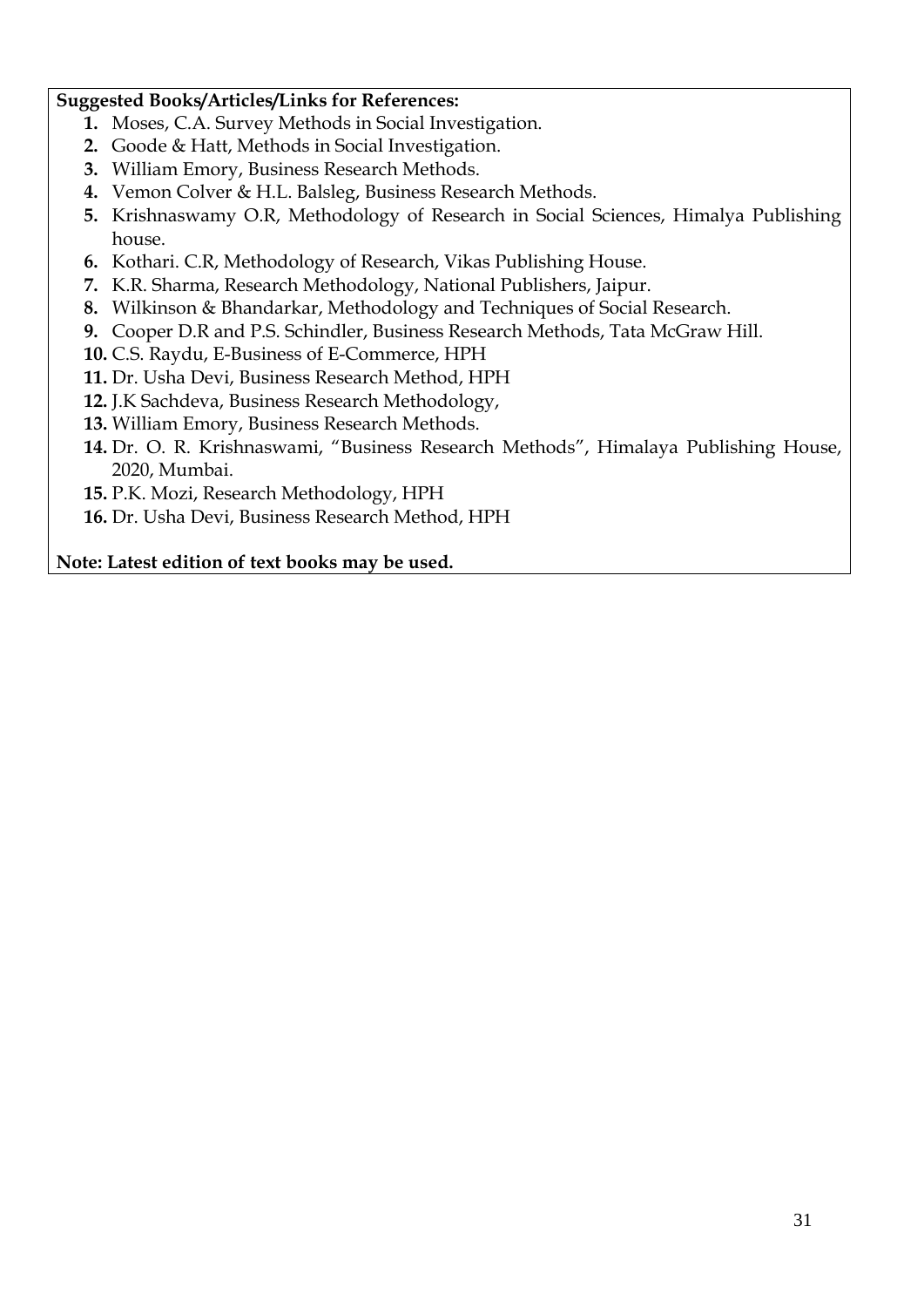### **Name of the Course: 2.4 DIGITAL MARKETING**

| <b>Course Credits</b> | No. of Hours per Week | <b>Total No. of Teaching Hours</b> |
|-----------------------|-----------------------|------------------------------------|
| 4 Credits             | <b>Hrs</b>            | 60 Hrs                             |

**Course Outcomes:** On successful completion of the course, the students will gain industry background knowledge to knowledgeably navigate Digital Marketing topics including Digital advertising, search, social media, and online privacy.

**Syllabus:**

**Module 1: Introduction to Digital Marketing:** Introduction, Meaning & Definition, History, Objectives, Features, Scope, Benefits and Problems, Techniques, Digital Marketing v/s Real Marketing. Landscape – Past – Today – Future; Internet Infrastructure Stack Business Models & Strategies: Strategic Planning – Strategy to Electronic Planning – Strategic Drivers of the Internet Economy – Business Models to Digital Business Models – E-Business Models– Performance Metrics – The Balanced Scorecard.

**Module 2: Digital Marketing Environment:** Product – Products on Internet – Creating Customer Value Online – Product Benefits – E-Marketing Enhanced Product Development – Price – Change in Pricing Strategies – Buyer and Seller Perspectives – Payment Options – Pricing Strategies – Distribution– Online Channel Intermediaries – Distribution Channel Length and Functions – Channel Management and Power – Distribution Channel Metrics – Promotion – Integrated Marketing Communication (IMC) – Internet Advertising – Marketing Public Relations – Sales Promotion Offers – Direct Marketing – Personal Selling – IMC Metrics-Search Engine Optimization (SEO) – Contents, Tools & Optimization. Content Management – SWOC.

**Module 3: Research Environment:** Data Driven Strategy – Marketing Knowledge Management – Monitoring Social Media – Technology-Enabled Approaches – Real-Space Approaches – Marketing Databases and Data Warehouses – Data Analysis and Distribution – Knowledge Management Metrics - Consumer Behaviour Online – Segmentation – Targeting – Differentiation – Positioning Strategies, Online Marketing Research Tools, Affiliated Marketing – Concept. Overview of Global E-Marketing Issues – Country and Market Opportunity Analysis – Technological Readiness Influences Marketing – Wireless Internet.

**Module 4**: **Customer Acquisition and Retention:** Profile of Consumers – Browsing Behaviour Model – Elements of Social Media – Social Media Strategies – Social Media Performance Metrics – Building Customer Relationships – Relationship Marketing – Stakeholders – Three Pillars of Relationship Marketing – Customer Relationship Management (CRM) – CRM Building Blocks – Ten rules for CRM Success – CRM Platforms, Strategies & Models. E-CRM System: Why & Uses, Website Solution Method, Web Analytics & Use of Google Analytics – Reports.

**Module 5: Emerging Issues:** Online Governance and ICANN – Jurisdiction – Fraud – Consumer Loyalty of Website-Services – The Quadratic Effect of Flow – Role of Technology Readiness in Developing Trust and Loyalty for E-Services in Developing. Access – The Digital Divide Ethical and Legal Issues – Privacy – Digital Property – Online Expression – Cyber Security –Cyber Crime. Email, Facebook, Instagram, LinkedIn and other Social Applications Marketing – Concept.

### **Suggested Books/Articles/Links for References:**

- **1.** KAUSHIK, A, Web Analytics 2.0 (1st ed.). Wyley Publishing, Inc.TK 5105.88817 K38i
- **2.** KRUG, S, Don't make me think, Revisited (3nd ed.). New Riders Press TK 5105.888 K78
- **3.** HUNT, B. Convert! Designing websites to increase traffic and conversion (1st ed.). Wiley Publishing.TK 5105.888 H85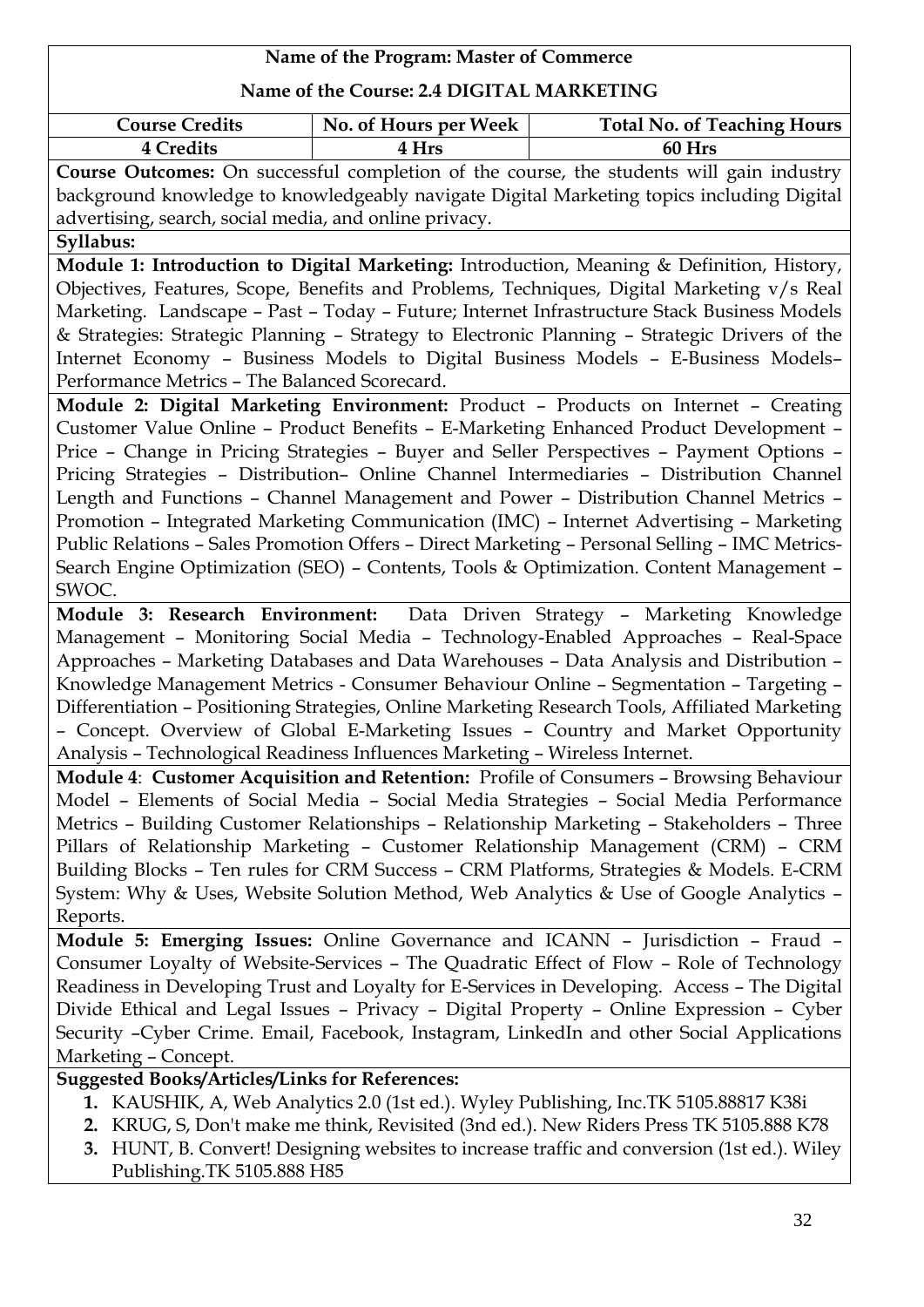- **4.** BAILEY. M, Internet Marketing: An Hour a Day (1st ed.). Wiley Publishing. HF 5415.1265 B29
- **5.** KERPEN, D. Likeable Social Media (1st ed.). McGraw-Hill HF 5415.1265 K47
- **6.** RYAN, D. & JONES, C. (2012). Understanding Digital Marketing (2nd ed.). Kogan Page Publishers. HF 5415.1265 R93 2012
- **7.** STOKES, R. eMarketing. The essential guide to marketing in a digital world (5th. ed.). Retrieved from http://www.redandyellow.co.za/product/textbook-digital/
- **8.** P E-Marketing, Judy Strauss and Raymond Frost, Prentice Hall, 6th Edition, 2013
- **9.** Internet Marketing: Integrating Online and Offline Strategies. M. L. Roberts and Debra Zahay, 3rd edition, Cengage Publishing.
- **10.** Digital Marketing: Strategy, Implementation and Practice, Chaffey D., Ellis-Chadwick, 5th Edition, F., Pearson.
- **11.** E Marketing The essential guide to online marketing, Rob Stokes, Flat world knowledge.
- **12.** E-marketing in Developed and Developing Countries: Emerging Practices, Hatem El-Gohary and Riyadh Eid, IGI Global.
- **13.** The Essential Guide to Online Marketing, Rob Strokes, Quirk, ISBN: 9781936126323
- **14.** The New Rules of Marketing and PR: How to Use Social Media, Blogs, News Releases, Online Video, and Viral Marketing to Reach Buyers Directly, David Meerman Scott, 2ndEdition.
- **15.** E-Commerce: An Indian Perspective, P. T. Joseph, Prentice Hall, 4th Edition.
- **16.** Electronic Commerce: A Simplified Approach, Munesh Chandra Trivedi, Jaico Publishing House.
- **17.** Online Display Advertising: Targeting and Obtrusiveness, Marketing Science, Gold farband Tucker.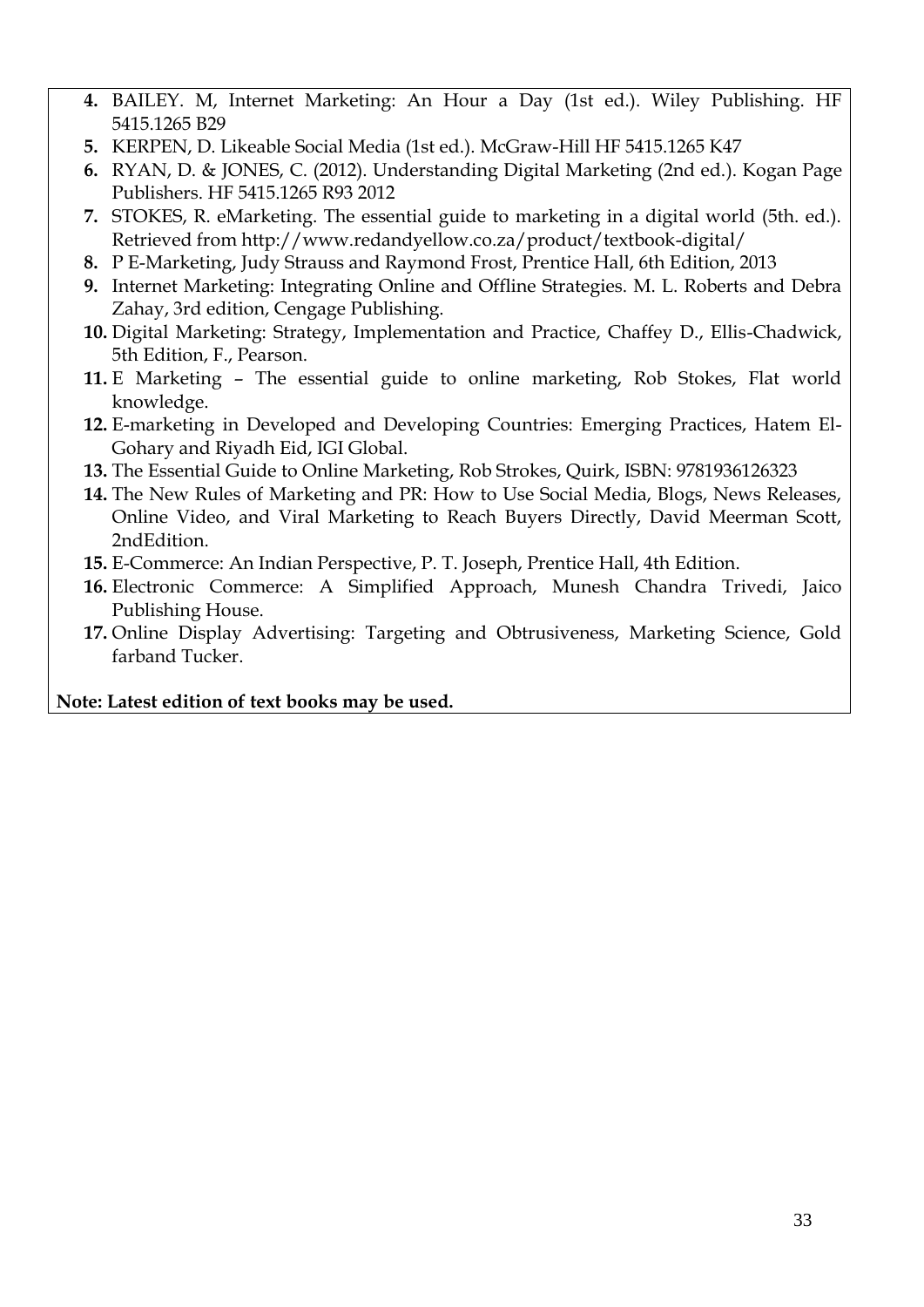### **Name of the Program: Master of Commerce Name of the Course: 2.5 EMERGING TRENDS IN ENTREPRENEURSHIP** Course Credits  $\vert$  No. of Hours per Week  $\vert$  Total No. of Teaching Hours **4 Credits 4 Hrs 60 Hrs Course Outcomes:** On successful completion of the course, the students will gain in-depth knowledge on venture creation and development of business plan. The students are exposed to successful entrepreneurship stories and encourage them to start their own enterprise. **Syllabus: Module 1: Entrepreneurship:** Introduction – Meaning & Definition of Entrepreneurship, Entrepreneur & Enterprise – Differences between Entrepreneurship, Entrepreneur & Enterprise – Functions of Entrepreneur – Types of Entrepreneurs - Role of Entrepreneur for Economic Development - Factors influencing Entrepreneurship - Pros and Cons of being an Entrepreneur – Differences between Manager and Entrepreneur – Qualities of an Entrepreneur – Types of Entrepreneurs. Entrepreneurship Development- Need – Problems – National and State Level Institutions, Recent Government policies and programmes in the promotion of entrepreneurial environment. **Module 2: Entrepreneurship Development and Leadership:** Types of start-ups; Entrepreneurial class theories; Entrepreneurial training; EDP programmes; Characteristics of entrepreneurial leadership, Components of entrepreneurial leadership; International Entrepreneurship- Opportunities and challenges; Entrepreneurial challenges; Source of innovative ideas; Entrepreneurship and creativity; Techniques for generating ideas, Impediments to creativity, Contemporary Entrepreneurship – Gig Economy Entrepreneurs, Niche Entrepreneurs, Digital Nomodism, Distruptive Technology Entrepreneurs and New age Entrepreneurs.

**Module 3: New Venture Planning:** : Introduction to Venture, Meaning & Definition, Objectives, Characteristics, Types, Stages, Methods to Initiate Ventures; Acquisition-Advantages of acquiring an ongoing venture and examination of key issues; Franchising- how a franchise works, franchising law, evaluating of franchising opportunities; Developing a marketing plan- customer analysis, sales analysis and competition analysis, steps in marketing research; Business plan-benefits of drivers, perspectives in business plan preparation, elements of a business plan; Business plan failures, Challenges in Indian Market for Ventures and Franchisees.

**Module 4**: **Financing Venture:** Financing stages; Sources of finance; Venture capital; Angel Investment, Crowd Funding; Criteria for evaluating new venture proposals; Evaluating Venture Capital- process.

**Module 5: Issues for Ventures:** Legal issues – Forming Business Entity, considerations and criteria, requirements for formation of a Private/Public Limited Company, Intellectual Property Protection- Patents, Trademarks and Copyrights – Importance for start-ups, legal acts governing business in India; Opportunities and challenges for starts ups in India/Ethical Issues.

### **Suggested Books/Articles/Links for References:**

- **1.** Vasant Desai: The Dynamics of Entrepreneurship Development and Management, HPH
- **2.** Mark. J. Dollinger, Entrepreneurship Strategies and Resources, Pearson Edition.
- **3.** Satish Taneja: Entrepreneur Development, HPH.
- **4.** UdaiPareek and T.V. Rao, Developing Entrepreneurship
- **5.** S.V.S. Sharma, Developing Entrepreneurship, Issues and Problems, SIET, Hyderabad
- **6.** Srivastava, A Practical Guide to Industrial Entrepreneurs, Sultan Chand.
- **7.** Government of India, Report of the committee on small and medium entrepreneurs.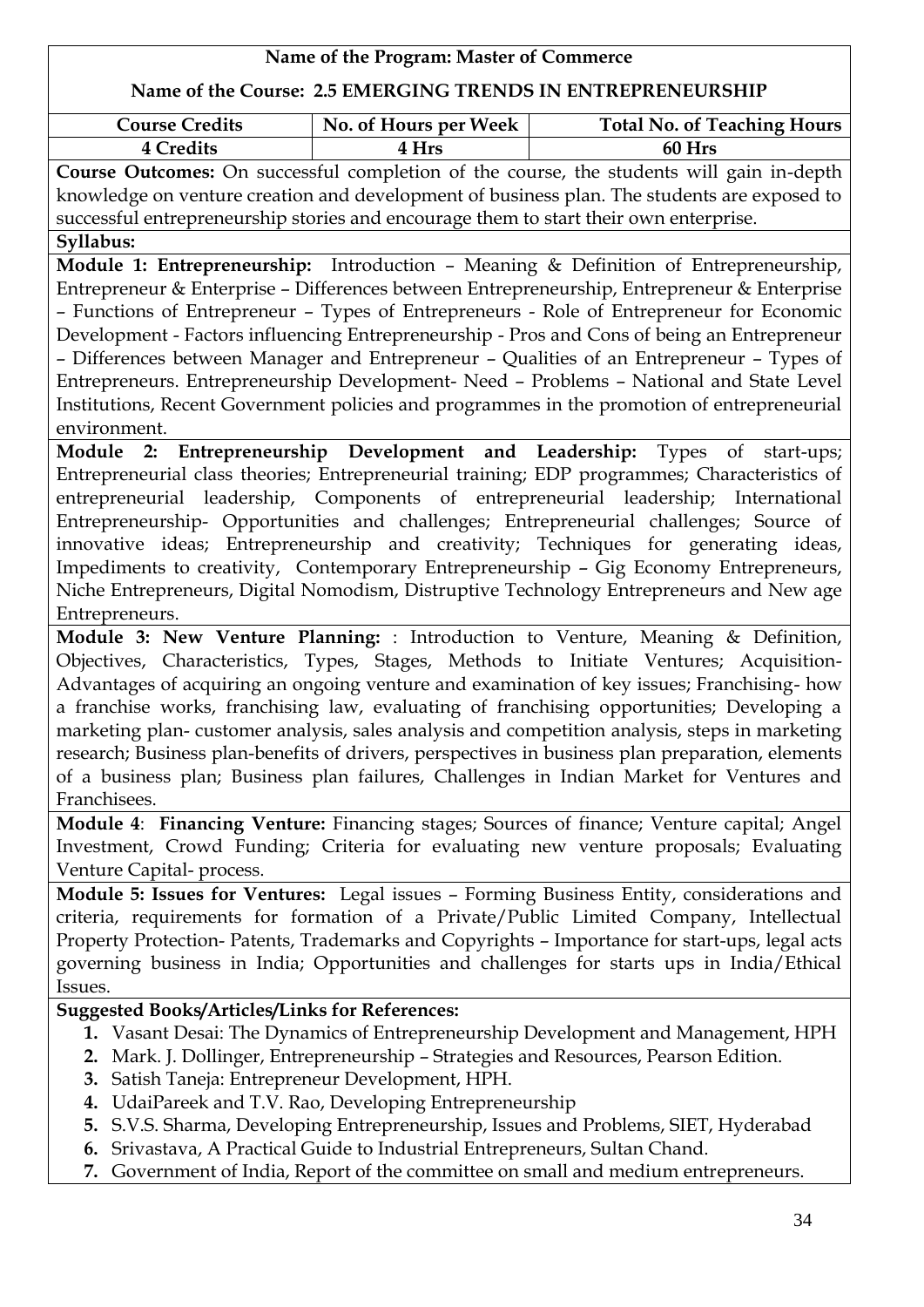- **8.** VidyaHattangadi ; Entrepreneurship, HPH.
- **9.** N.V.R. Naidu : Management and Entrepreneurship, I.K. International
- **10.** Bharusali, Entrepreneur Development,
- **11.** K. Venkataramanappa, Entrepreneurial Development, SHB Publications
- **12.** Anil Kumar : Small Business and Entrepreneurship, I.K. International
- **13.** Rekha & Vibha Entrepreneurial Management, VBH.
- **14.** Entrepreneurship Development and Communication Skills Hardcover 1 January 2012 by R R Chole (Author), P S Kapse (Author), P R Deshmukh (Author).
- **15.** Khanka S S : "Entrepreneurial Development"
- **16.** Dr P T Vijayashree & M Alagammai ; "Entrepreneurial Development and Small Business Management"
- **17.** V Desai ; "Dynamics of Entrepreneurial Development and Management"
- **18.** Desai ; "Entrepreneurial Development"
- **19.** Steven Rogers and Roza E Makonnen ; "Entrepreneurial Finance, Third Edition: Finance and Business Strategies for the Serious Entrepreneur"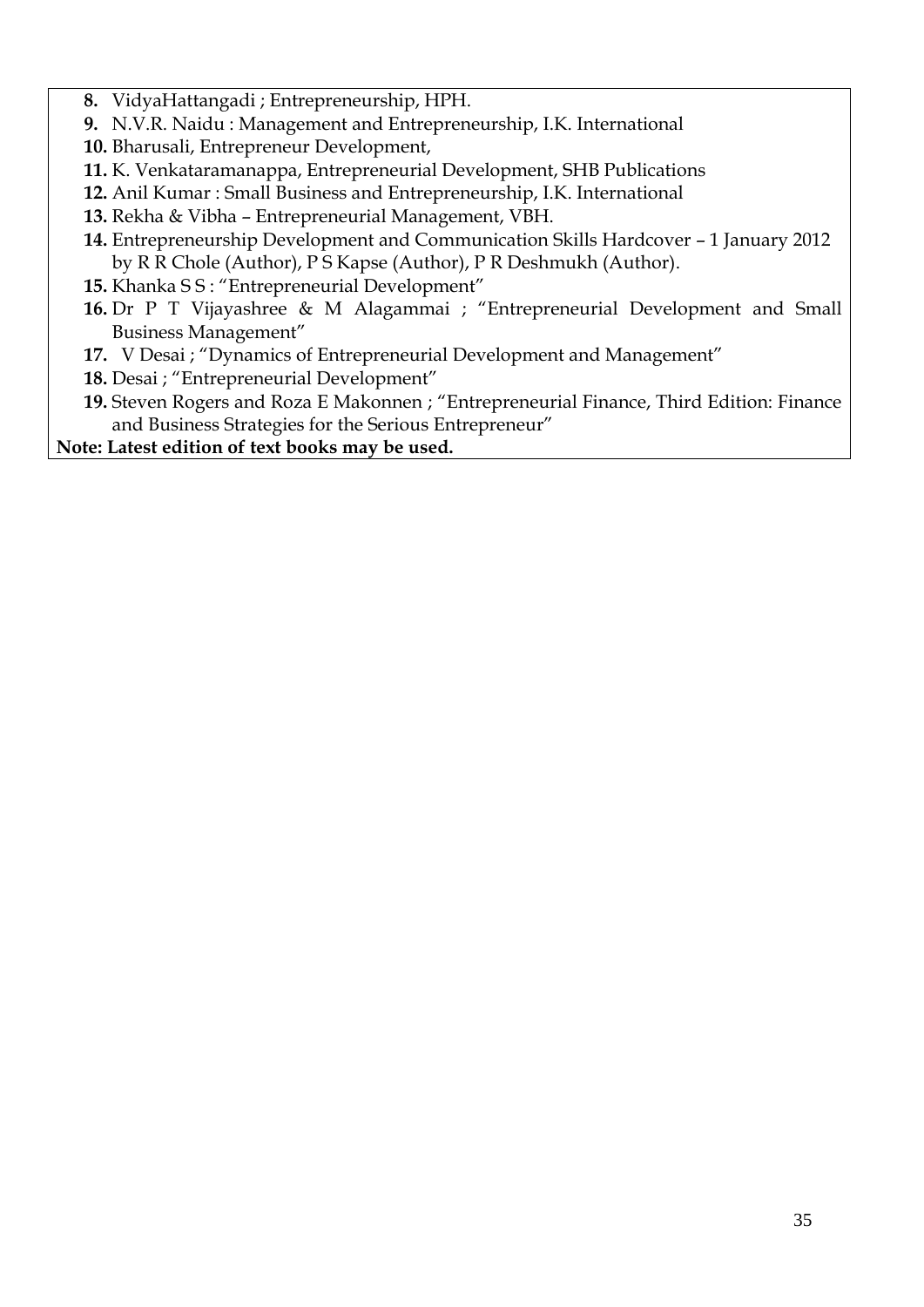| Name of the Program: Master of Commerce                                                       |                       |                                    |
|-----------------------------------------------------------------------------------------------|-----------------------|------------------------------------|
| Name of the Course: 2.6 INDIAN ETHOS AND LEADERSHIP                                           |                       |                                    |
| <b>Course Credits</b>                                                                         | No. of Hours per Week | <b>Total No. of Teaching Hours</b> |
| 4 Credits                                                                                     | 4 Hrs                 | 60 Hrs                             |
| Course Outcomes: On successful completion of the course, the Students will be able to         |                       |                                    |
| learn Indian Ethos and values along with its relevance on Leadership to take managerial       |                       |                                    |
| decision making in the organization.                                                          |                       |                                    |
| Syllabus:                                                                                     |                       |                                    |
| Module 1: Introduction to Indian Ethos: Indian Ethos- Meaning, Features, Need, History,       |                       |                                    |
| Relevance, Principles Practiced by Indian Companies, Requisites, Elements, Role of Indian     |                       |                                    |
| Ethos in Managerial Practices, model of management in the Indian socio-political              |                       |                                    |
| environment, Management Lessons from Kautilya's Arthashastra Indian Heritage in               |                       |                                    |
| Business, Management, Production and Consumption. Ethics v/s Ethos Indian                     |                       |                                    |
| Management v/s Western Management - Case Studies.                                             |                       |                                    |
| Module 2: Work Ethos and Values: Work Ethos- Meaning, Levels, Dimensions, Steps,              |                       |                                    |
| Factors Responsible for Poor Work Ethos. Values: Meaning, Features, Values for Indian         |                       |                                    |
| Managers, Relevance of Value Based Management in Global Change, Impact of Values on           |                       |                                    |
| Stakeholders: Employees, Customers, Government, Competitors and Society. B: Relevance         |                       |                                    |
| of values in management: need for values in global change- Indian perspective; values for     |                       |                                    |
| managers; holistic approach for managers in decision making; secular versus spiritual         |                       |                                    |
| values in management, Trans-Cultural Human Values in Management and Management                |                       |                                    |
| Education, Importance of Value System in Work Culture, teaching ethics-Case Studies.          |                       |                                    |
| Module 3: Leadership: concept and components of leadership. Trait approach in theories        |                       |                                    |
| of leadership. Personal characteristics that support effective leadership. Leader and values, |                       |                                    |
| Moral Leadership, The significance of self-awareness for the role of leader. Significance of  |                       |                                    |
| communication skills for work life and leadership, Personality Development: Meaning,          |                       |                                    |
| Determinants, Indian Ethos and Personality Development. Competency and behaviour              |                       |                                    |
| approaches to leadership, Leadership and organization culture-Case Studies.                   |                       |                                    |
| Module 4: Leadership development: Skills for leadership and performance management:           |                       |                                    |
| Goal setting, support of employee development and communication of feedback;                  |                       |                                    |
| delegation; solving of conflict situations and negotiation. Tools for analysis of leadership  |                       |                                    |
| styles and 360-degree feedback. Couching and mentoring. Emotions and self-                    |                       |                                    |
| management, emotional intelligence and its significance in the role of leader. Handling       |                       |                                    |
| emotions and stress. Creative leadership: Influence on the creative potential of work         |                       |                                    |
| groups and teams; formation of innovative climate in organizations-Case Studies.              |                       |                                    |
| Module 5: Stress Management: Meaning, Types of Stress at Work, Causes of Stress,              |                       |                                    |
| Consequences of Stress, Problems relating to stress in corporate management -Indian           |                       |                                    |
| perspective, Stress Management Techniques: Meditation- Meaning, Techniques,                   |                       |                                    |
| Advantages, Mental Health and its Importance in Management, Brain Storming, Brain             |                       |                                    |
| Stilling, Yoga: Meaning, Significance-Case Studies.                                           |                       |                                    |
| <b>Suggested Books/Articles/Links for References:</b>                                         |                       |                                    |
| 1. R Nandagopal, Ajith Sankar RN: Indian Ethics and Values in Management, Tata Mc             |                       |                                    |
| Graw Hill                                                                                     |                       |                                    |
| <b>2.</b> Bhatta, S.K., Business Ethics & Managerial Values.                                  |                       |                                    |
| K. Nagarajan ; Indian Ethos and Values : For Leadership Excellence<br>3.                      |                       |                                    |
| G. D. Sharma; Management and the Indian Ethos (Paperback) by Rupa & Co, India<br>4.           |                       |                                    |
| B.K. Nair, K.C.R. Raja, S. Balachandran; Ethics, Indian Ethos and Management<br>5.            |                       |                                    |
| 6. G. D. Sharma; Management and the Indian Ethos.                                             |                       |                                    |

┑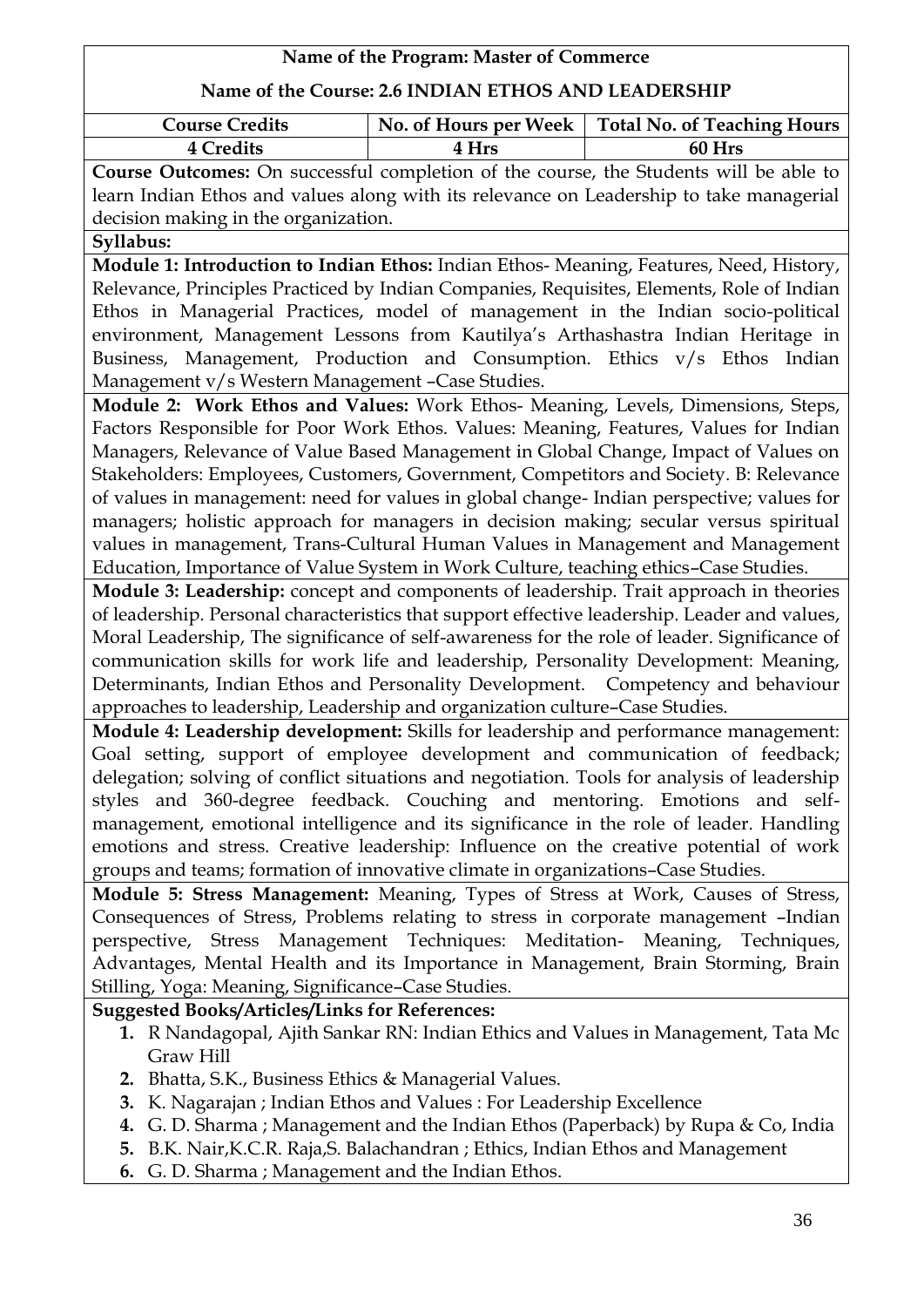- **7.** Ganjre, Pawar & Laxman ; Indian Ethos Modern Management Mantra; by Himalaya Publishing House Pvt. Ltd.
- **8.** S.K. Bhatia; Business Ethics and Global Values (For Management Courses: Focus on Indian Ethos, Ethics in Profession, Corporate Governance, MNCs Values) by REGAL Publications.
- **9.** M. K. Joseph, Business Ethos and Values, Anmol Publications Pvt. Limited
- **10.** Alok Chakrawal, Pratibha Goyal, Stress Management, Studera Press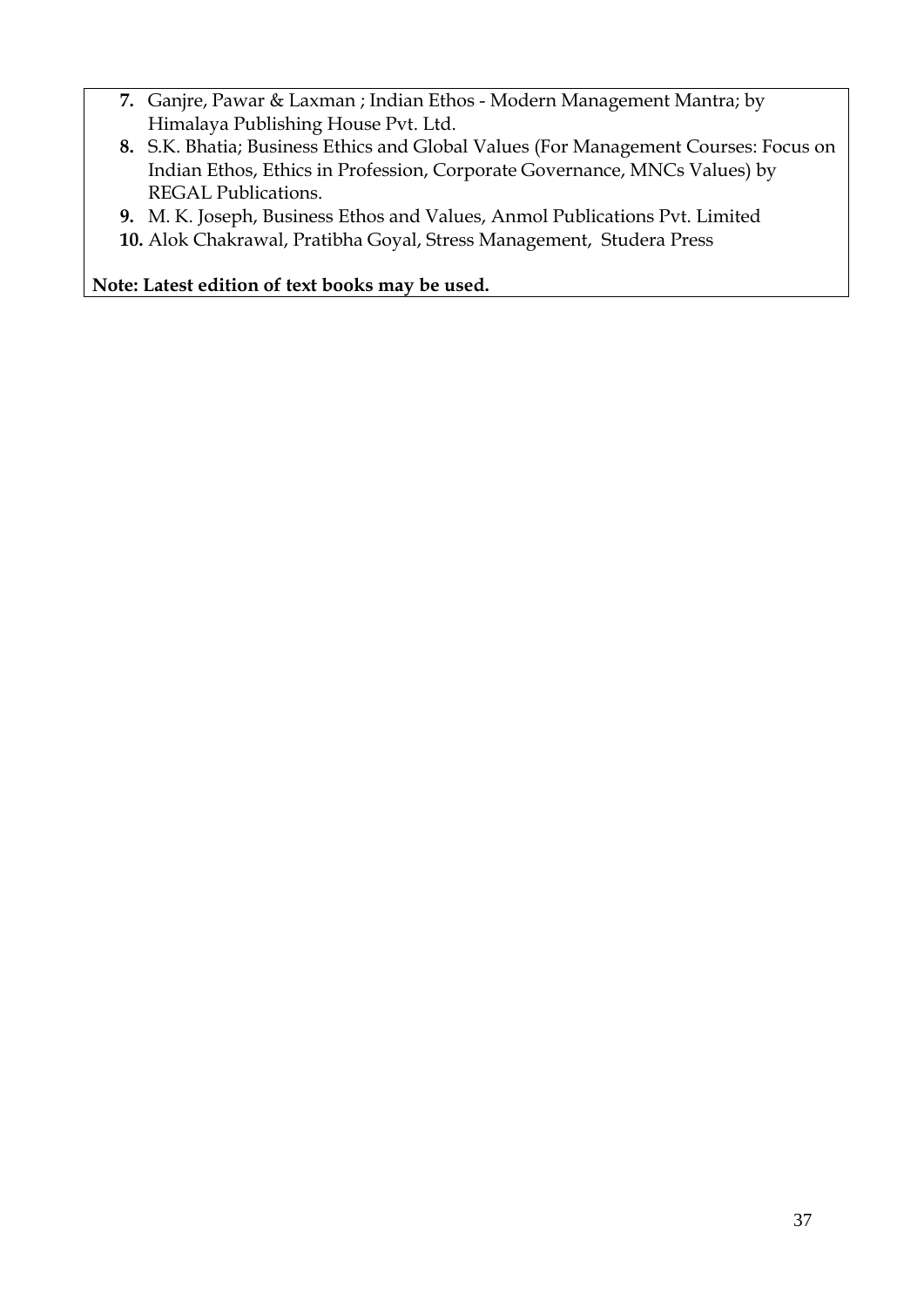### **Name of the Program: Master of Commerce Name of the Course: 2.7 ARTIFICIAL INTELLIGENCE IN BUSINESS Course Credits**  $\vert$  No. of Hours per Week Total No. of Teaching Hours **2 Credits 3 Hrs 45 Hrs Course Outcomes:** In the business world, competition is the main factor, intelligence is prerequisite for understand to meet competition. AI and BI are essential learning and analytical concepts. So that, students can enhance their intelligence and they can take-up career in these fields. **Syllabus: Module 1: Artificial Intelligence:** Meaning, scope, nature of business problem solving, cognitive science, knowledge acquisition techniques, knowledge sharing and transformation of knowledge **Module 2: Knowledge Mapping:** Inheritable knowledge, machine and robotic knowledge, knowledge mapping system, knowledge V/s skills, re-skills, knowledge creation with the help of AI, forward and backward thinking, value system and mind mapping techniques, human capital analytics. **Module 3: Modelling of AI**: Intelligent system, areas of AI, Psychological modeling, improving efficiency, business model analysis, appreciative intelligence, benchmarking analysis and business model analysis. **Module 4: Intelligent Cycle:** Intelligent cycle components, forms of analysis: facts, perception, beliefs, assumptions, projections and synthesis. Intelligent decision-making, intelligent solution to business problems, unlock value of AI in business, avoiding analysis pitfalls and developing analytical fitness through AI, Introduction to Machine Learning and Concepts of Data Science. **Module 5: Business Intelligence:** Meaning, importance in business decision-making interpretation of big data, business and competitive intelligence, business analytics, BI capabilities in business solutions, recent trends in BI. **Suggested Books/Articles/Links for References:** 1. Anu Singh Lather, Anil S Saini and Sanjay Dhingra: Business Intelligence and Data ware housing: Narosa Publishing House. 2. Barr et al Handbook of Artificial Intelligence: Morgan Kaufmann. 3. Business Intelligence: Concepts, methods, tools and application by MAIR (Management Association Information Resources) IGI Global Publisher 2015. 4. Charniak and McDermott: Introduction to Artificial Intelligence Addison Wesley. 5. Craig S. Fleisher and Babette E. Bensoussan: Business and Competitive Analysis, Pearson. 6. Elaine Rich and Kevin Knight: Artificial Intelligence, Second edition: McGraw-Hill –Inc. 7. Genesereth & Nilsson : Logical Foundation of Artificial Intelligence: Morgan Kaufmann. 21 8. John Boyer et al: Business Intelligence Strategy: A Practical Guide for achieving business intelligence excellence: McGraw Hill. 9. John Brooks: Business Adventures: John Murracy Learning Private Information and Business Development. 10. Nilsson : Principles of Artificial Intelligence: Morgan Kaufmann. 11. Rajiv Sabherwar, et al, Business Intelligence Practice: Practices, Technologies and Management, Willey.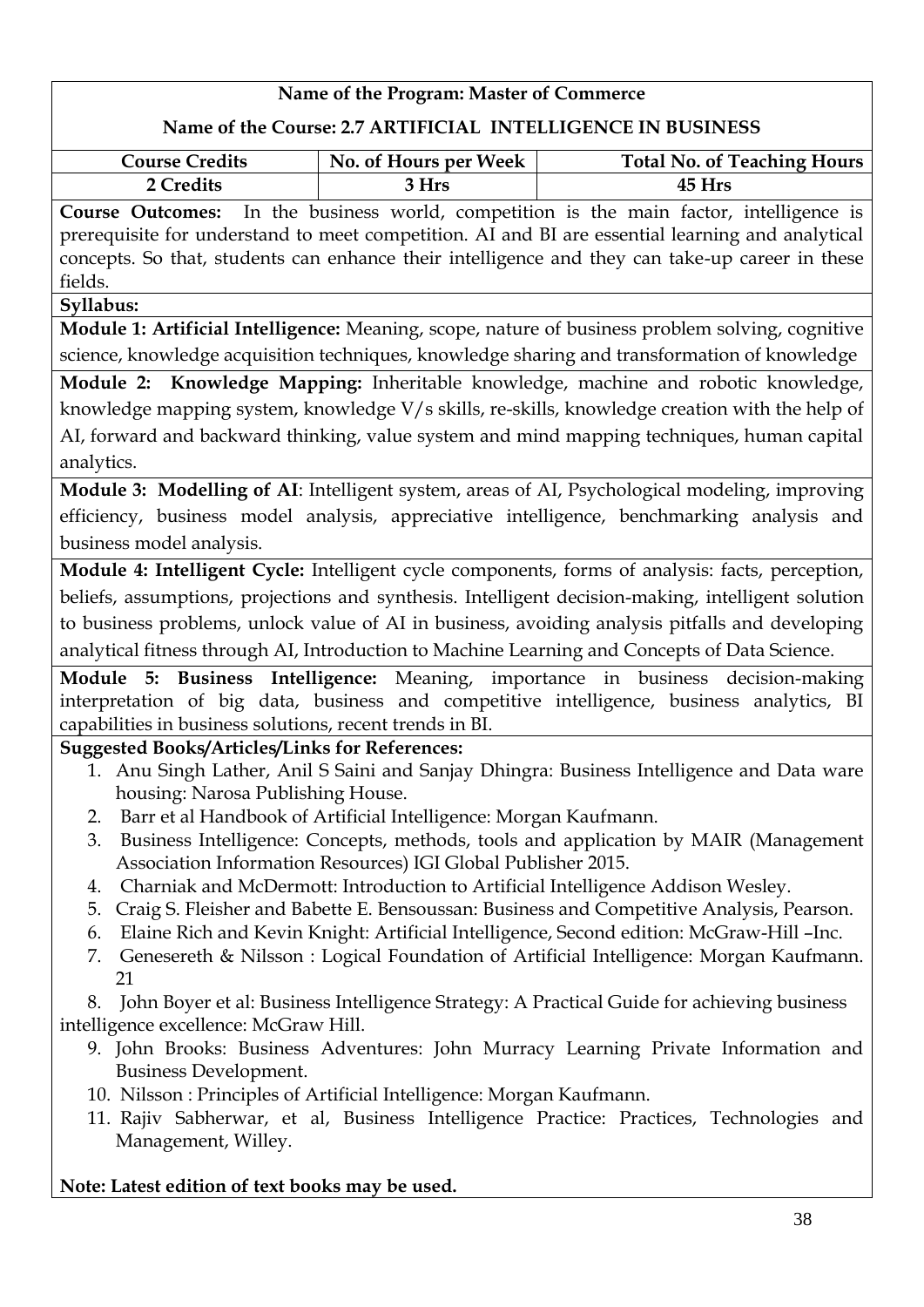### **Name of the Course: 3.1 INTELLECTUAL PROPERTY RIGHTS**

| <b>Course Credits</b><br>No. of Hours per Week<br><b>Total No. of Teaching Hours</b>                |  |  |
|-----------------------------------------------------------------------------------------------------|--|--|
| 4 Credits<br>60 Hrs<br>4 Hrs                                                                        |  |  |
| Course Outcomes: On successful completion of the course, the students will understand               |  |  |
| fundamental aspects of Intellectual Property Rights to students who are going to play a major       |  |  |
| role in development and management of innovative projects in industries and an ample scope of       |  |  |
| knowledge on copyrights and its related rights and registration aspects.                            |  |  |
| Syllabus:                                                                                           |  |  |
| Module 1: Introduction to IPR: Introduction and the need for intellectual property right (IPR) -    |  |  |
| Kinds of Intellectual Property Rights: Patent, Copyright, Trade Mark, Design, Geographical          |  |  |
| Indication, Plant Varieties and Layout Design - Genetic Resources and Traditional Knowledge -       |  |  |
| Trade Secret - Nature of Intellectual Property - Industrial Property - Technological Research,      |  |  |
| Inventions and Innovations - Important examples of IPR. - IPR in India. Genesis and                 |  |  |
| development - IPR in abroad - Major International Instruments concerning Intellectual Property      |  |  |
| Rights: Paris Convention, 1883, Berne Convention, 1886, Universal Copyright Convention, 1952,       |  |  |
| WIPO Convention, 1967, Patent Co-operation Treaty, 1970, TRIPS Agreement, 1994 and others.          |  |  |
| Module 2: Registration & Laws of IPR: Meaning and Practical aspects of registration of IPRs         |  |  |
| in India and Abroad: Registration Process in India, Office of the Controller General of Patents,    |  |  |
| Designs & Trade Marks (CGPDTM), National IPR Policy - Features. Laws of IPR: Patents Act,           |  |  |
| 1970, Trade Mark Act, 1999, The Designs Act, 2000, The Geographical Indications of Goods            |  |  |
| (Registration and Protection) Act, 1999, Copyright Act, 1957, The Protection of Plant Varieties and |  |  |
| Farmers' Rights Act, 2001, The Semi-Conductor Integrated Circuits Layout Design Act, 2000,          |  |  |
| Aesthetic Values and Trade Secrets, Utility Models and others. Personal Data Protection Bill        |  |  |
| 2019. Career Opportunities in IPR.                                                                  |  |  |
| Module 3: Patents & Copy Rights: Patents - Elements of Patentability: Novelty, Non-                 |  |  |
| Obviousness (Inventive Steps), Industrial Application - Non - Patentable Subject Matter -           |  |  |
| Registration Procedure, Rights and Duties of Patentee, Assignment and licence, Restoration of       |  |  |
| lapsed Patents, Surrender and Revocation of Patents, Infringement, Remedies & Penalties -           |  |  |
| Patent office and Appellate Board. Nature of Copyright - Subject matter of copyright: original      |  |  |
| literary, dramatic, musical, artistic works; cinematograph films and sound recordings -             |  |  |
| Registration Procedure, Term of protection, Ownership of copyright, Assignment and licence of       |  |  |
| copyright - Infringement, Remedies & Penalties - Related Rights - Distinction between related       |  |  |
| rights and copyrights.                                                                              |  |  |
| Module 4: Trade Marks & others: Concept of Trademarks - Different kinds of marks (brand             |  |  |
| names, logos, signatures, symbols, well known marks, certification marks and service marks) -       |  |  |
| Non-Registrable Trademarks - Registration of Trademarks - Rights of holder and assignment           |  |  |
| and licensing of marks - Infringement, Remedies & Penalties - Trademarks registry and               |  |  |

appellate board. Plant Variety Protection & Layout Design Protection: Registration procedure **Module 5: Design & Geographical Indicators (GI):** Design: meaning and concept of novel and original - Procedure for registration, effect of registration and term of protection. Geographical indication: meaning, and difference between GI and trademarks - Procedure for registration, effect of registration and term of protection.

### **Suggested Books/Articles/Links for References:**

- **1.** Nithyananda, K V. (2019). Intellectual Property Rights: Protection and Management. India, IN: Cengage Learning India Private Limited.
- **2.** 2. Neeraj, P., & Khusdeep, D. (2014). Intellectual Property Rights. India, IN: PHI learning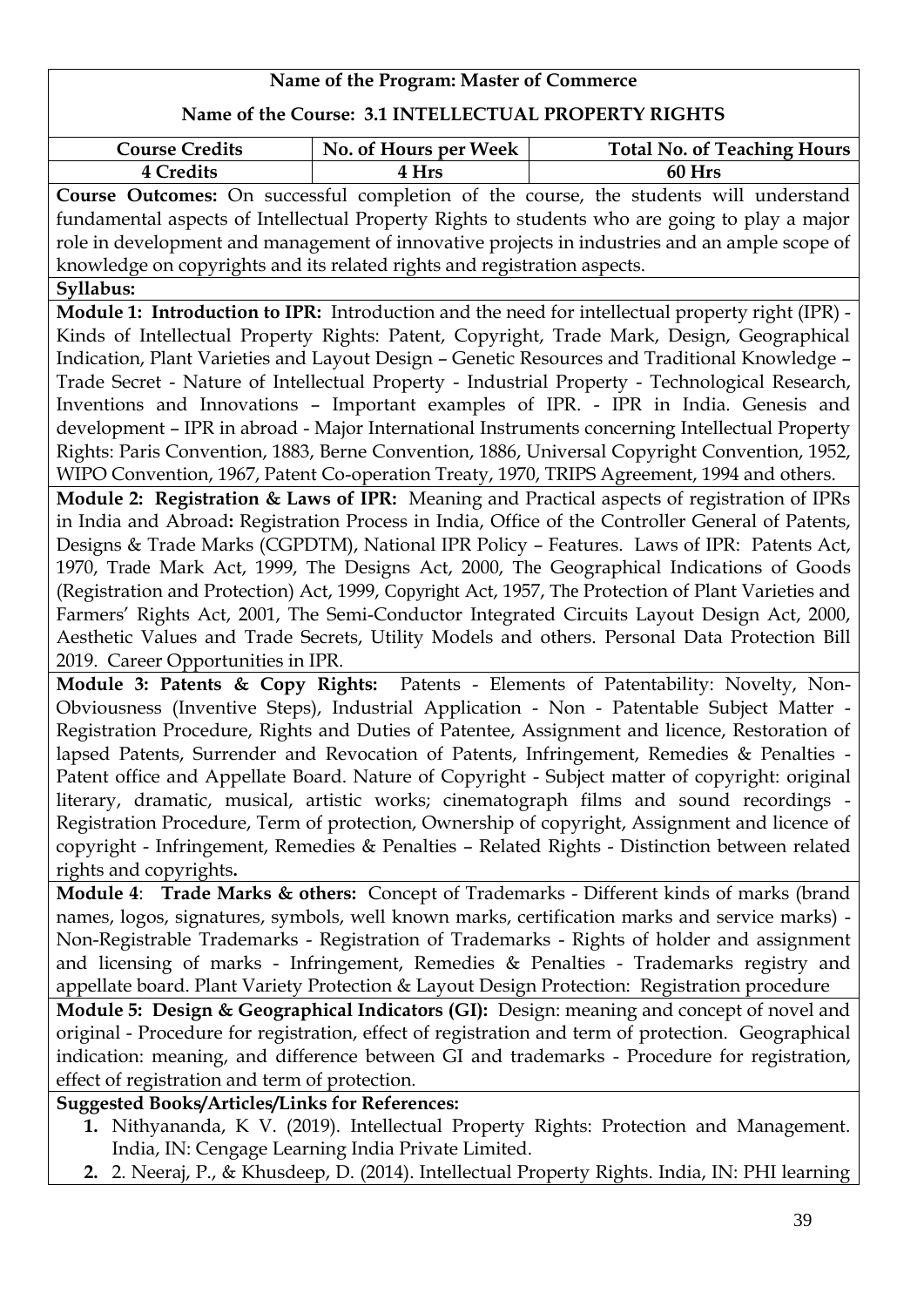Private Limited.

- **3.** Ahuja, V K. (2017). Law relating to Intellectual Property Rights. India, IN: Lexis Nexis.
- **4.** Subramanian, N., & Sundararaman, M. (2018). Intellectual Property Rights An Overview. Retrieved from http://www.bdu.ac.in/cells/ipr/docs/ipr-eng-ebook.pdf
- **5.** World Intellectual Property Organisation (https://www.wipo.int/about-ip/en/)
- **6.** Office of the Controller General of Patents, Designs & Trademarks [\(http://www.ipindia.nic.in/\)](http://www.ipindia.nic.in/)
- **7.** Journal of Intellectual Property Rights (JIPR): NISCAIR
- **8.** Deborah E. Bouchoux, ―Intellectual Property: The Law of Trademarks, Copyrights, Patents and Trade Secrets‖, Cengage Learning, Third Edition, 2012.
- **9.** Prabuddha Ganguli, Intellectual Property Rights: Unleashing the Knowledge Economyl, McGraw Hill Education.
- **10.** Edited by Derek Bosworth and Elizabeth Webster, The Management of Intellectual Property, Edward Elgar Publishing Ltd.
- **11.** V. Scople Vinod, Managing Intellectual Property, Prentice Hall of India pvt Ltd.
- **12.** Sunita K. Sreedhararn , An Introduction to Intellectual Asset Management.
- **13.** Patrick H. Sullivan, Profiting from Intellectual Capital: Extracting Value from Innovation
- **14.** Tulika Rastogi, IP Audit: Your Way to Healthy Organisation
- **15.** Gordon V. Smith and Russell L. Parr, Valuation of Intellectual Property and Intangible Assets, 3rd Edition
- **16.** Bruce Berman, From Assets to Profits: Competing for IP Value and Return (Intellectual Property-General, Law, Accounting & Finance, Management, Licensing, Special Topics).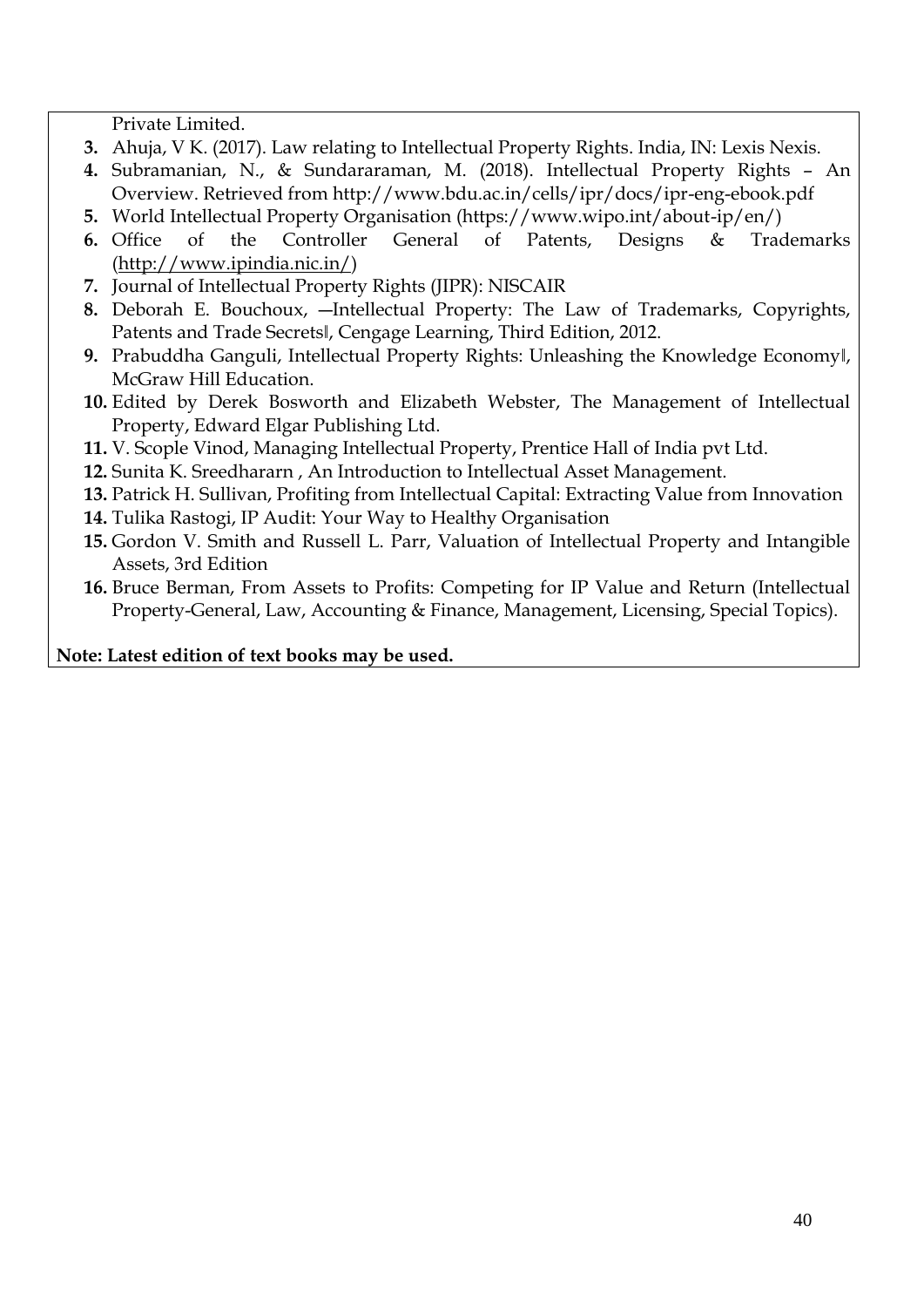| Name of the Program: Master of Commerce                                                                                                                            |                       |                                                                                                   |  |
|--------------------------------------------------------------------------------------------------------------------------------------------------------------------|-----------------------|---------------------------------------------------------------------------------------------------|--|
| Name of the Course: 3.2 LOGISTICS and SUPPLY CHAIN MANAGEMENT                                                                                                      |                       |                                                                                                   |  |
| <b>Course Credits</b>                                                                                                                                              | No. of Hours per Week | <b>Total No. of Teaching Hours</b>                                                                |  |
| <b>4 Credits</b>                                                                                                                                                   | 4 Hrs                 | 60 Hrs                                                                                            |  |
|                                                                                                                                                                    |                       | <b>Course Outcomes:</b> On successful completion of the course, the Students will be able to      |  |
|                                                                                                                                                                    |                       | understand the concepts of Logistics and also to understand the importance Supply Chain           |  |
| Management in different kinds of Industries.                                                                                                                       |                       |                                                                                                   |  |
| Syllabus:                                                                                                                                                          |                       |                                                                                                   |  |
|                                                                                                                                                                    |                       | Module 1: Elements of Logistics & Supply Chain Management: Introduction - Positioning of          |  |
|                                                                                                                                                                    |                       | Information in Logistics and Supply Chain Management - Logistics Information System (LIS) -       |  |
|                                                                                                                                                                    |                       | Operational Logistical Information System - Emerging Technologies in Logistics and Supply         |  |
|                                                                                                                                                                    |                       | Chain Management, Growth of Logistics and Supply Chain Management in national and                 |  |
| international scenarios.                                                                                                                                           |                       |                                                                                                   |  |
|                                                                                                                                                                    |                       | Module 2: Value Chain Management: Value Chain - Functions and Contributions - Supply              |  |
|                                                                                                                                                                    |                       | Chain Effectiveness and Indian Infrastructure - Framework for Supply Chain Solution -             |  |
|                                                                                                                                                                    |                       | Outsourcing and 3PLs - Fourth-party Logistics (4PLs) -Supply Chain Relationships - Conflict       |  |
| Resolution Strategies for Harmonious Relationships.                                                                                                                |                       |                                                                                                   |  |
|                                                                                                                                                                    |                       | Module 3: Supply Chain Sustainability-Triple Bottom Line -Profit, Planet, People-CSR-Ethics       |  |
| in Supply Chain Management.                                                                                                                                        |                       |                                                                                                   |  |
|                                                                                                                                                                    |                       | Module 4: Supply Chain Partners: Introduction- Concepts of Warehousing- Types of                  |  |
|                                                                                                                                                                    |                       | Warehouse- Functions of Warehousing- Strategic Warehousing, Warehouse Operations,                 |  |
|                                                                                                                                                                    |                       | Ownership Arrangements, Warehouse Decisions, Warehouse Management Systems, Packaging              |  |
|                                                                                                                                                                    |                       | Perspectives, Packaging for Material Handling Efficiency, Materials Handling, Supply Chain        |  |
|                                                                                                                                                                    |                       | Logistics Design: Global Strategic Positioning; Global SC Integration, SC Security, International |  |
| Sourcing, Distribution control $&$ evaluation.                                                                                                                     |                       |                                                                                                   |  |
|                                                                                                                                                                    |                       | Module 5: Supply Chain and Logistics Administration: Relationship Development                     |  |
|                                                                                                                                                                    |                       | Management- Relationship Management, Customer Relationship Management (CRM) Focus,                |  |
|                                                                                                                                                                    |                       |                                                                                                   |  |
| Internal Supply Chain Management (ISCM) Focus, Supplier Relationship Management (SRM)<br>Focus. Operational Performance, Financial Performance, Social Performance |                       |                                                                                                   |  |
| <b>Suggested Books/Articles/Links for References:</b>                                                                                                              |                       |                                                                                                   |  |
| 1. Nandi S. K, Logistics Management, Oxford publications                                                                                                           |                       |                                                                                                   |  |
| 2. Christopher Martin, Logistics and Supply Chain Management, Pearson                                                                                              |                       |                                                                                                   |  |
| 3. Bowersox, Supply Chain Logistics Management, McGraw Hill                                                                                                        |                       |                                                                                                   |  |
|                                                                                                                                                                    |                       | 4. Gaurdin, Kent N., Global Logistics Management (2001), Blackwell Publishers Ltd.,               |  |
| Oxford.                                                                                                                                                            |                       |                                                                                                   |  |
|                                                                                                                                                                    |                       | 5. Martin Christopher, Logistics and Supply Chain Management, Financial Times                     |  |
| Management, Pitman Publishing, London.                                                                                                                             |                       |                                                                                                   |  |
|                                                                                                                                                                    |                       | 6. Kapoor Satish K., and KansalPurva, Basics of Distribution Management: A Logistical             |  |
| Approach', Prentice HALL of India                                                                                                                                  |                       |                                                                                                   |  |
|                                                                                                                                                                    |                       |                                                                                                   |  |
| 7. D K Agrawal, Distribution and Logistics Management: A Strategic Marketing Approach ',<br>Macmillan publishers India.                                            |                       |                                                                                                   |  |
| 8. Alan Ruston, Phil Crouches, Peter Baker, The Handbook of Logistics and Distribution                                                                             |                       |                                                                                                   |  |
| Management kogan page India new Delhi.                                                                                                                             |                       |                                                                                                   |  |
| 9. Stuart Russell and Peter Norvig; "Artificial Intelligence: A Modern Approach".                                                                                  |                       |                                                                                                   |  |
| 10. Nils J Nilsson ; "Artificial Intelligence: A New Sythesis"                                                                                                     |                       |                                                                                                   |  |
| Note: Latest edition of text books may be used.                                                                                                                    |                       |                                                                                                   |  |
|                                                                                                                                                                    |                       |                                                                                                   |  |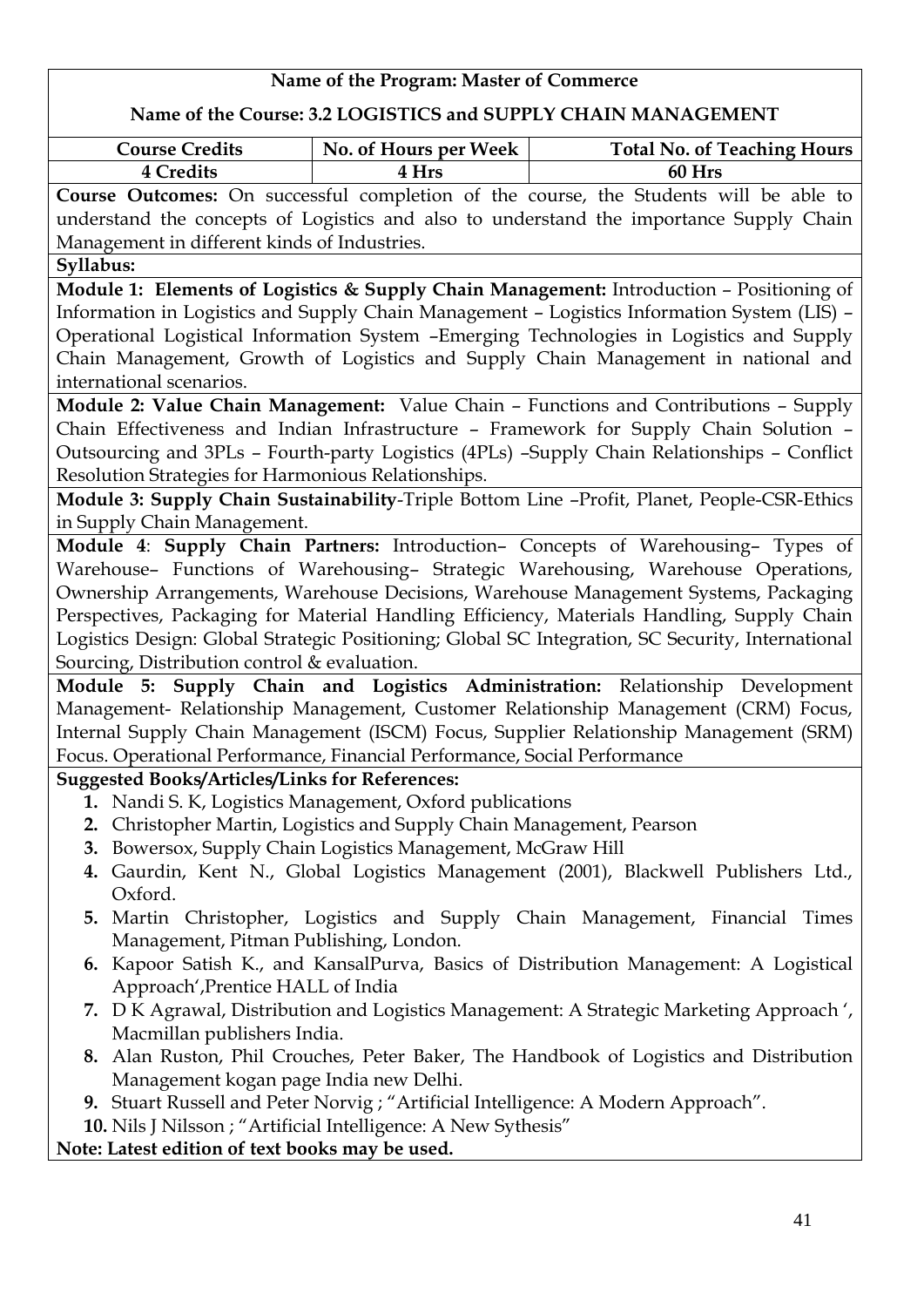### **Name of the Course: 3.3 (Accounts) CORPORATE REPORTING PRACTICES- I**

| <b>Course Credits</b>                                                                                                                                                                                                                                                                                                                                                                                                                                |                                                                                | No. of Hours per Week   Total No. of Teaching Hours                                                                                                                     |  |
|------------------------------------------------------------------------------------------------------------------------------------------------------------------------------------------------------------------------------------------------------------------------------------------------------------------------------------------------------------------------------------------------------------------------------------------------------|--------------------------------------------------------------------------------|-------------------------------------------------------------------------------------------------------------------------------------------------------------------------|--|
| 4 Credits                                                                                                                                                                                                                                                                                                                                                                                                                                            | 4 Hrs                                                                          | 60 Hrs                                                                                                                                                                  |  |
| Course Outcomes: On successful completion of the course, the Students will be able to                                                                                                                                                                                                                                                                                                                                                                |                                                                                |                                                                                                                                                                         |  |
| Statements.                                                                                                                                                                                                                                                                                                                                                                                                                                          | understand the reporting aspects of different elements, standards of Financial |                                                                                                                                                                         |  |
|                                                                                                                                                                                                                                                                                                                                                                                                                                                      |                                                                                |                                                                                                                                                                         |  |
| Syllabus:                                                                                                                                                                                                                                                                                                                                                                                                                                            |                                                                                |                                                                                                                                                                         |  |
| MODULE 01 : Conceptual Framework of Financial Statements and IND-AS -                                                                                                                                                                                                                                                                                                                                                                                |                                                                                | Introduction-Framework and its purpose-scope of the "framework"- users of financial<br>statements - objectives to prepare financial statements- underlying assumptions- |  |
| Accrual Basis, Going Concern- qualitative aspects of financial statements- constraints<br>and<br>relevant<br>on                                                                                                                                                                                                                                                                                                                                      | reliable                                                                       | information-elements of financial statements-                                                                                                                           |  |
| recognition of the elements of financial statements- measurement of<br>elements of financial statements-financial capital maintenance vs.                                                                                                                                                                                                                                                                                                            |                                                                                | the<br>Physical                                                                                                                                                         |  |
| capital maintenance.                                                                                                                                                                                                                                                                                                                                                                                                                                 |                                                                                |                                                                                                                                                                         |  |
| IND-AS: Introduction to IND- AS, Adoption vs Convergence, roadmap                                                                                                                                                                                                                                                                                                                                                                                    |                                                                                | for<br>implementation of the Indian Accounting Standards (IND-AS), Financial                                                                                            |  |
|                                                                                                                                                                                                                                                                                                                                                                                                                                                      |                                                                                | statements as per schedule iii to the companies' act, 2013- list of Indian Accounting                                                                                   |  |
| Standards converged with IFRS.                                                                                                                                                                                                                                                                                                                                                                                                                       |                                                                                |                                                                                                                                                                         |  |
| <b>MODULE 02: Measurement Based on Accounting Policies</b>                                                                                                                                                                                                                                                                                                                                                                                           |                                                                                |                                                                                                                                                                         |  |
|                                                                                                                                                                                                                                                                                                                                                                                                                                                      |                                                                                |                                                                                                                                                                         |  |
| Ind AS 8: Accounting Policies, Changes in Accounting Estimates and Errors-<br>(Provisions), Ind AS 10: Events after the Reporting Period- (Provisions), Ind AS 113:<br>Fair Value Measurement- (Provisions), Ind AS 20 "Accounting for Government Grants<br>and Disclosure of Government Assistance"-(Provisions), Ind AS 102 "Share Based<br>Payment"-(Provisions), Ind AS 101 "First-time Adoption of Indian Accounting<br>Standards"-(Provisions) |                                                                                |                                                                                                                                                                         |  |
| <b>MODULE 03: Asset Based Standards</b>                                                                                                                                                                                                                                                                                                                                                                                                              |                                                                                |                                                                                                                                                                         |  |
|                                                                                                                                                                                                                                                                                                                                                                                                                                                      |                                                                                | Ind AS 2 "Inventories" - Ind AS 16 "Property, Plant and Equipment"- Ind AS 116                                                                                          |  |
| "Leases"- Ind AS 23 "Borrowing Costs" -Ind AS 36 "Impairment of Assets"- Ind AS 38                                                                                                                                                                                                                                                                                                                                                                   |                                                                                |                                                                                                                                                                         |  |
| "Intangible Assets" - Ind AS 40 "Investment Property"<br>(Note: Provisions & Practical Problems to be taught for all IND AS)                                                                                                                                                                                                                                                                                                                         |                                                                                |                                                                                                                                                                         |  |
|                                                                                                                                                                                                                                                                                                                                                                                                                                                      |                                                                                |                                                                                                                                                                         |  |
| Module 04: Liability Based Standards                                                                                                                                                                                                                                                                                                                                                                                                                 |                                                                                |                                                                                                                                                                         |  |
| Ind AS 37 "Provisions, Contingent Liabilities and Contingent Assets" - Scope, provision,<br>liability, obligating event, legal obligation, constructive obligation, contingent liability,<br>contingent asset, relationship between provisions and contingent liability, recognition of<br>provisions, Contingent asset and contingent liability, Measurement and Disclosure of                                                                      |                                                                                |                                                                                                                                                                         |  |
| Information in the Financial Statements.                                                                                                                                                                                                                                                                                                                                                                                                             |                                                                                |                                                                                                                                                                         |  |
| (Note: Provisions & Practical Problems to be taught)                                                                                                                                                                                                                                                                                                                                                                                                 |                                                                                |                                                                                                                                                                         |  |
| Module 05: Revenue Based Standards                                                                                                                                                                                                                                                                                                                                                                                                                   |                                                                                |                                                                                                                                                                         |  |
| Ind AS "115 Revenue from Contracts with Customers", Ind AS 113 Fair Value<br>Measurement" Contract, Customer, Income, performance obligation, Revenue,<br>transaction price, Applicability of Ind AS 115, Recognition and identifying performance<br>obligation, determining the transaction price, disclosure requirements in Financial<br>Statements (Note: Provisions & Practical Problems to be taught).                                         |                                                                                |                                                                                                                                                                         |  |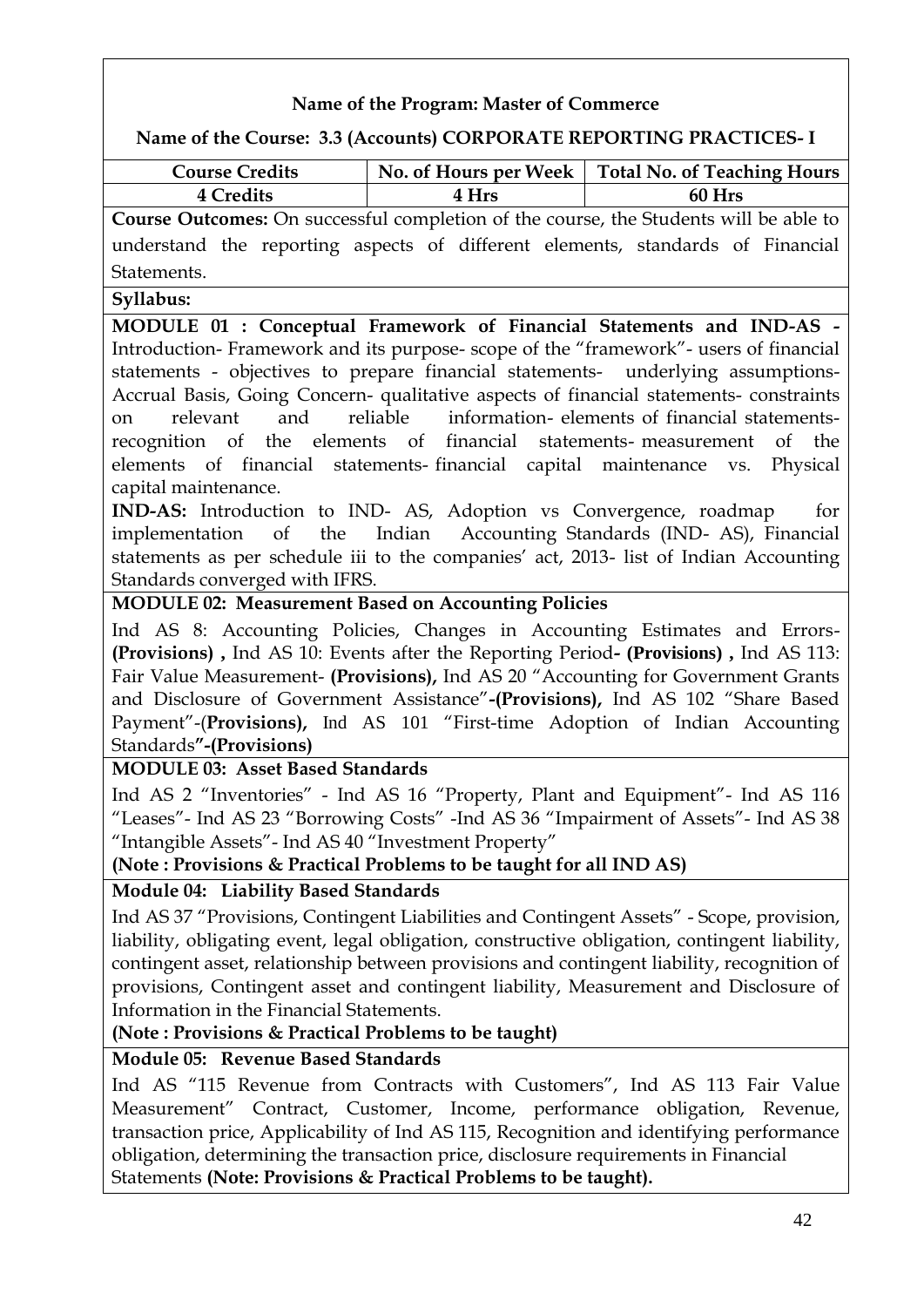### **Suggested Books/Articles/Links for References:**

- 1. CA Anand Banka- Comprehensive guide to IND AS implementation.
- 2. CA Praveen Kumar- Consolidation under IND AS- IFRS converged standard
- 3. CA. Kamal Garg, Corporate Social Responsibility, Bharath Publication
- 4. Sanjay K Agarwal, Corporate Social Responsibility in India, SAGE Response
- 5. IFRS for India, Dr.A.L.Saini, Snow white publications
- 6. Roadmap to IFRS and Indian Accounting Standards by CA Shibarama Tripathy
- 7. IFRS explained A guide to International financial reporting standards by BPP learning Media
- 8. IFRS for finance executives by Ghosh T P, taxman allied services private limited
- 9. IFRS concepts and applications by Kamal Garg, Bharath law house private limited
- 10. IFRS: A Quick Reference Guide by Robert J. Kirk, Elsevier Ltd.
- 11. First lesson to International Financial Reporting Standards beginners guide by MP Vijay Kumar, prime knowledge services.
- 12. Sariha Gosain and Rajeeh Gosain- Practical approach to IND AS implementation, illustrations, summary & comparisons
- **13. https://www.icai.org/post.html?post\_id=16002**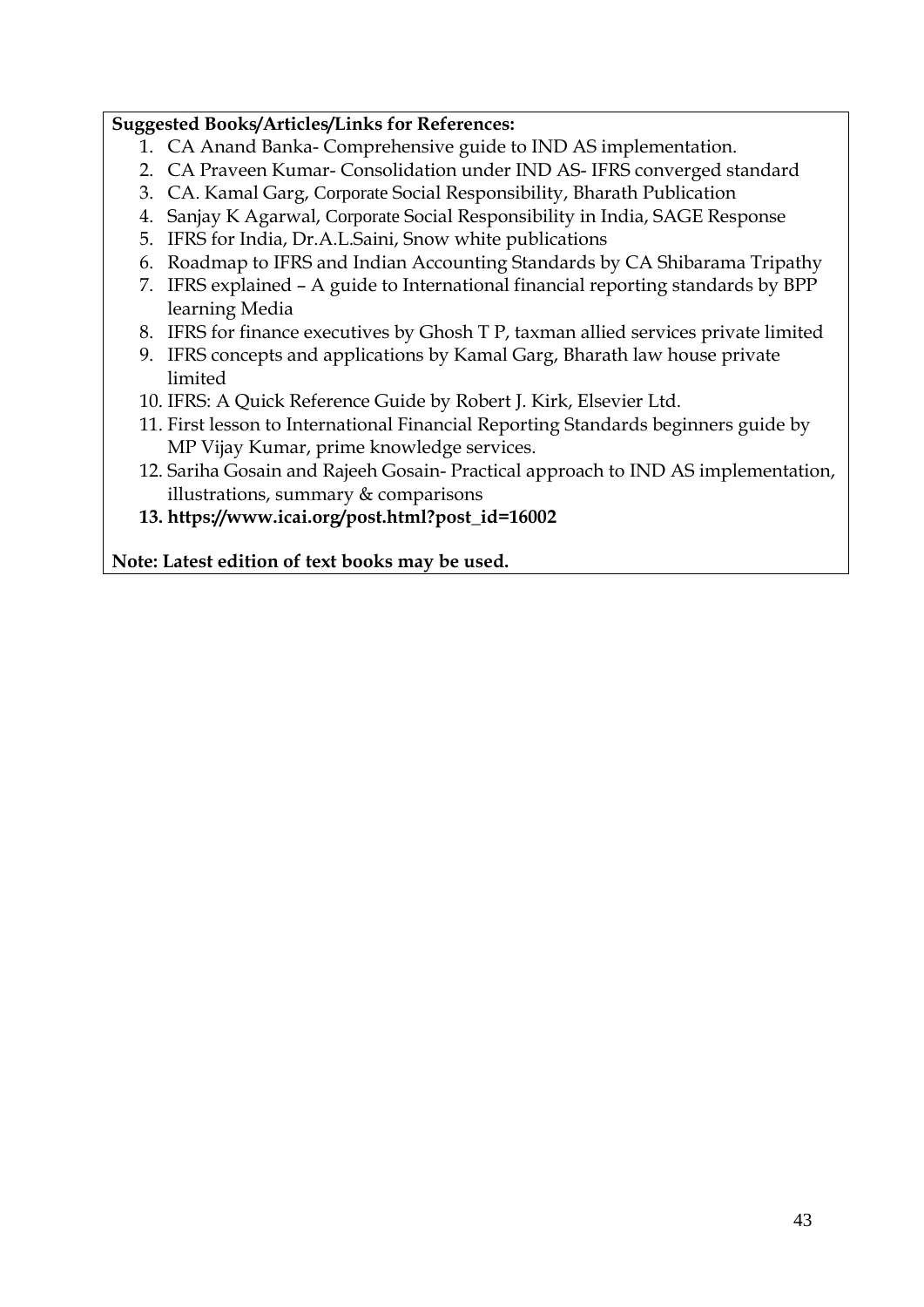### **Name of the Course: 3.4 (Accounts) STRATEGIC COST MANAGEMENT – I**

| <b>Course Credits</b> | No. of Hours per Week | <b>Total No. of Teaching Hours</b> |
|-----------------------|-----------------------|------------------------------------|
| 4 Credits             | <b>Hrs</b>            | 60 Hrs                             |

**Course Outcomes:** On successful completion of the course, the Students will be able to understand the internal environment of business and to enable them to formulate strategies relating to cost.

### **Syllabus:**

**Module 1: Costing Strategy:** Influence of different classification of cost elements on business enterprise, Importance of analysing cost elements, cost control and cost reduction: meaning, process, methods and techniques of cost control and cost reduction, cost management: areas of cost management, difference between cost management and cost accounting, role of cost accounting in strategic planning and management control.

**Module 2: Activity Based Costing System:** Introduction to traditional methods of overhead absorption, problems of overhead absorption system under Traditional System, introduction to ABC, Kaplan and Coopers approach to ABC, cost drivers and cost activities, allocation of overheads under ABC, Characteristics of ABC, benefits from adaptation of ABC System, problems on comparison between traditional system and ABC system**(Problems).**.

**Module 3: Life Cycle Costing:** Meaning of LCC, factors affecting Life cycle costing, phases in product life cycle, characteristics, product life cycle and cost control. Experience curve in product life cycle costing. Project life cycle costing: Meaning, categories of project life cycle costs, optimization of project life cycle costs**(Problems).**

### **Module 4**: **Just in Time, Kaizen and Lean Costing:**

**JIT** – features, methodology in implementation of JIT, Benefits of JIT (**(Problems).**

**Kaizen Costing:** concept, procedure for implementation, evaluation, benefits of Kaizen costing. **Lean Cost Management:** Meaning, definition, factors, applications, procedure to implementation, comparison with traditional management system, Modern production management techniques, benefits and drawbacks of Lean Cost Management **(Problems)**.

**Module 5: Strategic Cost and Performance Evaluation:** Integration of strategic cost management with performance evaluation, Strategic cost management issues in different elements of cost; material, labour and overheads; product design, value analysis and value engineering, strategic analysis of cost, business process re-engineering, benchmarking.

### **Suggested Books/Articles/Links for References:**

- **1.** Ravi. M. Kishore, Cost Management, Taxman, Allied Services (p) Ltd.,
- **2.** Sharma &Shashi. K Gupta ; Cost & Management Accounting Kalyani Publishers
- **3.** Arora M N A Text book of Cost & Management Accounting, Vikas Publishing, New Delhi
- **4.** Lal Jawahar, Srivastava Seema. Cost Accounting, 5thEdition, Tata Mcgraw-Hill, Delhi
- **5.** S.K.R. Paul, *Management Accounting,* New Central Book Agency Private Ltd., Calcutta.
- **6.** Horngren T. Charles, Datar M. Srikant and Rajan V. Madhav. Cost Accounting: A Managerial Emphasis, 15th Edition, Prentice Hall publishers, Delh
- **7.** Roger Cowe, *Hand Book of Management Accounting,* A Grower Handbook.
- **8.** S. Mukherjee & A.P. Roychowdhury, *Advanced Cost and Management Accountancy,* New Central Book Agency, Calcutta
- **9.** Brown &Haward, Mac Donald , Evans, *Principles of Management Accountancy,* London.
- **10.** John K. Shank, *Cases in Cost Management: A Strategic Emphasis,* South-Western Publishing, Thomson Learning. **Note: Latest edition of text books may be used.**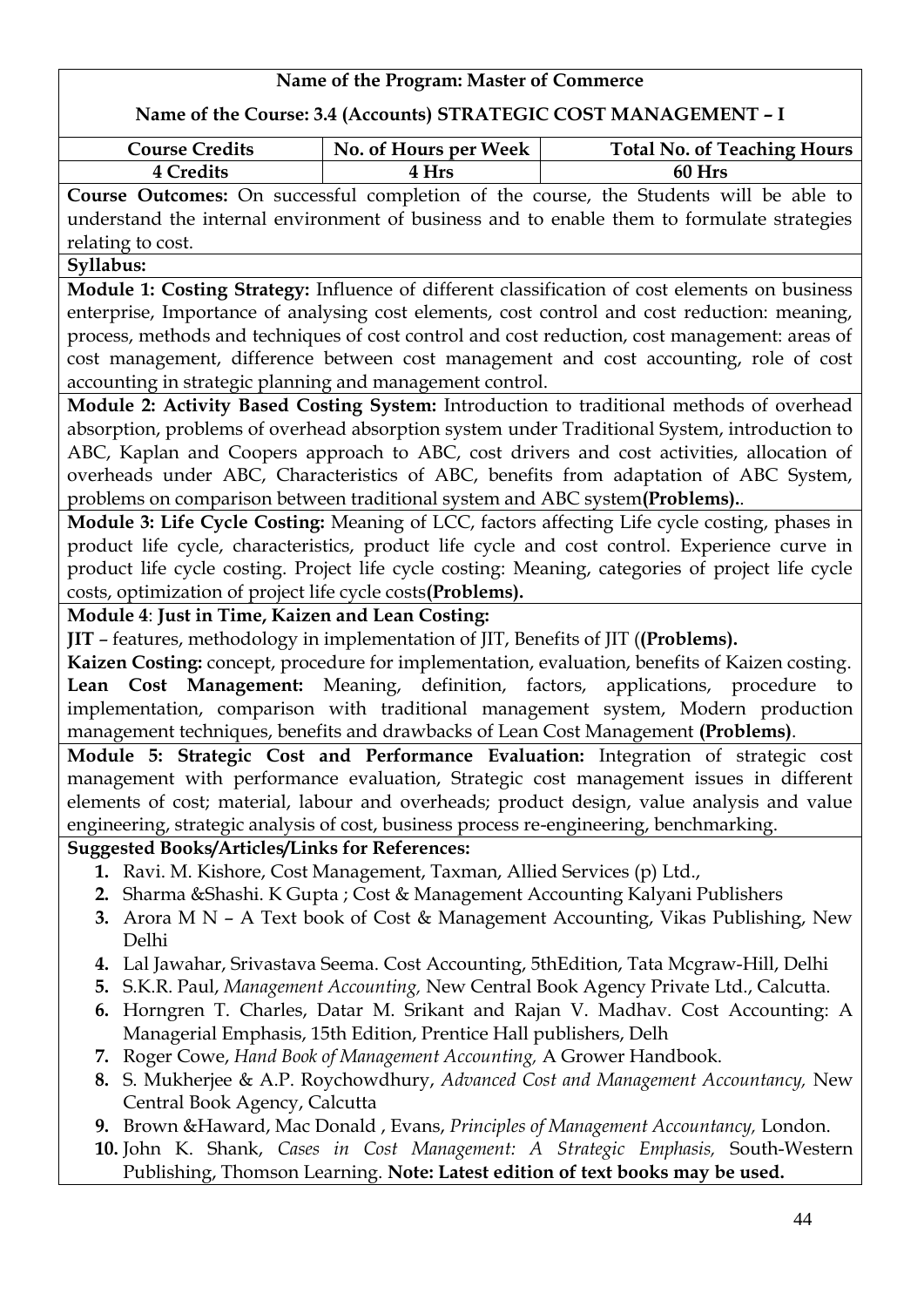| Name of the Course: 3.5 (Accounts) CORPORATE TAX PLANNING                                      |                  |                                                                                                  |  |
|------------------------------------------------------------------------------------------------|------------------|--------------------------------------------------------------------------------------------------|--|
| <b>Course Credits</b>                                                                          | No. of Hours per | <b>Total No. of Teaching Hours</b>                                                               |  |
|                                                                                                | <b>Week</b>      |                                                                                                  |  |
| 4 Credits                                                                                      | 4 Hrs            | 60 Hrs                                                                                           |  |
|                                                                                                |                  | Course Outcomes: Corporate tax planning is a specific and specialized area where the students    |  |
|                                                                                                |                  | may acquire knowledge on the subject. Corporate tax planning as a subject is very interesting to |  |
|                                                                                                |                  | know how the corporate assesses plan to utilize various provision as provided in the Income Tax  |  |
|                                                                                                |                  | Act 1961 with an objective to minimize their tax liability. The students have to keep themselves |  |
| updated with Finance Act applicable for respective financial year.                             |                  |                                                                                                  |  |
| Syllabus:                                                                                      |                  |                                                                                                  |  |
|                                                                                                |                  | Module 1: Basic frame work of Direct Taxation - Introduction to Taxes, History of Taxation in    |  |
|                                                                                                |                  | India- Principles of Direct Taxation- Appraisal of Annual Finance Act, Tax Planning and its      |  |
| (Provisions). Provisions)                                                                      |                  |                                                                                                  |  |
|                                                                                                |                  | Module 2: Assessment of Company - Meaning, Types, Salient features of company taxation, -        |  |
|                                                                                                |                  | Head - wise computation of income of companies, Depreciation U/S 32 - set-off and carry          |  |
|                                                                                                |                  | forward of losses, deductions from gross total income 80G-80GGA-80GGB,80JJA,80IA-80IB-80IC,      |  |
|                                                                                                |                  | Calculation of Taxable Income and Tax Liability as per Normal Provisions, MAT (Minimum           |  |
| Alternative Tax) 115 JB and Tax Credit. (Provisions and Practical Problems)                    |                  |                                                                                                  |  |
| Module 3: Tax planning and Management - Meaning, Objectives, Scope, Tax Avoidance, Tax         |                  |                                                                                                  |  |
| Evasion, and Tax Management-Tax planning with reference to setting up of new business,         |                  |                                                                                                  |  |
| Location of new business, Nature of new Business, Forms of Organization- Tax planning with     |                  |                                                                                                  |  |
| respect to amalgamation and mergers, multinational companies, double taxation treaties, joint  |                  |                                                                                                  |  |
| ventures and foreign collaborations, Tax Haven, Vivad se Viswas, (Settlement of Pending        |                  |                                                                                                  |  |
| Litigations) (Provisions)                                                                      |                  |                                                                                                  |  |
| Module 4: Corporate Restructuring & Tax Planning -                                             |                  |                                                                                                  |  |
| Capital Structure Issues & Issues of Bonus Shares, Make or Buy, Own or Lease, Retain or        |                  |                                                                                                  |  |
| Replace, Repairs, Renewal, Transfer pricing. (Provisions and Practical Problem)                |                  |                                                                                                  |  |
| Contemporary Issues like Direct Tax Code and its implication to various Indian sectors, Budget |                  |                                                                                                  |  |
| Implications to Income Tax provisions. (Provisions)                                            |                  |                                                                                                  |  |

**Module 5: Tax Payments-** E-TDS/TCS, advance payment of tax, e-filing of tax returns and assessments, CBDT Tribunal, Appeals to High Court/Supreme Court and Settlement Commission, refunds, and revision,. **(Provisions and Practical Problems)**

### **Suggested Books/Articles/Links for References:**

- **1.** Vinod K Singhania and Kapil Singhania, Direct Tax Planning and Management, Taxman.
- **2.** Vinod, K. Singhania, Direct Taxes Law and Practices, Taxman.
- **3.** Mehrotra, H. C, Income Tax Law and Accounts including Tax Planning, Sahitya Bhawan Publications.
- **4.** Narang and Gaur, Income Tax, Himalaya Publishing House.
- **5.** Prasad, B, Direct Taxes -Law and Practices, Wishwa Prakashana
- **6.** T. N. Manoharan, Students Handbook on Income Tax Law, Snow White Publications
- **7.** Harshad. C. Chowdhry, Central Excise and Customs, Ashoda Publications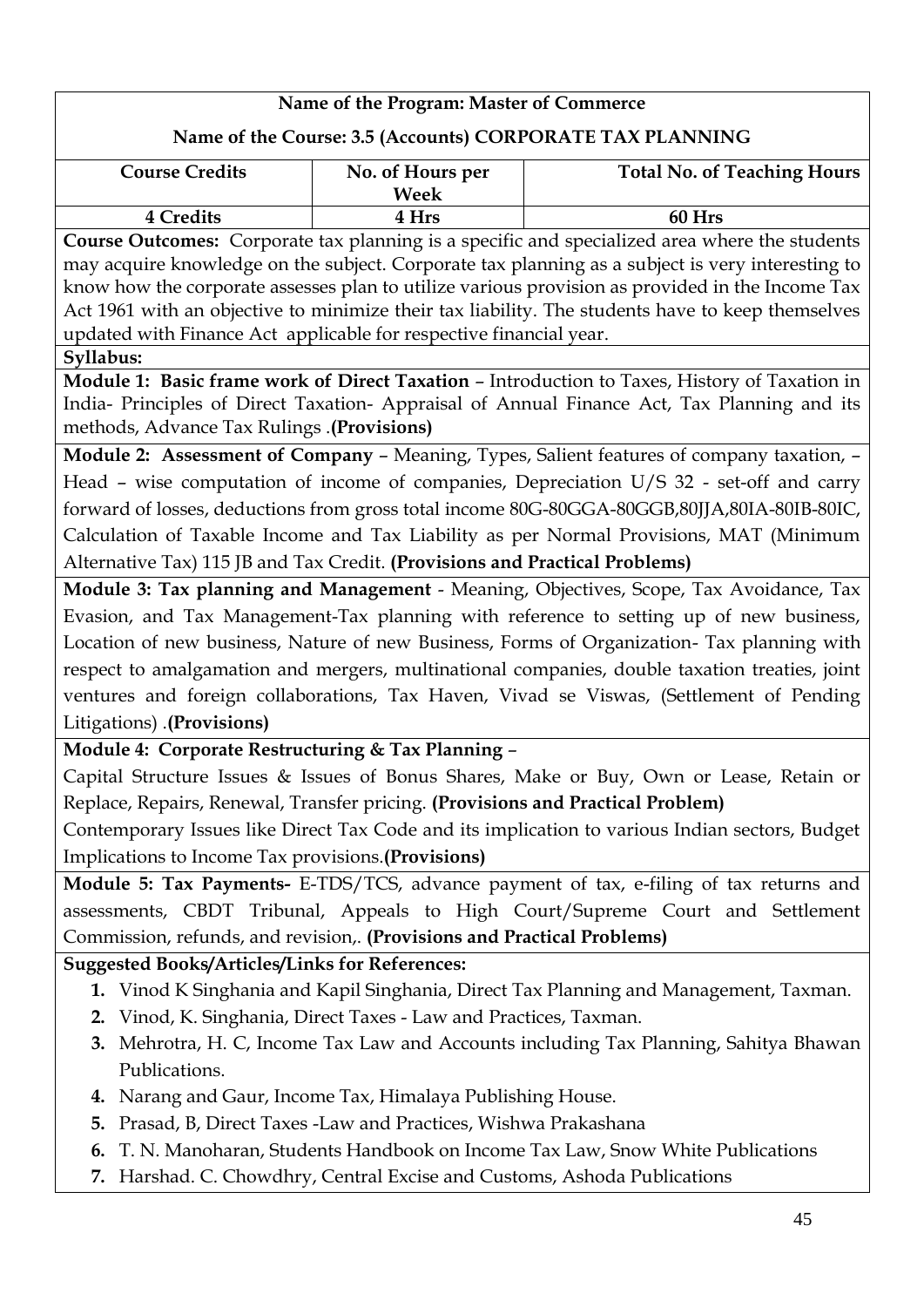- **8.** E. A. Srinivas, Corporate Tax Planning, Tata McGraw Hill
- **9.** Income tax Act 1961 as amended till date.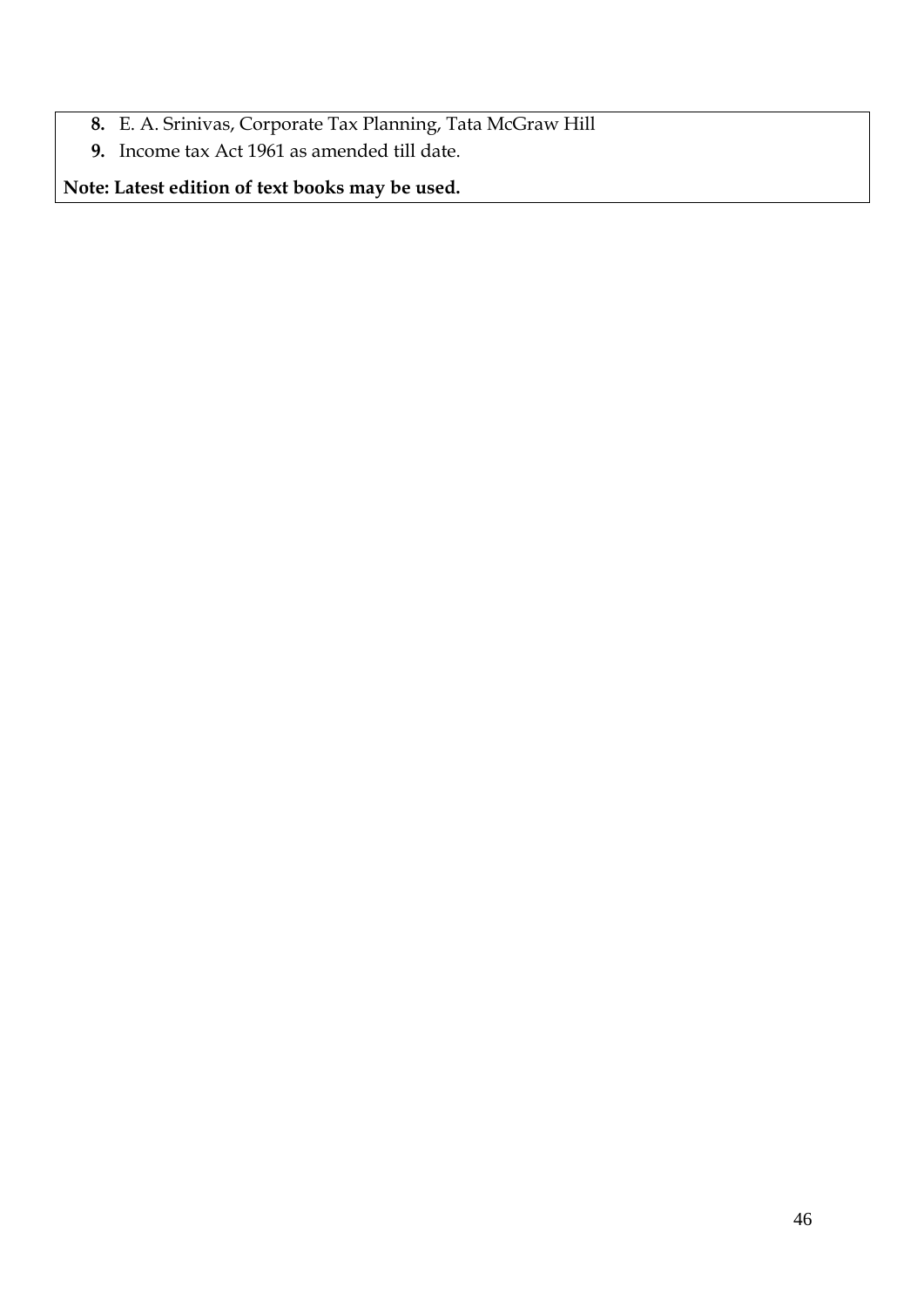| Name of the Course: 3.3 (Finance) FINANCIAL MARKETS & SERVICES                                                                                                                                                                                                  |                       |                                                                                                                                                                                                                                                                                                                                                                                                                                                                                                                                                                                                                                                                                                                |
|-----------------------------------------------------------------------------------------------------------------------------------------------------------------------------------------------------------------------------------------------------------------|-----------------------|----------------------------------------------------------------------------------------------------------------------------------------------------------------------------------------------------------------------------------------------------------------------------------------------------------------------------------------------------------------------------------------------------------------------------------------------------------------------------------------------------------------------------------------------------------------------------------------------------------------------------------------------------------------------------------------------------------------|
| <b>Course Credits</b>                                                                                                                                                                                                                                           | No. of Hours per Week | <b>Total No. of Teaching Hours</b>                                                                                                                                                                                                                                                                                                                                                                                                                                                                                                                                                                                                                                                                             |
| 4 Credits                                                                                                                                                                                                                                                       | 4 Hrs                 | 60 Hrs                                                                                                                                                                                                                                                                                                                                                                                                                                                                                                                                                                                                                                                                                                         |
| Course Outcomes: This course is designed to provide the students with a conceptual<br>understanding of how financial markets-work, how they are structured, and provide insight into                                                                            |                       |                                                                                                                                                                                                                                                                                                                                                                                                                                                                                                                                                                                                                                                                                                                |
|                                                                                                                                                                                                                                                                 |                       | the functioning of various components of financial market and distinctive financial services                                                                                                                                                                                                                                                                                                                                                                                                                                                                                                                                                                                                                   |
| offered by financial institutions.                                                                                                                                                                                                                              |                       |                                                                                                                                                                                                                                                                                                                                                                                                                                                                                                                                                                                                                                                                                                                |
| Syllabus:                                                                                                                                                                                                                                                       |                       |                                                                                                                                                                                                                                                                                                                                                                                                                                                                                                                                                                                                                                                                                                                |
| primary market.                                                                                                                                                                                                                                                 |                       | Module 1: Introduction to Primary Market: Meaning, functions; Methods of floating new<br>issues: (a) Public issue- process of public issue, prospectus, contents of prospectus, Red-herring<br>prospectus, stock invest scheme, book-building-benefits and limitations of book building; (b)<br>Bought out deals; (c) Rights Issue- procedure for rights issue; (d) Private placement and<br>preferential offer. Parties involved in the new issue market, Government and statutory agencies,<br>collection centres. Pricing of new issue and SEBI guidelines; SEBI and investor protection in the                                                                                                             |
|                                                                                                                                                                                                                                                                 |                       | Module 2: Introduction to Secondary Market: Meaning and importance; organization of stock                                                                                                                                                                                                                                                                                                                                                                                                                                                                                                                                                                                                                      |
| in India.                                                                                                                                                                                                                                                       |                       | exchanges; listing of securities in stock exchanges- listing requirements, listing procedure, listing<br>application, listing agreements; trading mechanism- open outcry system, screen based trading,<br>online-trading WAP (Wireless Application Protocol) trading, the process of buying and selling<br>shares, types of orders, share groups; settlement- Fixed settlement system, Rolling settlement.<br>Risk Management; Margins-VaR (Value of Risk) based margin, mark to market margin, margins<br>based on turnover, exposure limits, Gross exposure limits, violation charges, price bands; carry<br>forward transactions. Individual stock quotations; stock market indices. Brief on Stock Markets |
|                                                                                                                                                                                                                                                                 |                       | Module 3: Introduction to Financial Services: Introduction to Financial Services: Meaning &                                                                                                                                                                                                                                                                                                                                                                                                                                                                                                                                                                                                                    |
| Definition, Nature, Scope and Characteristics, Classification, Importance of Financial Services for<br>Economic Development, Fund Based & Fee Based Financial Services, New Financial Products<br>and Services, Challenges facing the Financial Service Sector. |                       |                                                                                                                                                                                                                                                                                                                                                                                                                                                                                                                                                                                                                                                                                                                |
|                                                                                                                                                                                                                                                                 |                       | Module 4: Mutual Funds & Venture Capital: Introduction to Mutual Funds - Meaning,                                                                                                                                                                                                                                                                                                                                                                                                                                                                                                                                                                                                                              |
|                                                                                                                                                                                                                                                                 |                       | Definition, Scope, Types, Importance, Risks, Net Asset Value, Mutual Fund in India & Abroad,                                                                                                                                                                                                                                                                                                                                                                                                                                                                                                                                                                                                                   |
|                                                                                                                                                                                                                                                                 |                       | Performance of Mutual Fund Industry in India. Introduction to Venture Capital - Meaning,                                                                                                                                                                                                                                                                                                                                                                                                                                                                                                                                                                                                                       |
|                                                                                                                                                                                                                                                                 |                       | Definition, Scope, Importance, Methods of Venture Financing, SWOC of Venture Capital,                                                                                                                                                                                                                                                                                                                                                                                                                                                                                                                                                                                                                          |
| Growth of Venture Capital in India.                                                                                                                                                                                                                             |                       |                                                                                                                                                                                                                                                                                                                                                                                                                                                                                                                                                                                                                                                                                                                |
|                                                                                                                                                                                                                                                                 |                       | Module 5: Credit Rating & Emerging Technology: Introduction to Credit Rating, Meaning &                                                                                                                                                                                                                                                                                                                                                                                                                                                                                                                                                                                                                        |
|                                                                                                                                                                                                                                                                 |                       | Definition, Features, Need, Process, Agencies of Credit Rating, Rating Framework, Factors                                                                                                                                                                                                                                                                                                                                                                                                                                                                                                                                                                                                                      |
|                                                                                                                                                                                                                                                                 |                       | considered for Rating and Types of Rating, Pros & Cons, Credit Rating in India, International                                                                                                                                                                                                                                                                                                                                                                                                                                                                                                                                                                                                                  |
| Rating Agencies, Use of AI in Financial Services.                                                                                                                                                                                                               |                       |                                                                                                                                                                                                                                                                                                                                                                                                                                                                                                                                                                                                                                                                                                                |
| <b>Suggested Books/Articles/Links for References:</b>                                                                                                                                                                                                           |                       |                                                                                                                                                                                                                                                                                                                                                                                                                                                                                                                                                                                                                                                                                                                |
| 1. Dalton, John M: How the stock markets works, Practice Hall, Delhi.                                                                                                                                                                                           |                       |                                                                                                                                                                                                                                                                                                                                                                                                                                                                                                                                                                                                                                                                                                                |
|                                                                                                                                                                                                                                                                 |                       | 2. Machiraju H R: Working of Stock Exchanges in India, Wiley Eastern Ltd, New Delhi.                                                                                                                                                                                                                                                                                                                                                                                                                                                                                                                                                                                                                           |
|                                                                                                                                                                                                                                                                 |                       | 3. Gupta L. C.: Stock Exchange Trading in India Society for Market Research and                                                                                                                                                                                                                                                                                                                                                                                                                                                                                                                                                                                                                                |
| Development, Delhi.                                                                                                                                                                                                                                             |                       |                                                                                                                                                                                                                                                                                                                                                                                                                                                                                                                                                                                                                                                                                                                |
|                                                                                                                                                                                                                                                                 |                       | 4. Raghunatham V: Stock Exchange and Investments, Tata, McGrawHill, New Delhi                                                                                                                                                                                                                                                                                                                                                                                                                                                                                                                                                                                                                                  |

- **5.** Gorden & Nataraj: Financial Markets and Services, Himalaya Publishing House
- **6.** Avadhani: Investment and securities markets in India, Himalaya Publishing House
- **7.** Khan M Y: Indian Financial System, Tata McGraw Hill, New Delhi.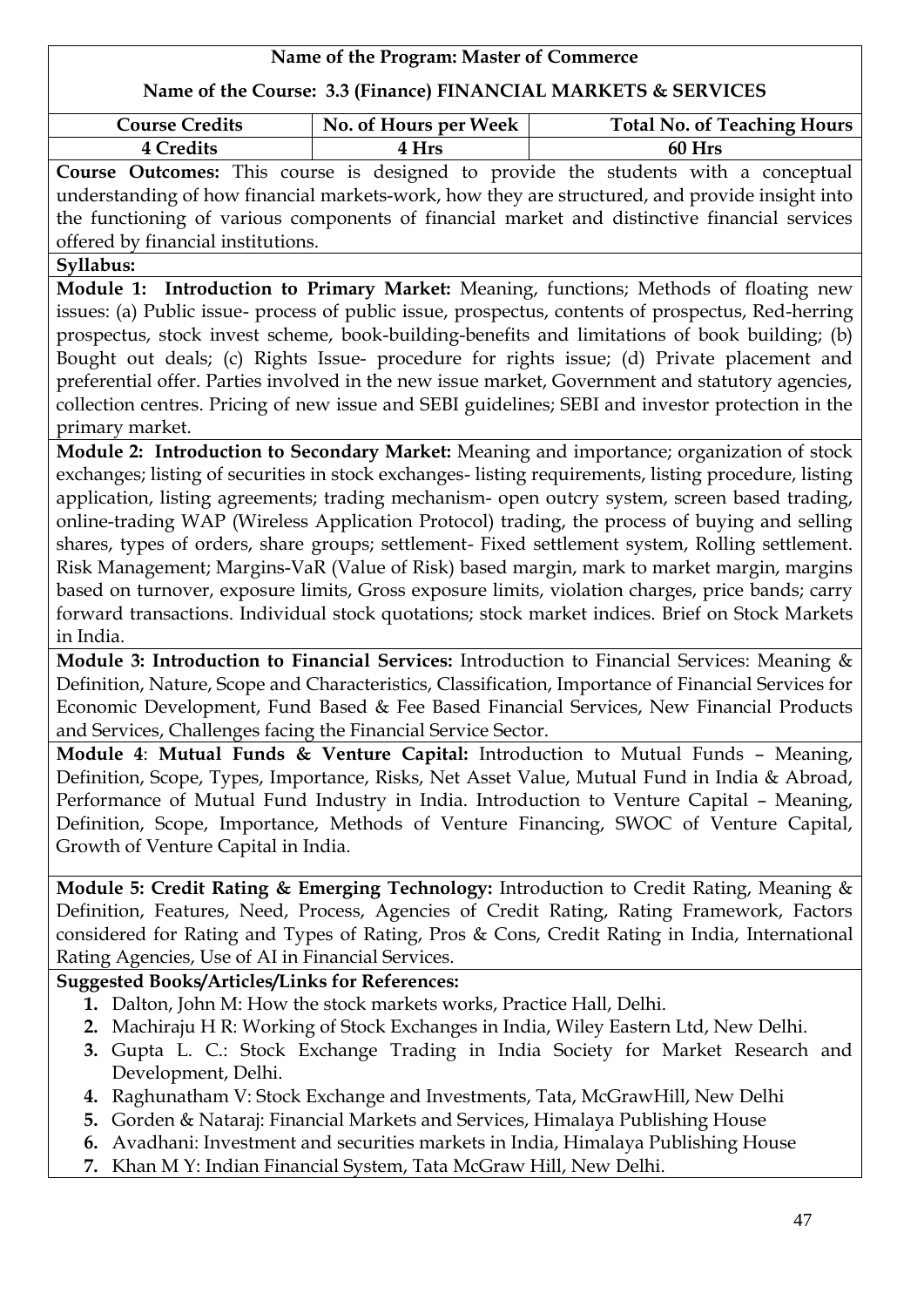**8.** Giddy I H: Global Financial Markets, AITBS New-Delhi.

**9.** Preethi Singh: Investment Management, Himalaya Publishing house

**10.** Guruswamy, S: Financial services, Vijay Nicole imprints, Chennai.

**11.** P.K. Sahoo, Financial Services and markets, Himalaya

**12.** I.M. Pondey Venture Capital; The Indian Experience Prentice Hall, New Delhi.

**13.** J.K. Dietrich, Financial Services and Financial Institution, Prentice Hall.

**14.** Sashi. K. Gupta & Nisha Aggarwal, Financial Services, Kalyani Publication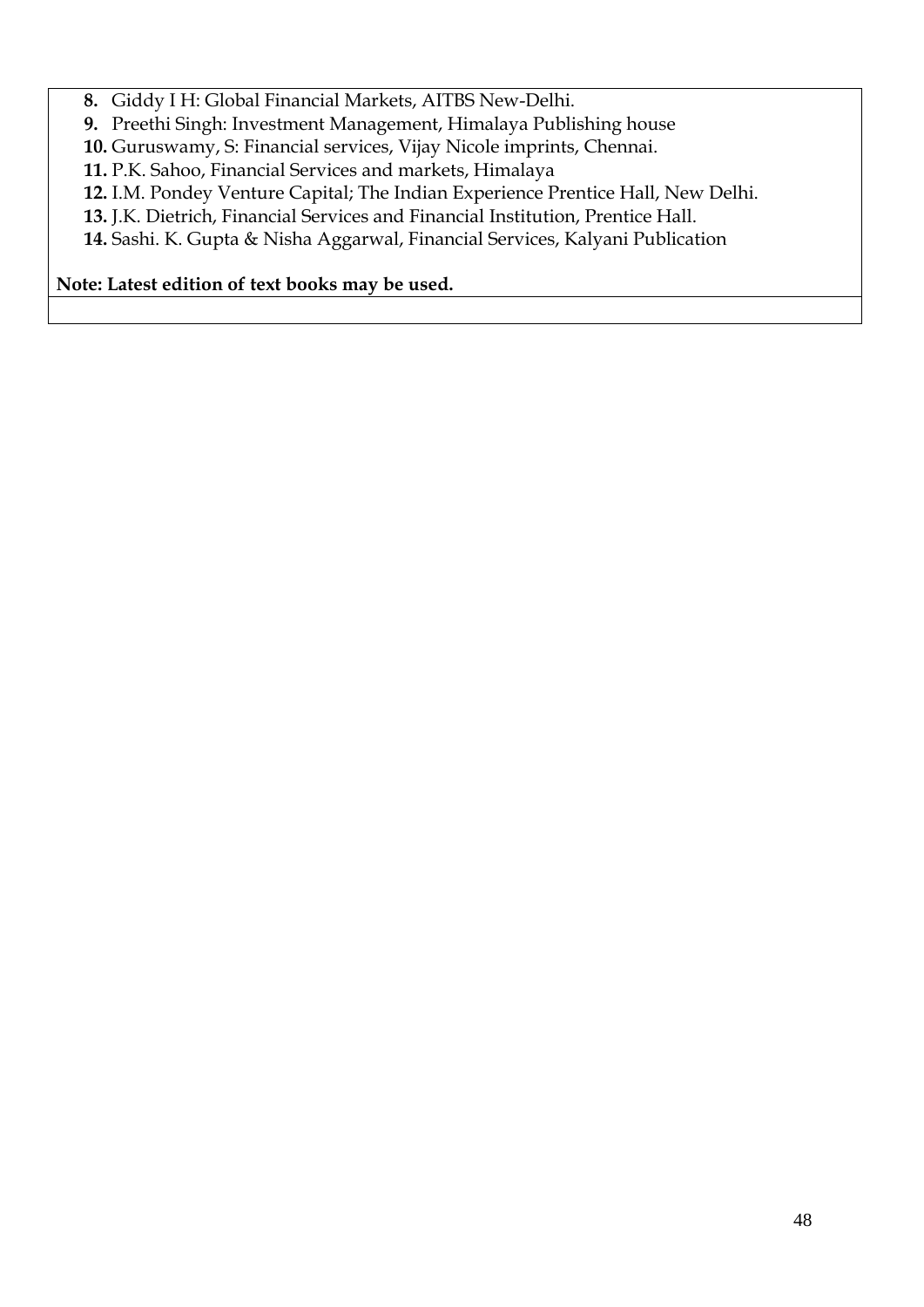### **Name of the Course: 3.4 (Finance) FINANCIAL PLANNING**

| <b>Course Credits</b> | No. of Hours per Week | <b>Total No. of Teaching Hours</b> |
|-----------------------|-----------------------|------------------------------------|
| 4 Credits             | 4 Hrs                 | 60 Hrs                             |

**Course Outcomes:** The Course in Financial Planning intent to enable critical thinking in students with respect to analysis and application of innovative solutions to varied financial problems and make plan as per their financial situation.

### **Syllabus:**

**Module 1: Introduction to Financial Planning:** Introduction, Meaning & Definition, Golden Rules of Financial Plan, Objectives, Process & Stages, Characteristics, Functions, Importance, 1H & 4W approach on Financial Plan, Financial Planning for Individual & Organisation, Life Cycle Approach, Formulation of Financial Plan, Financial Planning in India. Introduction to Financial Goals, Salient Features of Financial Goals, Stages of Financial Goals.

**Module 2: Introduction to Investment Avenues:** Introduction to Investment Avenues, Risk and Return Analysis of: Direct Equity, Equity & Debt Mutual Funds, National Pension Scheme, Public Provident Fund, Provident Fund, Pension Fund, Bank Savings Account, Bank Fixed Deposit Account, Bank Recurring Deposit Account, Senior citizens' savings scheme, Pradhan Mantri Vaya Vandana Yojana (PMVVY), Real Estate, Precious Metals like Gold & Silver, RBI Taxable Bonds, Unit Linked Insurance Plans (ULIPs), Equity Linked Savings Scheme (ELSS), IPO, FPO, Gold Exchange Traded Funds (ETF), Unit Linked Insurance Plans (ULIPs), Sovereign Gold Bond Scheme, Commodities, Insurance Products, and others.

**Module 3: Developing Financial Plan:** Introduction to Financial Plan, Meaning & Definition, Critical analysis of Investment Opportunities, Risks in Financial Plan, Risk Assessment of Individual and Companies in general. Steps in Financial Plan, Factors considered for Financial Plan, Evaluation & Revision of Financial Plan.

**Module 4**: **Retirement & Tax Benefits:** Introduction, Meaning & Definition, Objectives, Importance, Types of Retirement Plans, Savings Pattern for Retirement Benefits, how to plan your Retirement? Retirement Plans in India. Introduction to Tax Benefit Schemes, Meaning, Types, Benefits, Tax Benefit Plans in India.

**Module 5: Chartered Financial Planner & Analysts:** Introduction, Meaning & Definition, Objectives, Characteristics of Chartered Financial Planner and Analyst, Steps in Financial Planning, Importance, Organisational Hierarchy. Factors to be considered for Investment & revision of portfolio, employment opportunities for Financial Planner & Analysts in India and abroad.

### **Suggested Books/Articles/Links for References:**

- **1.** Sinha, "Financial Planning: A Ready Reckoner", McGraw Hill Publications
- **2.** Dr. Pradip Kumar Sinha & Dr. Ajit S. Thite, " Personal Financial Planning Management", Nirali Prakashan
- **3.** Buffet, Marry and Clark, David . Warren Buffett and the Interpretation of Financial Statement. Unit(s) - I, II.
- **4.** Fisher, A. Philip . Common Stocks and Uncommon Profits. Wiley.
- **5.** Unit(s)- I, II Graham, Benjamin . The Intelligent Investor. Unit(s) I, II Keown, A. J. (2017). Personal Finance – Turning money into wealth. Pearson Publication, Unit(s) - III, V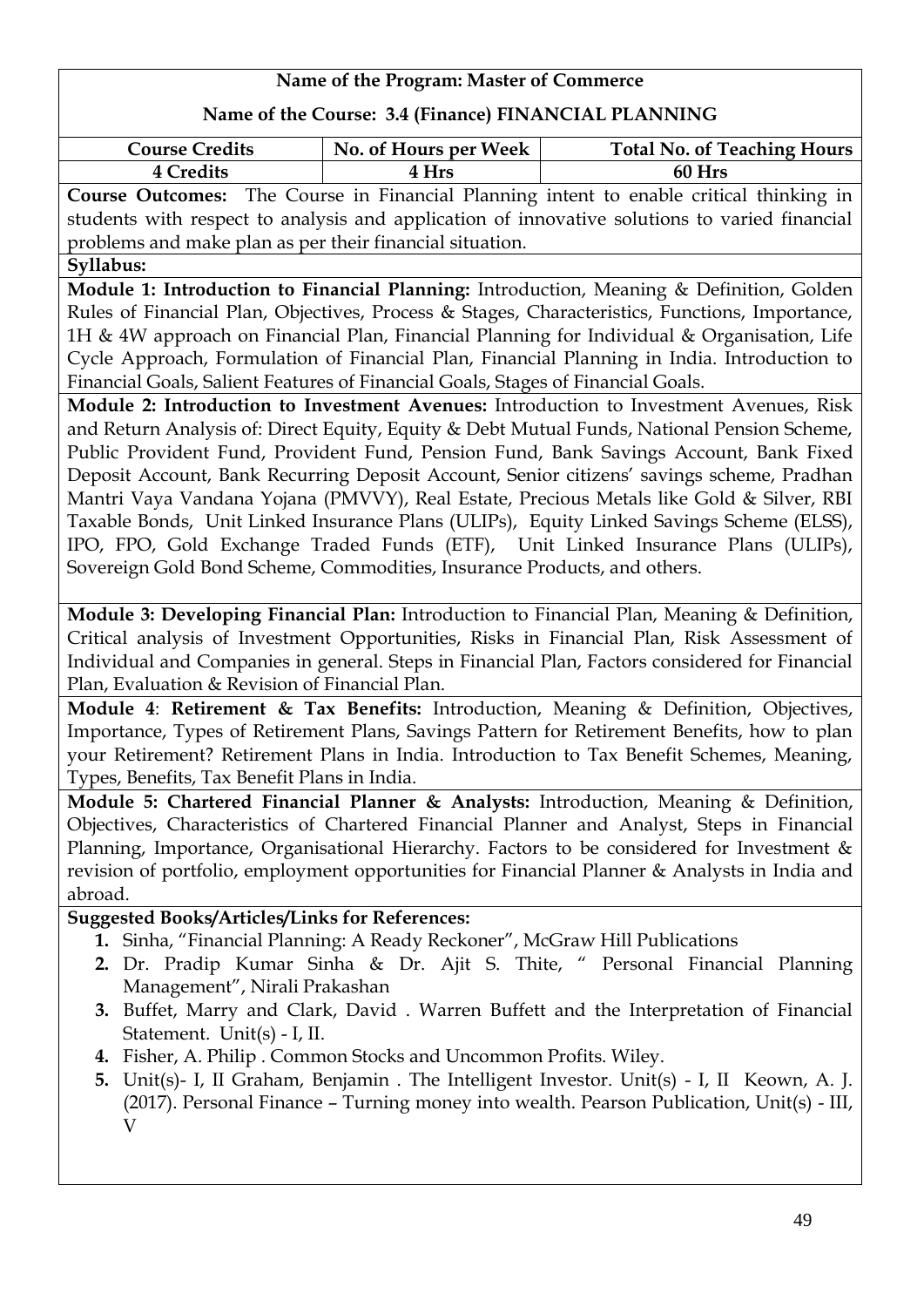- **6.** Khurshed, Arif ; Initial Public Offerings: The mechanics and performance of IPOs, Harriman House Publishing.
- **7.** Unit(s) IV Madura, Jeff ; Personal Finance. Pearson. Unit(s) I, III, V
- **8.** Soota, Ashok and Gopalan, S. R.; Entrepreneurship Simplified: From Idea to IPO. Penguin Random House India. Unit(s) - IV Spier, Guy (2014). The Education of Value Investor. Palgrave. Unit(s) - I, II .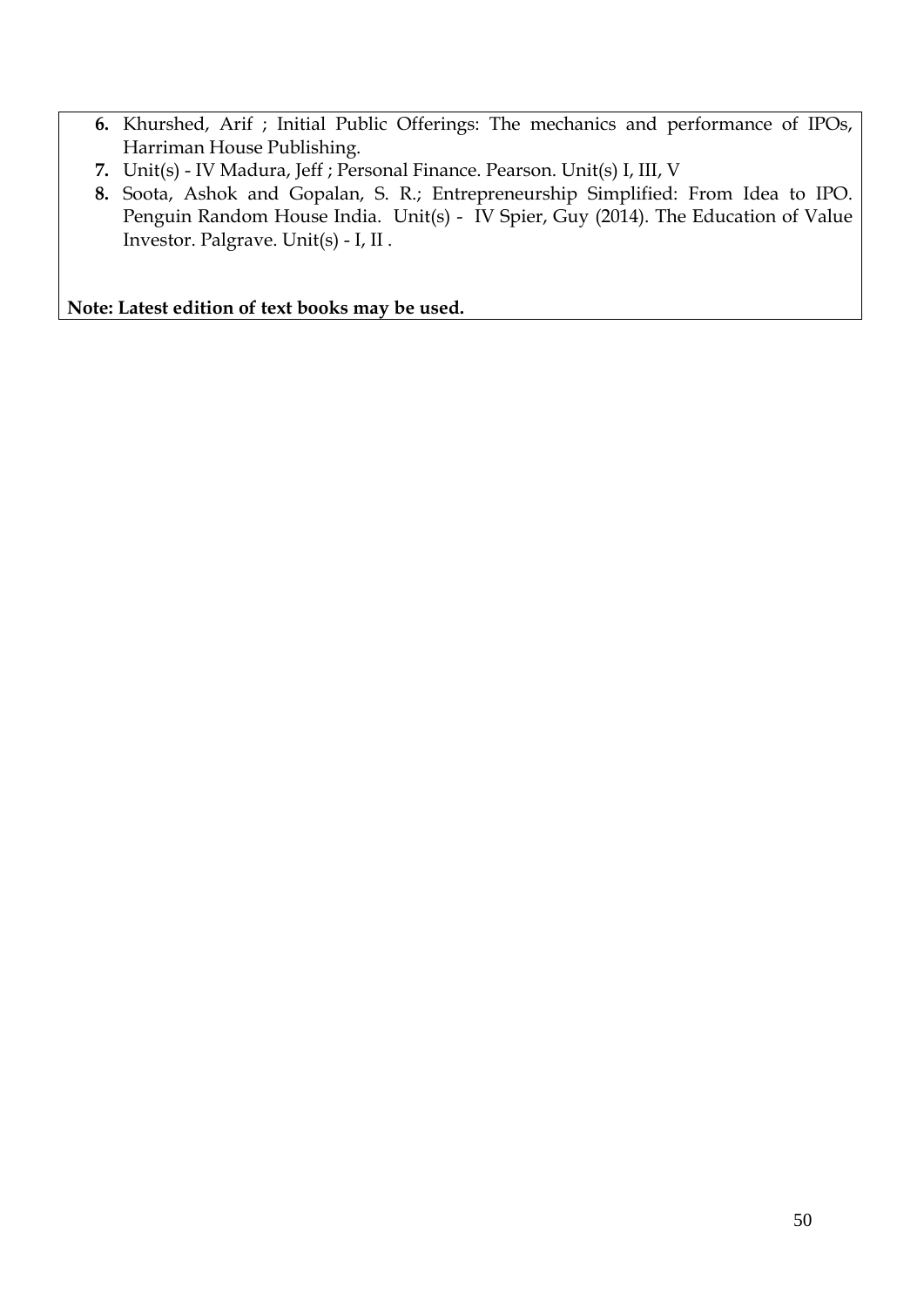| Name of the Program: Master of Commerce                                              |                                                                              |                                                                                                   |  |
|--------------------------------------------------------------------------------------|------------------------------------------------------------------------------|---------------------------------------------------------------------------------------------------|--|
| Name of the Course: 3.5 (Finance) INNOVATIONS IN BANKING & TECHNOLOGY                |                                                                              |                                                                                                   |  |
| <b>Course Credits</b>                                                                | No. of Hours per Week                                                        | <b>Total No. of Teaching Hours</b>                                                                |  |
| <b>4 Credits</b>                                                                     | 4 Hrs                                                                        | 60 Hrs                                                                                            |  |
|                                                                                      |                                                                              | <b>Course Outcomes:</b> The students can understand the crux of core banking solutions and        |  |
|                                                                                      | applications of cognitive banking and technology on Banking Operations.      |                                                                                                   |  |
| Syllabus:                                                                            |                                                                              |                                                                                                   |  |
|                                                                                      |                                                                              | Module 1: Introduction to Banks: Bank, Banker, Banking, Evolution, Role of Banking System in      |  |
|                                                                                      |                                                                              | India, Classification, Objectives, Functions, Schedule v/s Non-Schedule, Public v/s Private,      |  |
|                                                                                      | Traditional v/s Modern Payment Banks, Banking System in India.               |                                                                                                   |  |
|                                                                                      |                                                                              | Module 2: Core Banking: Introduction, Meaning & Definition, Characteristics, Pros and Cons,       |  |
|                                                                                      |                                                                              | Evolution of Bank Management - Technological Impact in Banking Operations - Total Branch          |  |
|                                                                                      |                                                                              | Computerization - Concept of Opportunities - Centralized Banking - Concept, Opportunities,        |  |
| Challenges & Implementation.                                                         |                                                                              |                                                                                                   |  |
|                                                                                      |                                                                              | Module 3: Cognitive Banking: Introduction, Meaning & Definition, Characteristics, Pros and        |  |
|                                                                                      |                                                                              | Cons, Fintech Technologies in Banking - Industrialisation 4.0, Artificial Intelligence, Cognitive |  |
|                                                                                      |                                                                              | Banking, Blockchain Technology and Cloud Computing: How it works? Cognitive Analytics, AI         |  |
| Tools in Banking Industry, Robotics in Banks.                                        |                                                                              |                                                                                                   |  |
|                                                                                      |                                                                              | Module 4: Technology in Banking- Plastic Card, Wireless / Wired Point of Sale Machines, Bar       |  |
|                                                                                      |                                                                              | Code & QR Code Payment, Recent developments in Payment Systems, e-KYC, Truncated                  |  |
|                                                                                      |                                                                              | Cheque, NFS, MICR, EFT, ECS, NEFT, RTGS, IMPS, AEPS, USSD, UPI, E-Wallet, Mobile Point of         |  |
| Sale, M-Banking Services and Nano Banking.                                           |                                                                              |                                                                                                   |  |
|                                                                                      |                                                                              | Module 5: Frauds in Banking Industry: Introduction, Types of Frauds, Issues in online and         |  |
|                                                                                      |                                                                              | offline Banking System, Financial Scams, Online Scams, Precautionary Measures to be taken by      |  |
|                                                                                      | Banks and Customers, OTP, TTP, Security measures by Banks in India.          |                                                                                                   |  |
| <b>Suggested Books/Articles/Links for References:</b>                                |                                                                              |                                                                                                   |  |
|                                                                                      | 1. Ramashish Purvey, New Dimensions of Indian Banking, Serials Publications. |                                                                                                   |  |
|                                                                                      |                                                                              | 2. M. Revathy Sriram, P. K. Ramanan, R. Chandrasekhar, "Core Banking Solution -                   |  |
|                                                                                      | Evaluation of Security and Controls", PHI learning private limited.          |                                                                                                   |  |
| 3. Indian Institute of Banking & Finance; Advanced Bank Management, Macmillan        |                                                                              |                                                                                                   |  |
| publication.                                                                         |                                                                              |                                                                                                   |  |
|                                                                                      |                                                                              | 4. Indian Institute of Banking & Finance; Principles & Practices of Banking. Macmillan            |  |
| Publication.                                                                         |                                                                              |                                                                                                   |  |
|                                                                                      |                                                                              | 5. Jessica, K. Financial Services Information Systems (2 ed.). Auerback publications              |  |
|                                                                                      |                                                                              | 6. Indian Institute of Banking & Finance, Bank Financial Management, Macmillan                    |  |
| publication.                                                                         |                                                                              |                                                                                                   |  |
|                                                                                      |                                                                              | 7. Srivastava, & Divya, Nigam, Management of Indian Financial Institutions, Himalaya              |  |
| Publishing House.                                                                    |                                                                              |                                                                                                   |  |
|                                                                                      |                                                                              | 8. Vasant, Joshi & Vinay, Joshi, Managing Indian Banks- Challenges Ahead, sage                    |  |
| publications.                                                                        |                                                                              |                                                                                                   |  |
| 9. M. Y. Khan, Indian Financial System, Tata McGraw Hill.                            |                                                                              |                                                                                                   |  |
| 10. O.P, Bhat& K. K, Saxena, Bank marketing, skylark publications.                   |                                                                              |                                                                                                   |  |
| 11. https://blog.gft.com/blog/2019/02/11/cognitive-banking-building-the-bank-of-the- |                                                                              |                                                                                                   |  |
| future/                                                                              |                                                                              |                                                                                                   |  |
| 12. https://tearsheet.co/wtf/wtf-is-cognitive-banking/                               |                                                                              |                                                                                                   |  |
| 13. https://personetics.com/cognitive-banking/                                       |                                                                              |                                                                                                   |  |

**14.** [https://www.finextra.com/blogposting/15588/top-5-fintech-and-banking-trends-](https://www.finextra.com/blogposting/15588/top-5-fintech-and-banking-trends--cognitive-banking-enables-ai-to-create-solutions-based-on-bigdata) [cognitive-banking-enables-ai-to-create-solutions-based-on-bigdata](https://www.finextra.com/blogposting/15588/top-5-fintech-and-banking-trends--cognitive-banking-enables-ai-to-create-solutions-based-on-bigdata)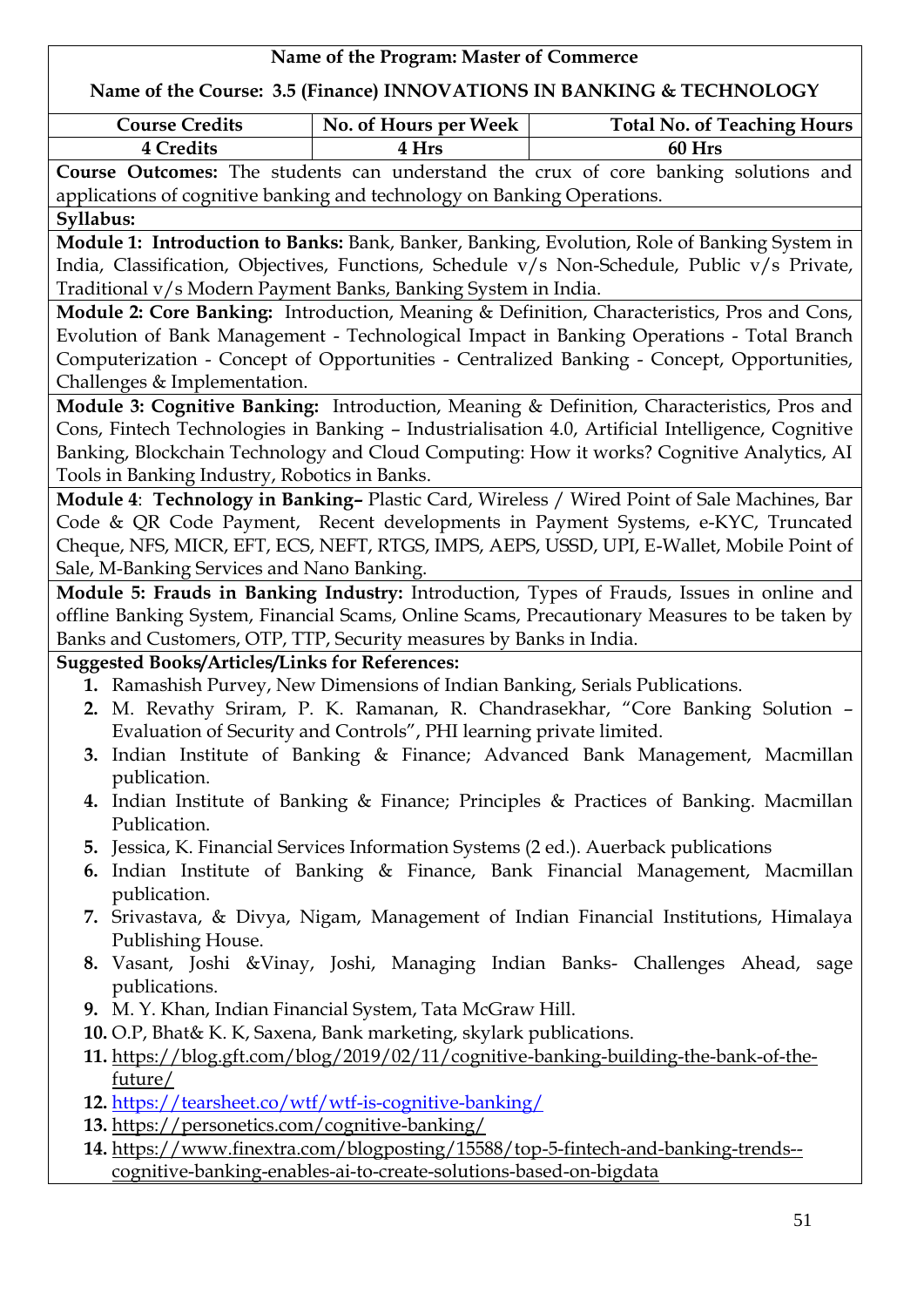**15. RBI Manuals to be Referred. Note: Latest edition of text books may be used.**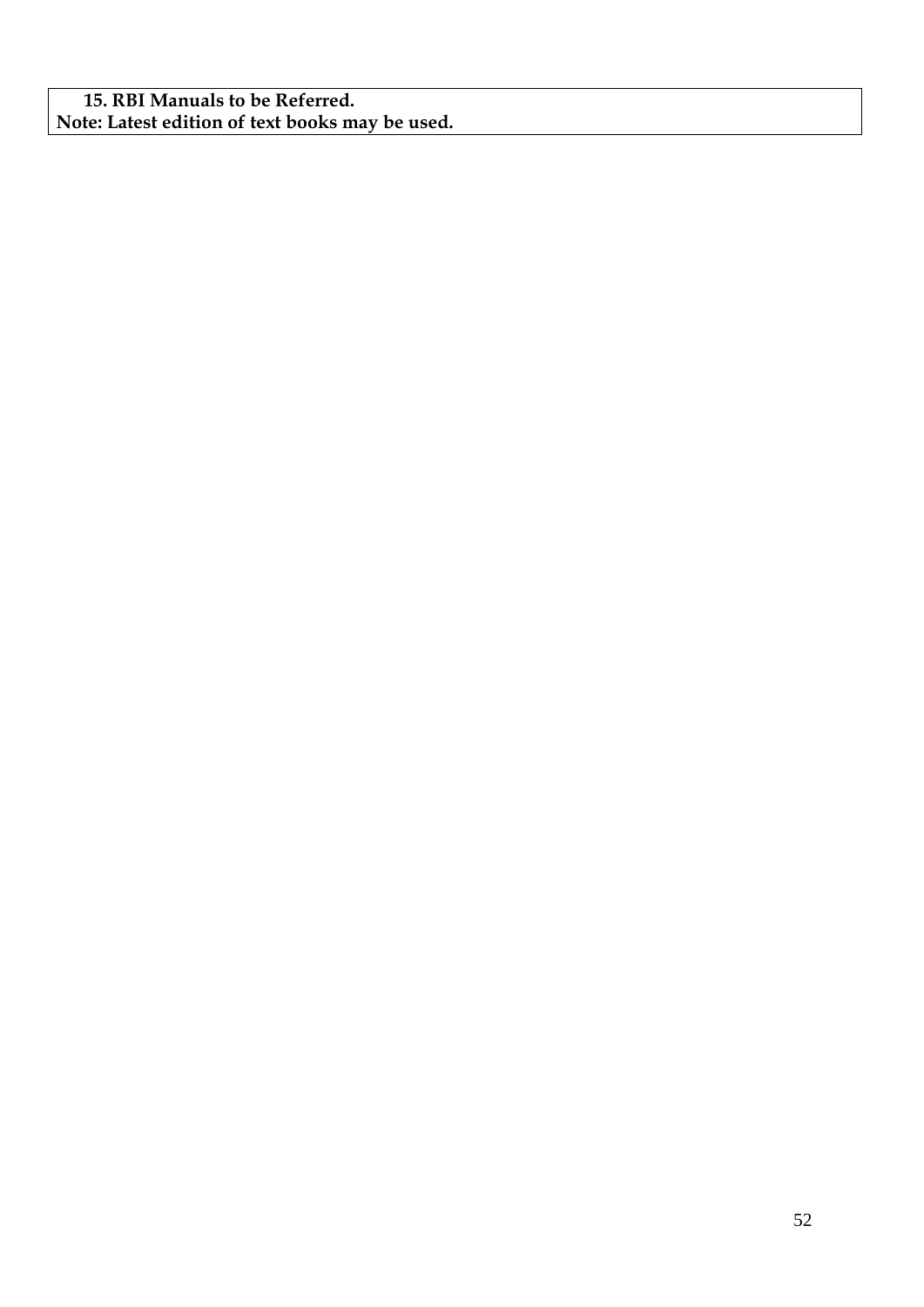### **Name of the Course: 4.1 BUSINESS ANALYTICS**

| <b>Course Credits</b>                                                                   |       | No. of Hours per Week   Total No. of Teaching Hours |
|-----------------------------------------------------------------------------------------|-------|-----------------------------------------------------|
| 4 Credits                                                                               | 4 Hrs | 60 Hrs                                              |
| Course Outcomes: On successful completion of the course, the student can understand the |       |                                                     |

importance of analytics in business and application of various tools and techniques to evaluate the performance by generating reports.

### **Syllabus:**

**Module 1: Introduction to Analytics:** Introduction, Meaning & Definition, Characteristics, Applications of Analytics, Meaning of Business Analytics, SWOC of Analytics, Importance of Analytics, Tools & Techniques of Analytics, Functions of Analytics, Reports in Analytics, Relevance of Analytics in Business, Latest Softwares for Business Analytics.

**Module 2: HR Analytics:** Introduction, Meaning & Definition, Features, Objectives, Importance, Functions, Types of HR Analytics, Employee Performance Evaluation, Employee Attrition Rate, Recruitment Analytics, Compensation Analytics, Talent Analytics, Training Analytics, Workforce Analytics, Role of Analytics in HRD as a whole, Potential Application of Analytics in HR Department Relevance of HR Analytics in Business, Latest Softwares for HR Analytics.

**Module 3: Marketing Analytics**: Introduction, Meaning & Definition, Characteristics, Objectives, Importance, Functions, Types of Marketing Analytics, Buying Pattern Behaviour Analysis, Analysis of Trends, Identification of Target Audience, Advertising Techniques, Forecasting Demand & Supply, Segmentation, Marketing Mix Optimization, Competitor Analysis, Channel Analysis, Sales Performance Analysis, Campaign Analysis, Sales Pipeline Reporting, Use of Google Analytics in Marketing, Social Media and its relevance on Marketing Analytics, Potential Application of Analytics in Marketing Department, Latest Softwares for Marketing Analytics.

**Module 4: CRM Analytics:** Introduction, Meaning & Definition, Characteristics, Objectives, Importance, Functions, Types of Customer Analytics, e-CRM, m-CRM, Role of Analytics in CRM, Purchasing Pattern Analysis, Life Style of Customers, Loyalty Analytics, Customer Life Time Value, Propensity Analytics, Churn Analytics, Customer Segmentation, Cross- Sell or Upsell Models, Analytics and Innovation, Potential Application of Analytics in CRM, Relevance of CRM Analytics in Business, Latest Softwares for CRM Analytics.

**Module 5: Finance Analytics:** Introduction, Meaning & Definition, Characteristics, Objectives, Importance, Functions, Critical Financial Analytics, Risk based Pricing, Fraud Detection and Prediction, Recovery Management, Loss Forecasting, Risk Profiling, Portfolio Stress Testing, Potential Application of Analytics in Finance Department, Relevance of Financial Analytics in Business, Latest Softwares for Finance Analytics(Simple Practical Applications of Financial Analytics for Business Decisions).

### **Suggested Books/Articles/Links for References:**

- **1.** Hastie, Trevor, et al. The elements of statistical learning. Vol. 2. No. 1. New York: springer.
- **2.** Montgomery, Douglas C., and George C. Runger. Applied statistics and probability for engineers. John Wiley & Sons.
- **3.** Tom White "Hadoop: The Definitive Guide" Third Edit on, O'reily Media.
- **4.** Seema Acharya, Subhasini Chellappan, "Big Data Analytics" Wiley.
- **5.** Michael Berthold, David J. Hand, "Intelligent Data Analysis", Springer.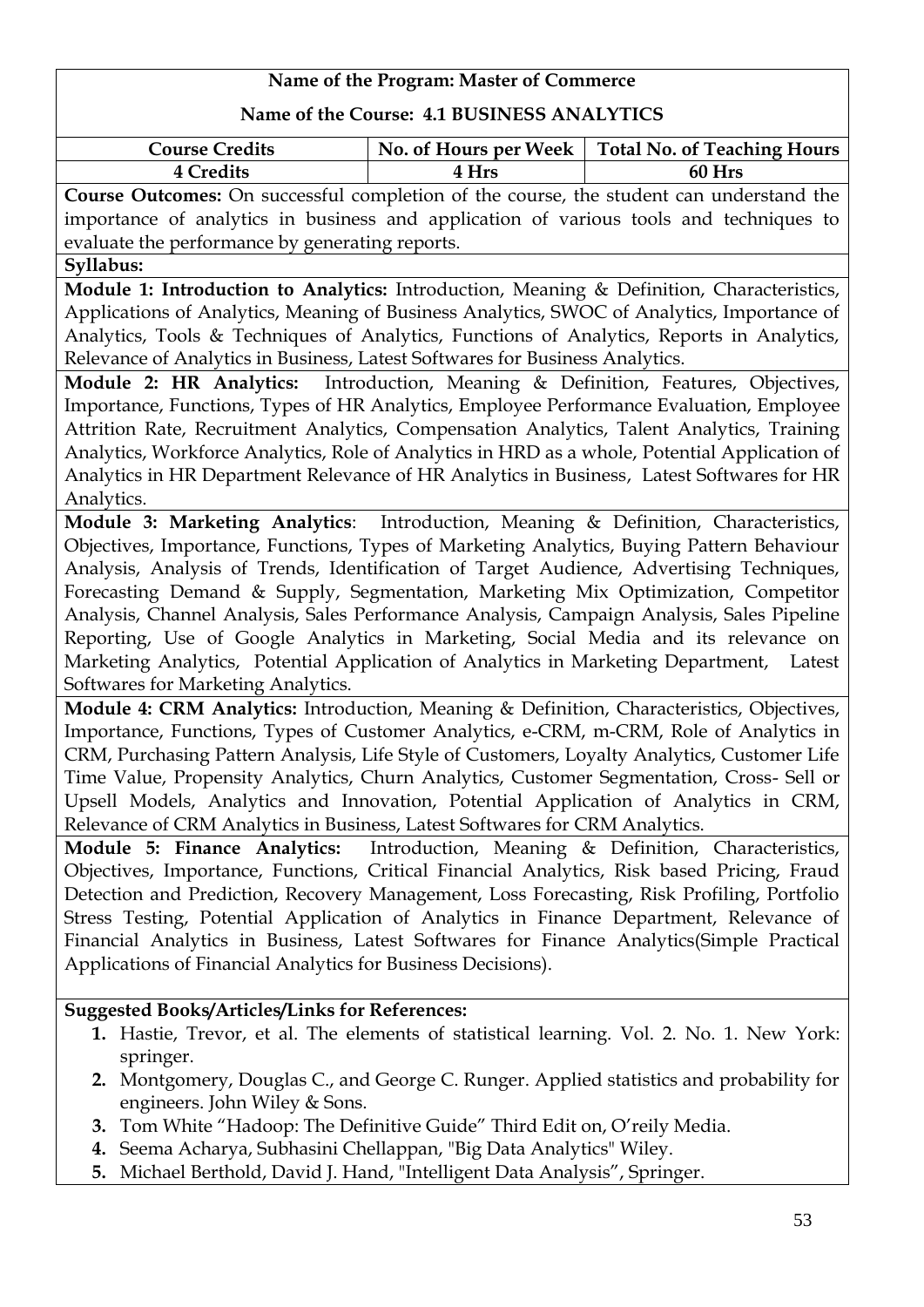- **6.** Jay Liebowitz, "Big Data and Business Analytics" Auerbach Publications, CRC press.
- **7.** Tom Plunkett, Mark Hornick, "Using R to Unlock the Value of Big Data: Big Data Analytics with Oracle R Enterprise and Oracle R Connector for Hadoop", McGraw-Hill/Osborne Media (2013), Oracle press.
- **8.** Anand Rajaraman and Jef rey David Ulman, "Mining of Massive Datasets", Cambridge University Press.
- **9.** Bill Franks, "Taming the Big Data Tidal Wave: Finding Opportunities in Huge Data Streams with Advanced Analytics", John Wiley & sons, 2012.
- **10.** Michael Mineli, Michele Chambers, Ambiga Dhiraj, "Big Data, Big Analytics: Emerging Business Intelligence and Analytic Trends for Today's Businesses", Wiley Publications.
- **11.** ArvindSathi, "Big Data Analytics: Disruptive Technologies for Changing the Game", MC Press.
- **12.** Paul Zikopoulos , Dirk DeRoos , Krishnan Parasuraman , Thomas Deutsch , James Giles , David Corigan , "Harness the Power of Big Data The IBM Big Data Platform ", Tata McGraw Hill Publications.
- **13.** Marketing Analytics by Wayne L Winston "Data-driven techniques with Microsoft Excel.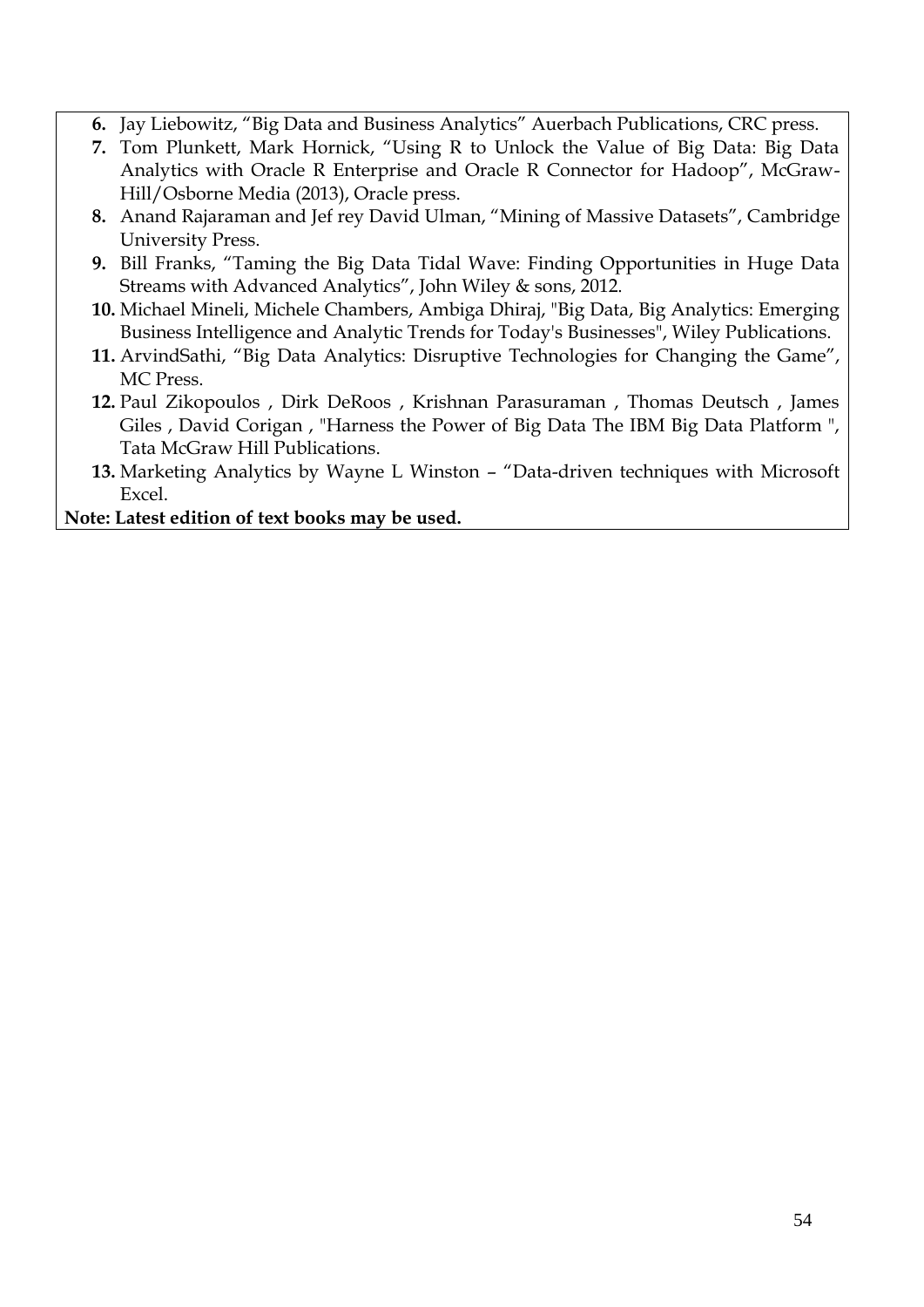### **Name of the Course: 4.2 FORENSIC ACCOUNTING & AUDITING**

| <b>Course Credits</b> |       | No. of Hours per Week   Total No. of Teaching Hours |
|-----------------------|-------|-----------------------------------------------------|
| <b>4 Credits</b>      | 4 Hrs | 60 Hrs                                              |
|                       |       |                                                     |

**Course Outcomes:** On successful completion of the course, the Students will be to identify, analyse and interpret indicators of financially fraudulent activity and to explain investigative processes and the nature and range of investigative techniques, and identify situations for their application

### **Syllabus:**

**Module 1: Forensic Accounting:** Forensic Accounting: Meaning, Concept, Role of the professional forensic accountant, Requirements of professional forensic accountant, Responsibilities of accounting investigators and auditors. Fraud – Introduction, Types of fraud, Reasons of fraud, Fraud cycle, Bank Fraud, Corporate Fraud, Insurance Fraud, Cyber Frauds, Securities Fraud, Consumer Frauds, Traits & behaviours of fraudsters, Targets of fraudsters, case studies.

**Module 2: Fraud Detection Techniques:** Fraud detection techniques, Effective information gathering methods, Fraud risk factors, Professional analytical procedures and techniques. Financial statement fraud – Meaning, Introduction, revenue recognition detection, ratio analysis, horizontal analysis, vertical analysis, cash flow analysis, case studies.

**Module 3: Fraud Risk Assessment**: Profiling Fraudsters, Organisational profiling methods, Risk analysis & assessment, variety of risk assessment factors, best practices. Fraud risk prevention – meaning, importance, combatting actual instances of fraud, case studies.

**Module 4: Forensic Audit:** Meaning and Significance – Meaning of Audit – Audit: An Adhering Significance – Stages of Audit – Meaning of Forensic Audit – Significance of Forensic Audit – Key Benefits of Forensic Audit – Need and Objectives: Forensic Audit – Fraud and Forensic Audit: An Introspect – Forensic Audit vis-à-vis Audit.

**Module 5: Audit and Investigations:** Tools for handling Forensic Audit – Forensic Audit Thinking (Thinking Forensically) – Forensic Audit Procedures – Appropriate Use of Technology - Investigation Mechanism - Types of Investigations - Methods of Investigations: Computer Assisted Auditing Techniques (CAATs) and tools (CAATT) Generalized Audit Software (GAS), Common Software Tools (CST). Finding Facts and Conducting Investigations - Red Flags - Green Flags.

### **Suggested Books/Articles/Links for References:**

- **1.** Ibrahim Kabir (2016), Forensic Audit, Forensic Tools and Techniques for Internal Auditors.
- **2.** Pickett K H , The Internal Auditing Handbook, 3rd Edition, John Wiley and Sons, Inc.
- **3.** Shah Bhavesh , Basics about Forensic Accounting and Auditing, The LinkedIn
- **4.** Study on Forensic Accounting and Fraud Prevention, ICAI , NEW Delhi
- **5.** George A. Manning, Financial Investigation and Forensic Accounting, 3rd Edition, CRC Press.
- **6.** Gupta and Gupta (2015), Corporates Frauds in India Perceptions and Emerging Issues, Journal of Financial Crime, 22(1): 79 -103.
- **7.** ICSI Study Material on Forensic Audit.
- **8.** Forensic Accounting and Fraud Examination by William Hopwood, Jay Leiner and George Young, McGraw-Hill Companies, Inc.
- **9.** Forensic Accounting for Dummies, Frimette Kass-Shraibman and Vijay Sampath,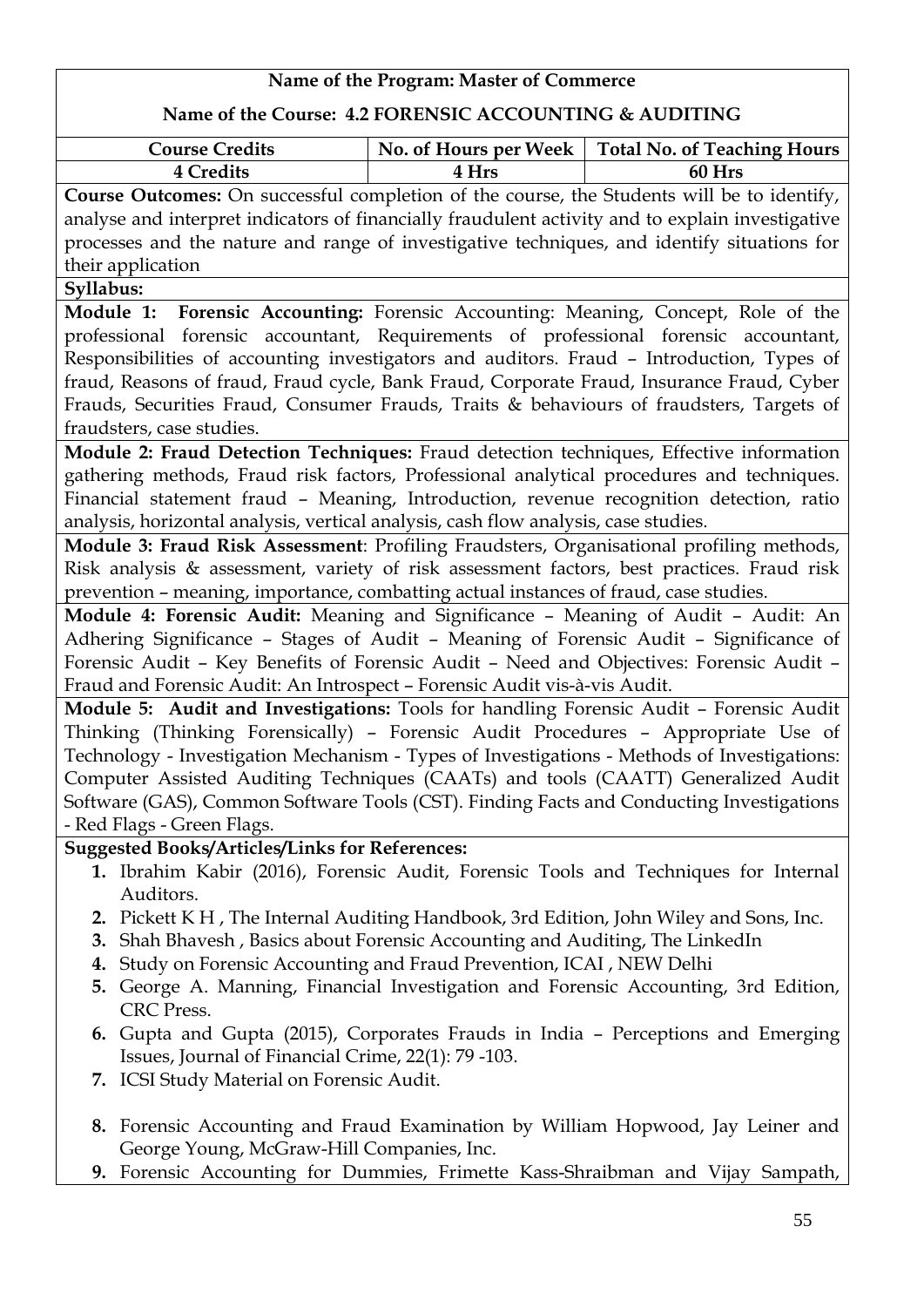Wiley Publishers 5. A Guide to Forensic Accounting Investigation, Thomas Golden, Steven Skalak and Mona Clayton, Wiley Publishers

- **10.** Forensic Accounting and Fraud Examination, Mary-Jo Kranacher, Richard Riley and Joseph Wells, Wiley Publishers
- **11.** Bologana and Robert , Fraud Auditing and Forensic Accounting: New Tools and techniques, 2nd Edition.
- **12.** Gangully Jagdish (2015), Lecture Notes on Forensic Accounting Investigations, Acc 551 at SUNY Albany.
- **13.** Silverstone and Pedneault, Forensic Accounting and Fraud Investigation for Non-Experts, 3rd Edition, ISBN-13: 978-0470879597.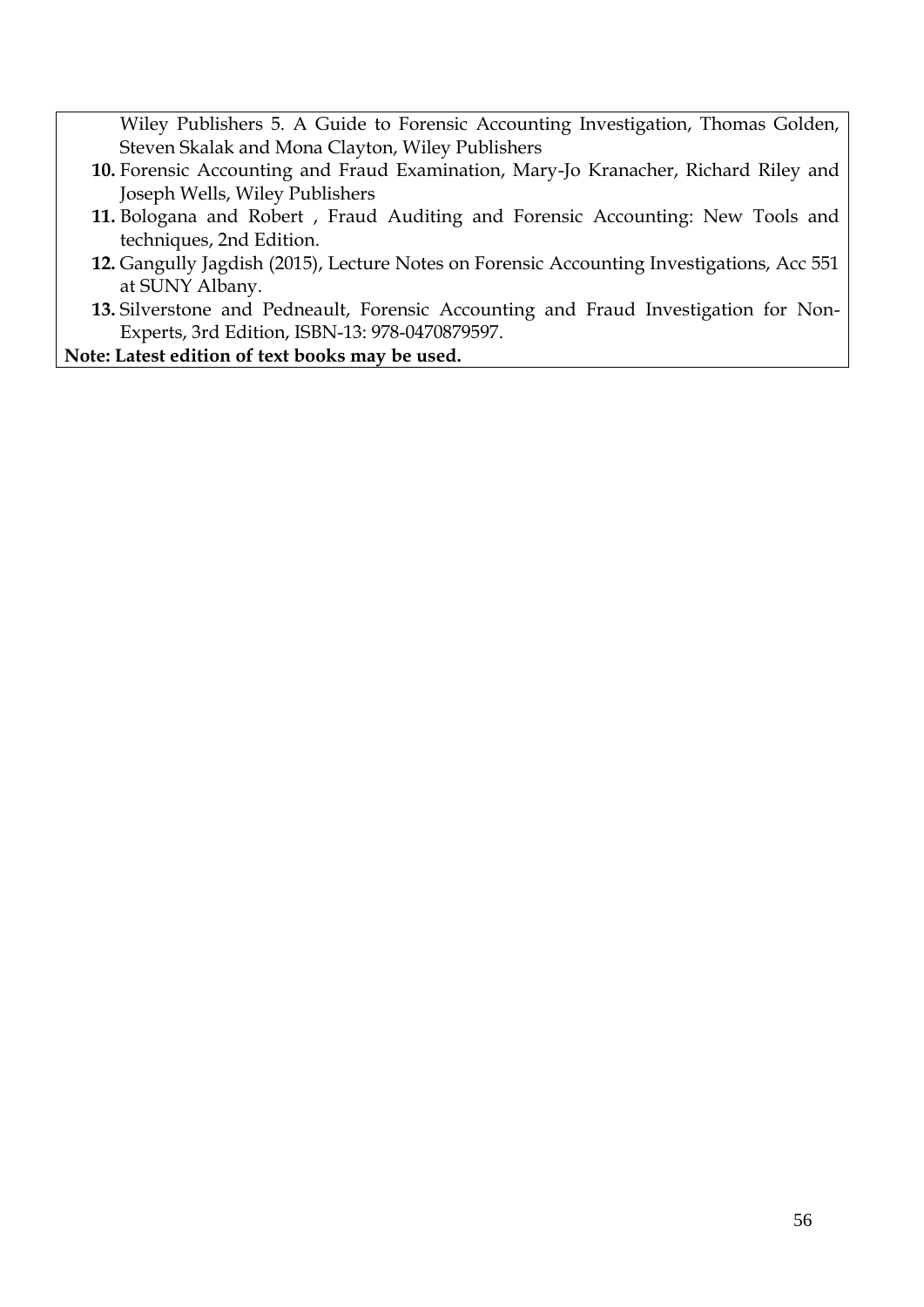### **Name of the Program: Master of Commerce Name of the Course: 4.3 (Accounts) CORPORATE REPORTING PRACTICES-II Course Credits No. of Hours per Week Total No. of Teaching Hours 4 Credits 4 Hrs 60 Hrs Course Outcomes:** On successful completion of the course, the Students will be able to understand the wide range of choices of accounting treatments in different parts of the world, their approaches to basic accounting issues and their choices of accounting rules. **Syllabus: Module 1: Interpretations of Financial Statements** An overview of Annual Reports, Contents of Annual Report, Key Indicators of Financial and Non- Financial Performance, Nature and extent of Reportable segments, Disclosures of segment information, Management discussions and Analysis. **Module 2: Disclosures in the Financial Statements** Ind AS 24 "Related Party Disclosures", Ind AS 33 "Earnings per Share", Ind AS 108 "Operating Segments", IND AS-34 "Interim Financial Reporting", Ind AS 102 Share-based Payment **(Note: Provisions & Practical Problems to be thought for all IND AS). Module 3: Accounting and Reporting of Financial Instruments** Presentation of Financial Instruments (Ind AS 32) – Meaning, Financial Assets, Financial Liabilities - Presentation Recognition and Measurement of financial Instruments (Ind AS 39) – Initial and Subsequent Recognition and measurement of Financial Assets and Financial Liabilities, Derecognition of Financial Assets and Financial Liabilities- Disclosures of Financial Instruments (Ind AS 107) **(Note: Provisions & Practical Problems to be thought for all IND AS). Module 4: Business Combination and Corporate Restructuring** Introduction- Relevant Terms, Types of merger, methods of accounting, Recognition and Measurement Criteria as Per Ind AS (IND AS 103) treatment of Goodwill arising on merger, purchase consideration and settlement; Accounting in books of vendor/transferor company, Accounting for investment in subsidiary, Accounting for holding companies (including chain holdings, multiple holdings), Corporate Financial Restructuring (including intercompany holdings), Reconstruction schemes, De-merger. **(Note: Provisions & Practical Problem to be thought) Module 5: Recent Developments in Financial Reporting:**  Triple bottom line reporting (TBL) – concept, benefits, implementation, forms, users, Challenges. Sustainability Reporting - Concept, Forms, Benefits, Global Reporting Initiative (GRI). Corporate Social Responsibility- Meaning, importance, requirements and users of CSR Report, benefits, reading of CSR Report, Companies Act-2013 and CSR Policies, Evaluation of CSR reports, innovation in CSR Reporting. Value Added Statement, Economic Value Added, Market Value Added, Shareholders' Value added, Human Resource Reporting (**Provisions & Case Studies). Suggested Books/Articles/Links for References:** 1. IFRS explained – A guide to International financial reporting standards by BPP learning Media 2. IFRS: A Quick Reference Guide by Robert J. Kirk, Elsevier Ltd. 3. A. K. Das Mohapatra, international Accounting, PHI Learning Pvt Ltd.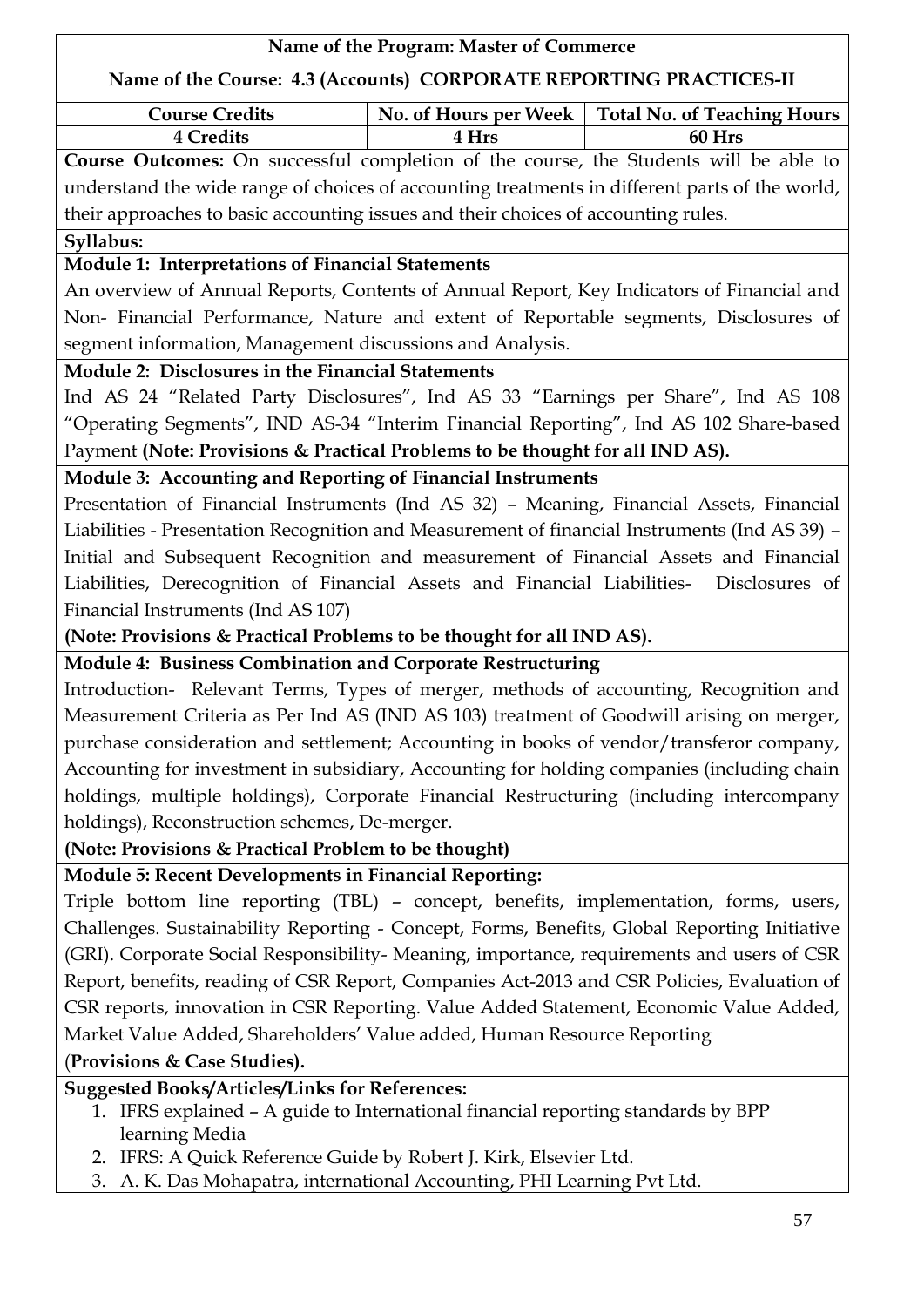- 4. Doupnik, T. S. & Perera, H. (2012). International accounting (3rd ed.). New York, NY: McGraw-Hill
- 5. Choai FDS and Mueller G G, International Accounting, Prentice hall.
- 6. Mucller G G, International Accounting Part I, Macmillan.
- 7. Peter Holzerr H. et al, International Accounting, Harper and Row Publishers, New York.
- 8. Sharokh Saudagaran, International Accounting, Thomson Learning.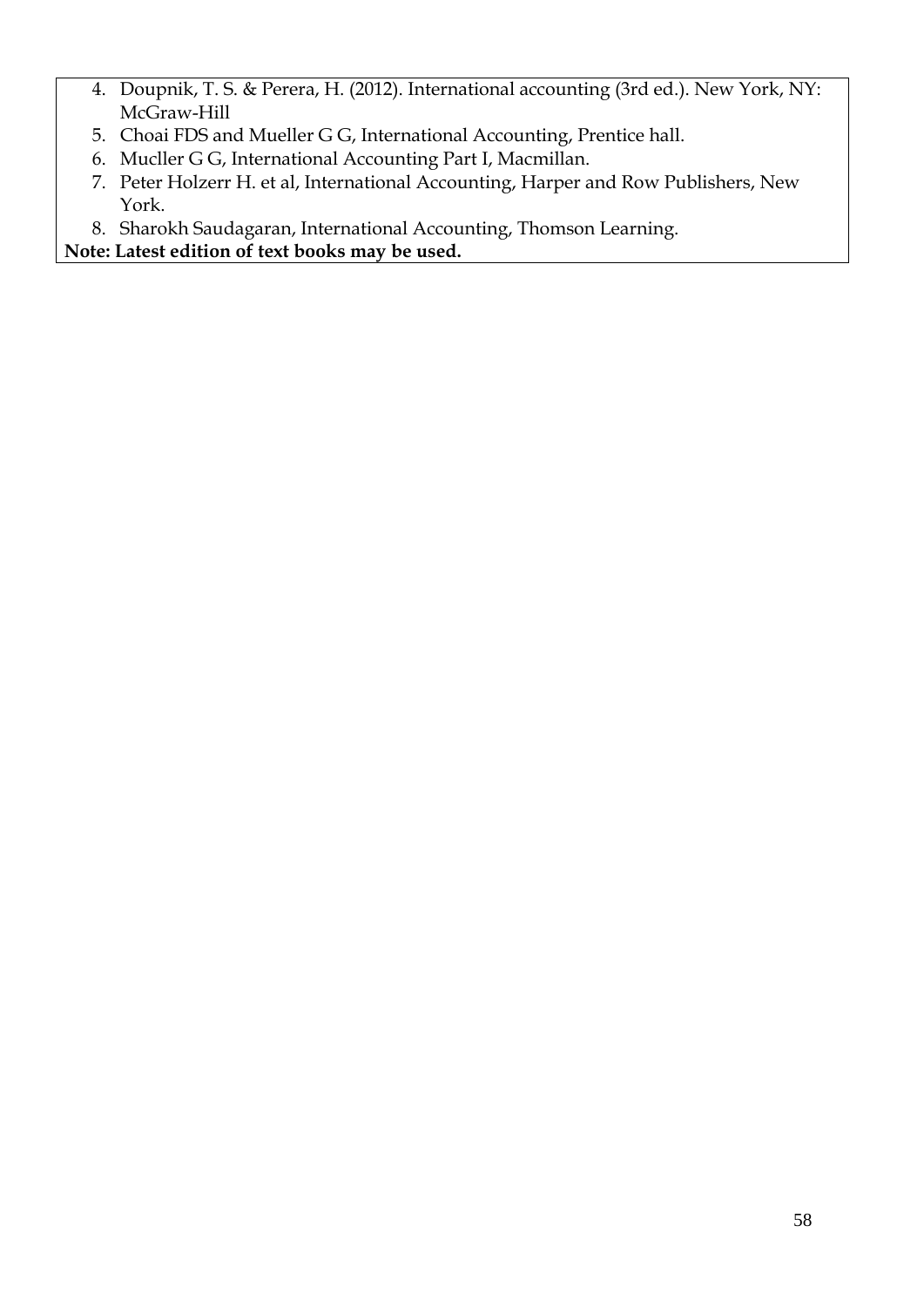### **Name of the Program: Master of Commerce Name of the Course: 4.4 (Accounts) STRATEGIC COST MANAGEMENT – II Course Credits No. of Hours per Week Total No. of Teaching Hours 4 Credits 4 Hrs 60 Hrs Course Outcomes:** On successful completion of the course, the Students will be able to understand the external environment of business and to enable them to formulate strategies relating to cost and pricing. **Syllabus: Module 1: Pricing Strategies in Decision Making:** Pricing strategies: Pricing policy, process, Role and methods: cost plus pricing, Marginal cost pricing, pricing for target rate of return, added value method of pricing, differential cost pricing going rate pricing, opportunity cost pricing, standard cost pricing, customary pricing, pricing strategy for Export oriented products, methods of export pricing, pricing strategies for new products, management accountant role in product pricing**.(Problems to be taught for all the pricing methods) Module 2: Transfer Pricing:** Transfer Pricing – meaning, necessity, Objectives, applications, Methods (Cost Based, Market Price Based and Negotiated Pricing), Advantages and Disadvantages, Criteria for setting Transfer Prices, Guiding Principles in the fixation of transfer prices, Transfer Price in different situations. International transfer pricing: meaning, factors affecting international transfer pricing. **(Problem to be taught) Module 3: Learning Curve Theory:** Introduction, meaning and definition of learning curve, phases in learning curve, applications of learning curve, factors affecting learning curve, comparison between learning curve and experience curve. **(Problem to be taught) Module 4**: **Cost of Quality and TQM:** Definition, classification of quality costs, cost of Conformance, Prevention costs, appraisal costs, cost of Non-conformance, optimization of quality cost, TQM Core concepts of TQM, Benefits of TQM. TQM –basics, stages, principles, control, corrective actions, PRAISE- steps, problems, implementation Cost of quality report Continuous process improvement. **Module 5: Balanced Scorecard and Benchmarking:** BSC: Introduction, drawback of

traditional financial measures, attributes to good performance measurement system, concept of balanced score card, perspectives of B.SC and implementation of Balanced score Card, case studies on BSC. Benchmarking – Concepts, Benchmarking process, Impact on Indian Industry, Types of Benchmarking.

### **Suggested Books/Articles/Links for References:**

- **1.** Ravi. M. Kishore, Cost Management, Taxman, Allied Services (p) Ltd.,
- **2.** Sharma &Shashi. K Gupta ; Cost & Management Accounting Kalyani Publishers
- **3.** Arora M N A Text book of Cost & Management Accounting, Vikas Publishing, New Delhi
- **4.** Lal Jawahar, Srivastava Seema. Cost Accounting, 5thEdition, Tata Mcgraw-Hill, Delhi
- **5.** S.K.R. Paul, *Management Accounting,* New Central Book Agency Private Ltd., Calcutta.
- **6.** Horngren T. Charles, Datar M. Srikant and Rajan V. Madhav. (2014) Cost Accounting: A Managerial Emphasis, 15th Edition, Prentice Hall publishers, Delh
- **7.** Roger Cowe, *Hand Book of Management Accounting,* A Grower Handbook.
- **8.** S. Mukherjee & A.P. Roychowdhury, *Advanced Cost and Management Accountancy,* New Central Book Agency, Calcutta.
- **9.** Brown &Haward, Mac Donald , Evans, *Principles of Management Accountancy,* London.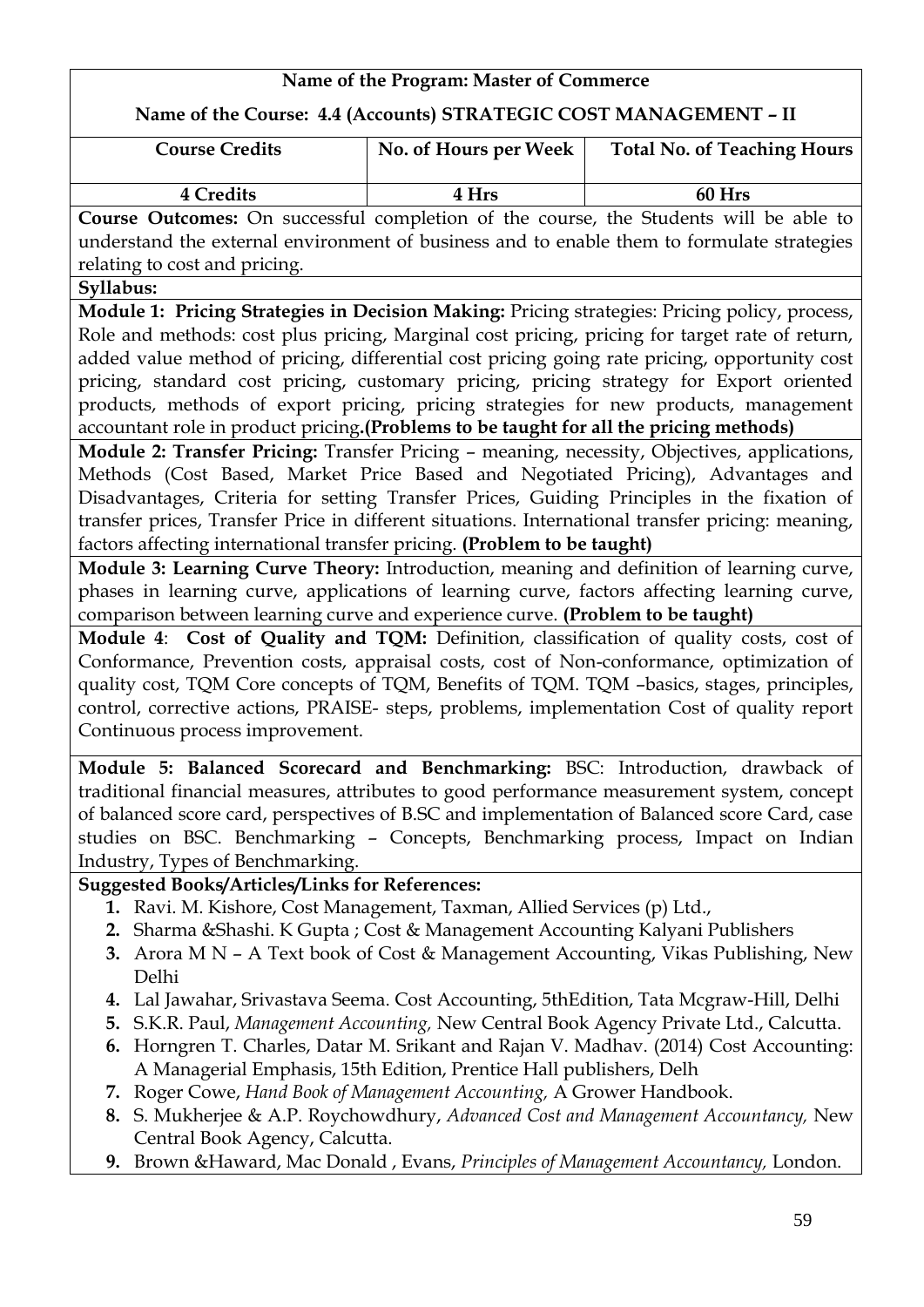**10.** John K. Shank, *Cases in Cost Management: A Strategic Emphasis,* South-Western Publishing, Thomson Learning.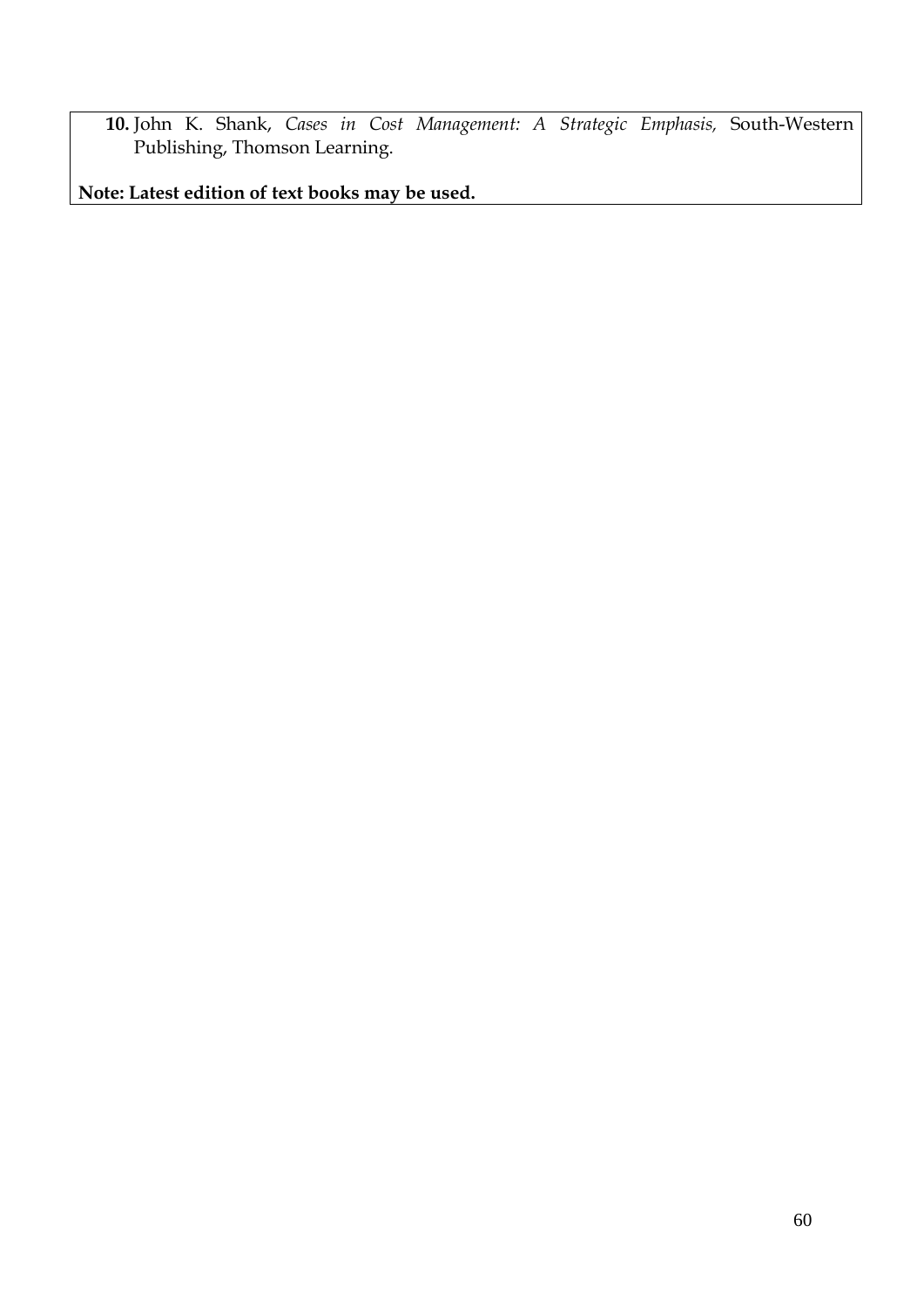# **Name of the Program: Master of Commerce Name of the Course: 4.5 (Accounts) CUSTOMS DUTY and GST**

| <b>Course Credits</b> | No. of Hours per Week | <b>Total No. of Teaching Hours</b> |
|-----------------------|-----------------------|------------------------------------|
| `redite               |                       | $\mathcal{L}$ Hrs<br>$60 -$        |
|                       |                       |                                    |

**Course Outcomes:** On successful completion of the course, students will be able to understand the GST law in the country and provide an insight into practical aspects of GST and equip them to become tax practitioners.

### **Syllabus:**

### **Module 1: Introduction to GST**

Introduction to GST- GST Acts- Meaning-Definition-Objectives-Features-Need and Benefits-Dual GST Model- Classification of Goods and Services: Taxable – exempted–Composition Scheme - Rates of GST- Registration: CGST, KGST (Karnataka State) and IGST Acts, 2017. GST Network (GSTN) – Goods and Services Tax Suvidha Providers (GSP) – GSP Eco system.

### (Provisions only)

### **Module 2: Levy and Collection of GST**

**Supply under sec 7** – Relevant definitions – supply for further business - supply without consideration, composite and mixed supplies - Place of supply.

**Time and Value of supply of Goods u/s 12 and Services u/s 13:** Relevant definitions- time of supply of goods u/s 12 services u/s 13, forward charge and reverse charge, vouchers for exchangeable goods, residual goods, interest and late fee for delayed payment u/s 12(6), Value of supply u/s 15- inclusions u/s 15(2) a,b,c,d – exclusions u/s 15(3), supply where value can't be determined and notified supplier, related person supply. Methods of Valuation of Goods and Services- Problems including Composition levy.

### **(Provisions and Practical Problem)**

### **Module 3: Input Tax Credit:**

Relevant definitions- Eligibility and conditions for claiming credit – Apportionment of credits and blocked credit – Credit on Capital goods – Availability of credit in special circumstances – Transfer of Input tax credit – Claim of Input tax credit – Matching, reversal and reclaim of Input tax credit, Recovery of Input tax credit and interest there on – Taking input tax credit in respect of inputs sent for job work. – Problems on claiming Input Tax Credit and Assessment of Tax Liability.**(Provisions and Practical Problem)**

### **Module 4: Procedure and Administration Under GST:**

All procedures including registration, tax invoice, credit and debit notes, electronic way bill, accounts and records, returns (GSTRs), payment of tax including reverse charge, refund, job work-Provisions relating to electronic commerce-Liability to pay in certain cases Administration of GST; Assessment and Audit- Inspection, Search, Seizure and Arrest Demand and Recovery-Offences and Penalties-Advance Ruling- Appeals and Revision. **(Provisions Only)**

### **Module 5: Customs Act, 1962:**

Introduction to customs duty **-** Customs Procedures – levy and collection of customs dutyexemptions from customs duties – Methods of Valuation of Customs Duty [including antidumping and safe guard duty] - Baggage –Recent Amendments to Customs– Problems.

Detailed procedure in relation to transportation and warehousing – relevant rules and regulations. Drawbacks of customs duties paid – Preparation and submission of drawback claim forms. Adjudication and appeals before the customs authorities and the appellate Tribunal.**(Provisions and Practical Problem)**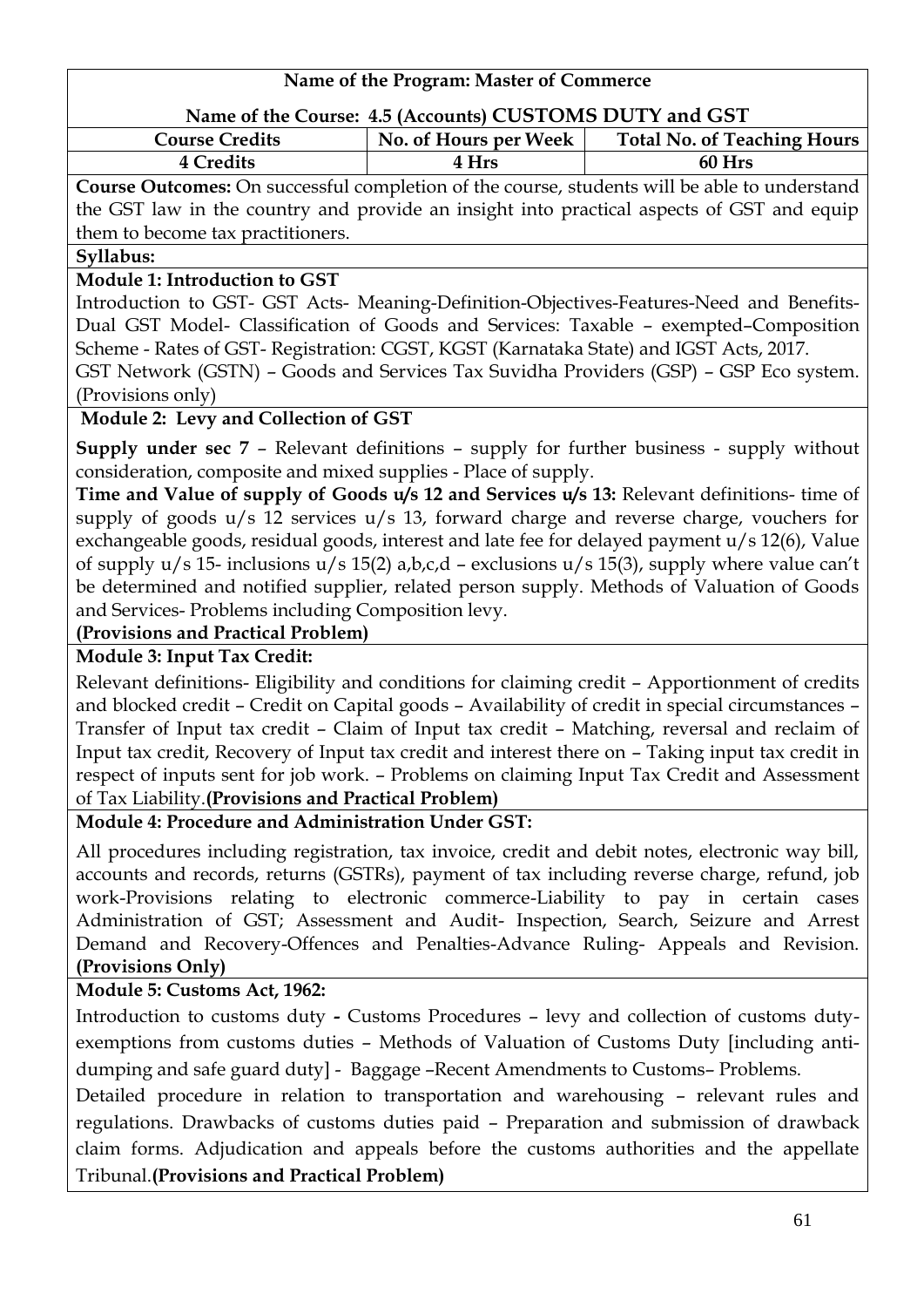### **Suggested Books/Articles/Links for References:**

- **1.** GST Acts and Rules as amended till date
- **2.** V S Datey, Indirect Taxes Law and Practice, Taxmann Publications, New Delhi
- **3.** CA Anoop Modi and CA Mahesh Gupta, GST and Customs Law: SBPD Publication
- **4.** Dr. H C Mehrotra, Prof. V P Agarwal, Goods and Services Tax and Customs Duty Sahitya Bhavan Publications.
- **5.** B.K. Ghargava, Indirect Tax Laws, Taxman Allied Services.
- **6.** V.S. Datey, U.K. Bhargava, Indirect Tax Law and Practice.
- **7.** Commercial's GST, Commercial law publisher (India) Pvt Ltd, New Delhi.
- **8.** Datey V.S.: GST Ready Reckoner, Taxman Publication, New Delhi
- **9.** Koolwal, Ashish & Ritu: Goods and Services Tax ; Commercial Law Publisher (India) Pvt. Ltd.
- **10.** Patel, Chaudhary: Indirect Taxes, Chaudhary Publication, Jaipur
- **11.** Goel Pankaj, GST Ready Referencer, Commercial Law Publisher (India) Pvt. Ltd.
- **12.** Rastogi, Abhishek: Professionals guide to GST Ideation to reality.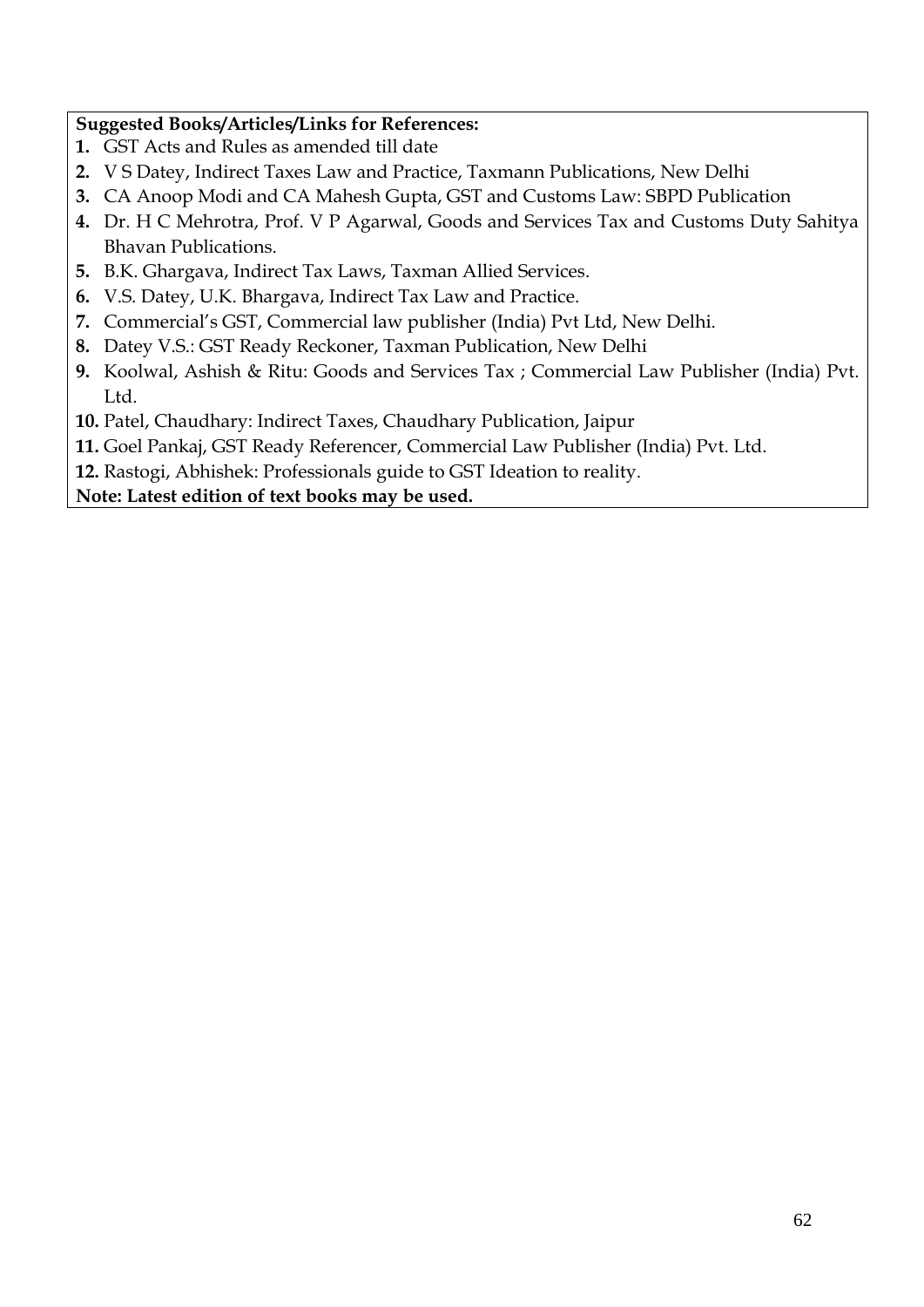| Name of the Program: Master of Commerce                                                        |                       |                                                                                    |  |  |
|------------------------------------------------------------------------------------------------|-----------------------|------------------------------------------------------------------------------------|--|--|
| Name of the Course: 4.3 (Finance) FOREX MANAGEMENT                                             |                       |                                                                                    |  |  |
| <b>Course Credits</b>                                                                          | No. of Hours per Week | <b>Total No. of Teaching Hours</b>                                                 |  |  |
| 4 Credits                                                                                      | 4 Hrs                 | 60 Hrs                                                                             |  |  |
| Course Outcomes: The purpose of this course is to give the students an exposure to the way     |                       |                                                                                    |  |  |
| foreign Exchange Market operates, to understand the principles of Currency valuation,          |                       |                                                                                    |  |  |
| techniques that can be used to hedge foreign exchange risk and to create an understanding on   |                       |                                                                                    |  |  |
| foreign exchange Management in India.                                                          |                       |                                                                                    |  |  |
| Syllabus:                                                                                      |                       |                                                                                    |  |  |
| Module 1: Elements for Foreign Exchange: International Monetary Systems: Concept, Gold         |                       |                                                                                    |  |  |
| standard, Fixed Exchange Rates, Flexible Exchange Rates, Managed Float System,                 |                       |                                                                                    |  |  |
| Fluctuations in Foreign Exchange Rate: Causes and Effects - Need for stability in Foreign      |                       |                                                                                    |  |  |
| Exchange Rate. Introduction to Forex, Evolution, Importance, Features & Objectives, Foreign    |                       |                                                                                    |  |  |
| Exchange Market, Intermediaries, Exchange Rate Forecasting.                                    |                       |                                                                                    |  |  |
| Module 2: Determination of Exchange Rates: Types of Foreign Exchange Risks, Factors            |                       |                                                                                    |  |  |
| affecting exchange rates - International trade - Theories of determination of foreign exchange |                       |                                                                                    |  |  |
| rates - The Law of One Price, Purchasing Power Parity, Interest Rate Parity, Flow Model,       |                       |                                                                                    |  |  |
| Asset Market Model. Balance of payment theory - Forecasting Forex Rates, Technical             |                       |                                                                                    |  |  |
| Forecasts, Economic Models, forecasting of fixed exchange rates from convertible currencies.   |                       |                                                                                    |  |  |
| Nominal Effective Exchange Rates and real Effective Exchange rates, Impact of exchange rate    |                       |                                                                                    |  |  |
| on BOP - Remedial measures taken by Government & Regulatory Authorities in India.              |                       |                                                                                    |  |  |
|                                                                                                |                       |                                                                                    |  |  |
| Module 3: Forex Trading & Contracts: Forex trading infrastructure and networks, control's      |                       |                                                                                    |  |  |
| on order placing, direct and indirect quotas, cross rates, speculation, exchange arithmetic    |                       |                                                                                    |  |  |
| psychology of the forex trader, computerized trading programme, information analysis of        |                       |                                                                                    |  |  |
| trading, Problems on Direct and Indirect Quotes. Contracts - Hedging against Exchange Rate     |                       |                                                                                    |  |  |
| Fluctuations: Forwards, Options & Swaps - Problems.                                            |                       |                                                                                    |  |  |
| Module 4: Exchange Payments: Cash and Spot Exchange Markets, Eurocurrency Markets,             |                       |                                                                                    |  |  |
| The Role of Commercial Banks, Mechanics of Making Foreign Payment, SWIFT, LERMS,               |                       |                                                                                    |  |  |
| Costs Associated with International payments, Basket of Currencies.                            |                       |                                                                                    |  |  |
|                                                                                                |                       |                                                                                    |  |  |
| Module 5: Forex Risk Management - Meaning & Definition, Importance, Objectives,                |                       |                                                                                    |  |  |
| Features, Methods, Applications. Hedging, Speculation and Management of types of               |                       |                                                                                    |  |  |
| exposures in Forex Market. Using forward markets for hedging - hedging with money              |                       |                                                                                    |  |  |
| market, currency options and currency futures: problems. Internal & External Hedging           |                       |                                                                                    |  |  |
| Strategies - speculation in foreign exchange and money markets.                                |                       |                                                                                    |  |  |
| <b>Suggested Books/Articles/Links for References:</b>                                          |                       |                                                                                    |  |  |
| 1. Alan C Shapiro, Multi National Financial Management,                                        |                       |                                                                                    |  |  |
| 2. Clare C Gump, ABC of Foreign Exchange                                                       |                       |                                                                                    |  |  |
| 3. Krishnamoorthy S, Guide to Foreign Exchange Regulations                                     |                       |                                                                                    |  |  |
| Chaterjee A K, Principles of Foreign Exchanger<br>4.                                           |                       |                                                                                    |  |  |
| RAjwadi, Foreign Exchange Management<br>5.                                                     |                       |                                                                                    |  |  |
| 6. Keith Red Head, Financial Derivatives                                                       |                       |                                                                                    |  |  |
| 7. V V Keshkamat, Foreign Exchange Arithematic, - Vivek Publications, Mumbai                   |                       |                                                                                    |  |  |
|                                                                                                |                       | 8. C Jeevandam, Foreign Exchange Arithematic and Risk Management, - Sulthanchand & |  |  |
| Sons 9.                                                                                        |                       |                                                                                    |  |  |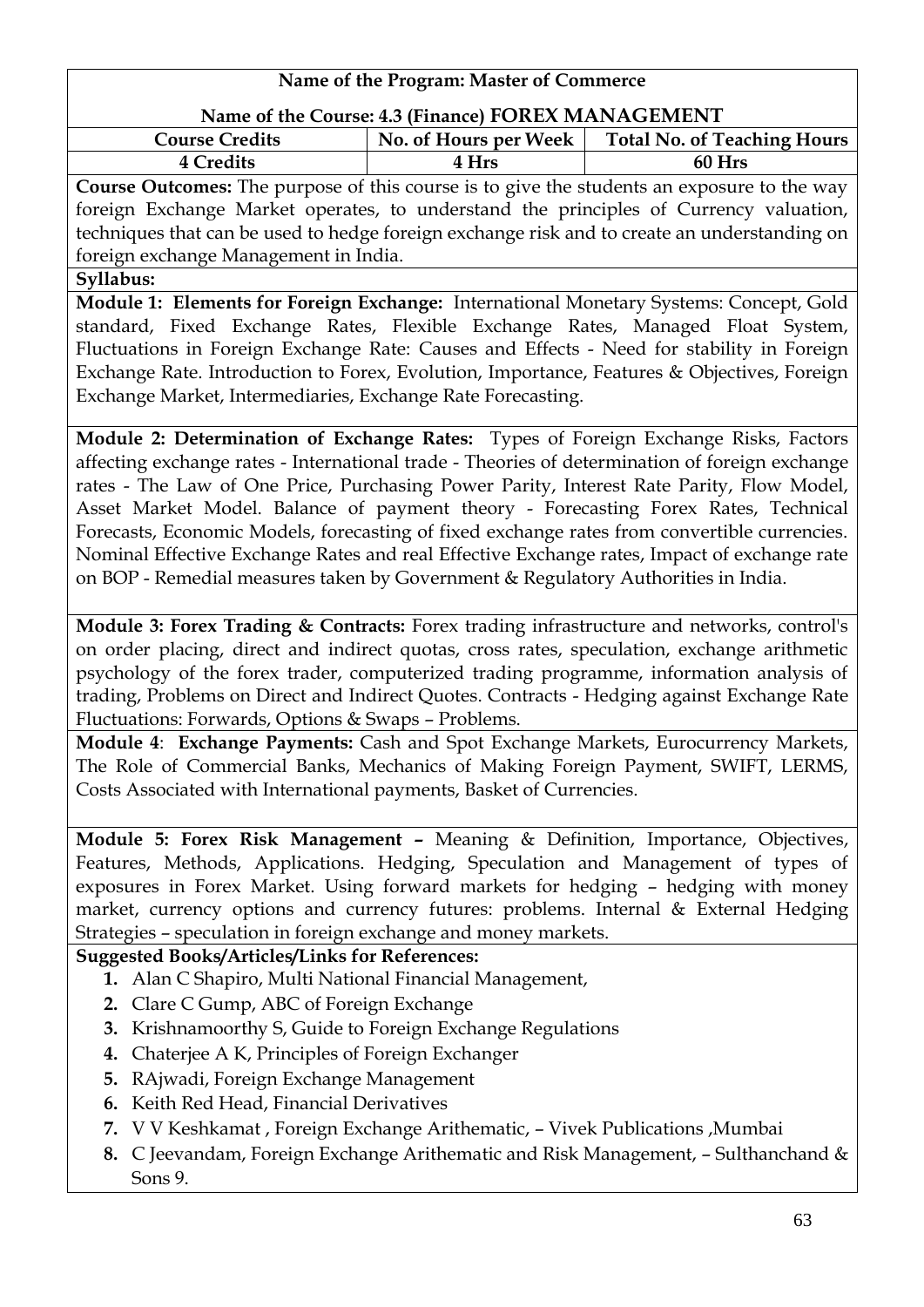- **9.** B K Chaudhuri, Finance of Foreign Trade and Foreign Exchange– Himalaya Publishing House
- **10.** Harris Manville, International Finance.
- **11.** Madhu Vij, International Finance.
- **12.** Keith Pibean, International Finance.
- **13.** Avadhani B.K, International Finance Theory and Practice.
- **14.** R.M Srivastava , Multinational Financial Management.
- **15.** P.A. Apte, International Financial Management.
- **16.** Bndar D.C, International Finance.
- **17.** Murthy E.N, International Finance & Risk Management.
- **18.** M.L. Verma, Foreign Trade & Management in India.
- **19.** Rao and Chary, International Finance.
- **20.** Ramachandra & Others ; International Finance
- **21.** Shapiro Alan. C., Multinational Financial Management, Prentice Hall, New Delhi.
- **22.** Apte P.G, International Financial Management, Tata McGraw Hill, New Delhi.
- **23.** Mcrae T.N and D.P Walkar, Foreign Exchange Management, Prentice Hall.
- **24.** Evilt H.E, Manual of Foreign Exchange.
- **25.** Holgate H.C.F, Exchange Arithmetic.

**26.** Rajwade A.V., Foreign Exchange Risk Management, Prentice Hall of India **Note: Latest edition of text books may be used.**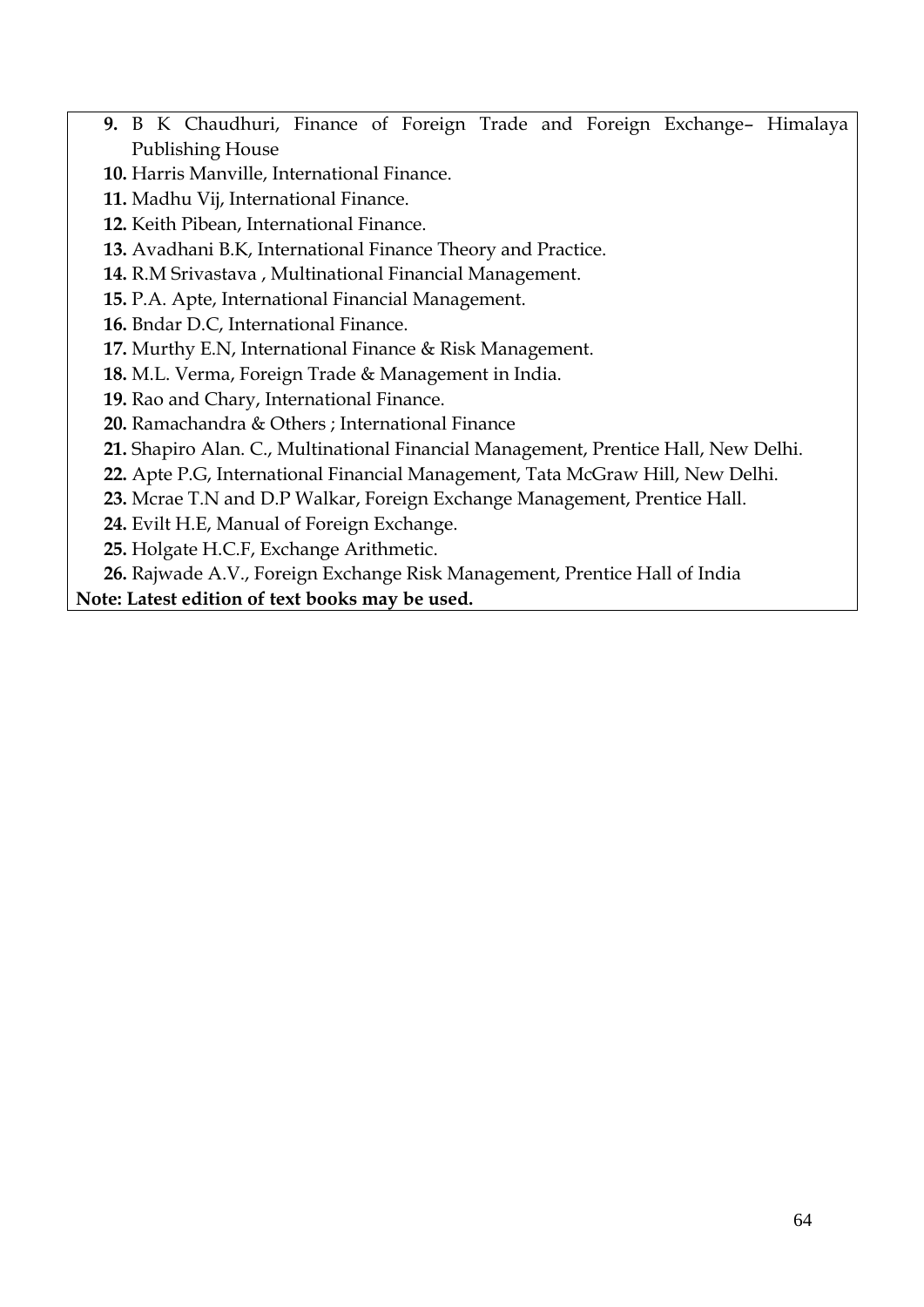### **Name of the Course: 4.4 (Finance) SECURITY ANALYSIS & PORTFOLIO MANAGEMENT**

| <b>Course Credits</b> | No. of Hours per Week | <b>Total No. of Teaching Hours</b> |
|-----------------------|-----------------------|------------------------------------|
| <b>4 Credits</b>      | 4 Hrs                 | 60 Hrs                             |

**Course Outcomes:** On successful completion of the course, the students will get to know the terms such as common stock, stock market, stock options, and approaches to investing in the stock market and building stock portfolios. It also provides a basic introduction to portfolio theory and study on various portfolio modelling associated with risks.

#### **Syllabus:**

**Module 1: Introduction to Securities :** Investment – Meaning & Definition, Types or Avenues of Investment, Investment v/s Gambling v/s Speculation v/s Arbitration v/s Hedging, Factors to be considered for Investment, Investment Policy, Risk and Return Analysis, Types of Risk Appetite, Types of Risks in Investment, Sources of Risk, Risk Measurement – Standard Deviation, Covariance, Beta, Correlation (problems), Legal framework and Regulatory cover for Investment in India.

**Module 2: Security Analysis:** Introduction to Fixed and Variable Income Securities, Equity Valuation Models, Fixed Income Securities Valuation Models: Bonds, Introduction to – Fundamental Analysis, Economic Analysis, Industry Analysis, Company Analysis, Technical Analysis – Modern Tools for Technical Analysis – Line, Point and Figure, Candlestick, Renko Chart, Heikin Ashi, etc. Price Patterns of Stock, Price Trends of Stock, Practical explanation on Technical Indicators used in Stock Market. Dow Theory & Efficient Market Hypothesis (EMH) – Meaning and Types.

**Module 3: Introduction to Portfolio Management & Models:** Meaning of Portfolio Management, Need, Objectives, Process, Selection of Securities, Harry Markowitz Optimum Portfolio Theory, Capital Asset Pricing Model, CML, SML, Beta Factor – Alpha and Beta Coefficient – Problems, Sharpe Single Index Model (Theory), Arbitrage Pricing Theory, Principle of Arbitrage, Arbitrage Portfolios; Two Factor and Multi Factor Models.

**Module 4: Portfolio Evaluation & Revision:** Portfolio Evaluation Strategies - Sharpe Model – Jensen Model – Treynor Model and MM Model – Problems Portfolio Revision, Active and Passive Management, Formula Plans, Measure of Return, Risk Adjusted Measures of Performance Evaluation, Market Timing, Evaluation Criteria and Procedures. Recent development in strategies.

**Module 5: Global Markets:** Global Investment Benefits – Introduction to ADRs, GDRs, IDRs, Green Bond, Masala Bond, FCCBs, Externa Commercial Borrowings, Foreign Bonds, Global Mutual Funds – Relationship between Trends in Global Markets and the Domestic Markets, International Investing, International Funds Management, Emerging Opportunities.

### **Suggested Books/Articles/Links for References:**

- **1.** A. Brahmiah & P. Subba Rao, Financial Futures and Options, HPH.
- **2.** Kevin, S. (2010). Security Analysis and Portfolio Management. (2 ed.). New Delhi: PHI learning Pvt Ltd.
- **3.** Singh Preeti, Investment Management, HPH
- **4.** Alexander Fundamental of Investments, Pearson Ed.
- **5.** Hangen: Modern Investment theory. Pearson Ed.
- **6.** Kahn: Technical Analysis Plain and sample Pearson Ed.
- **7.** Alexander, shampe and Bailey Fundamentals of Investments Prentice Hall of India
- **8.** Newyork Institute of Finance How the Bond Market work PHI.
- **9.** Mayo Investment Thomason hearning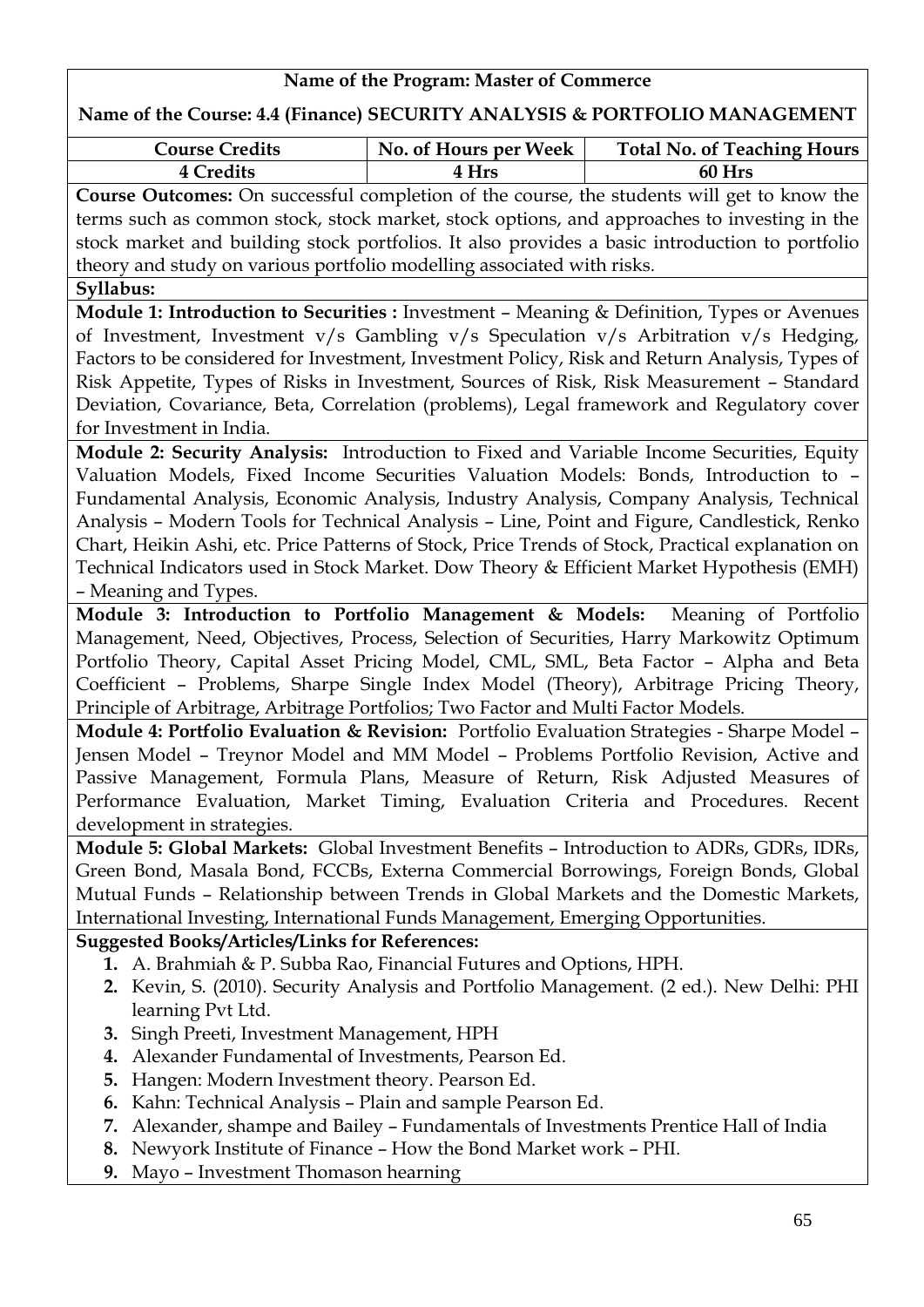- **10.** Pandian, P. (2005). Security analysis and portfolio management. (2ed.). Noida: Vikas publishing house Pvt Ltd.
- **11.** Bhat, S. (2008). Security analysis and portfolio management. (1 ed.). New Delhi: Excel Books.
- **12.** Chandra. (2011). Security Analysis and Portfolio Management. (4 ed). New Delhi: Tata McGraw Hill Publishing company.
- **13.** Ranganatham, M., & Madhumathi, R. (2004). Investment analysis and portfolio management. (4 ed.). New Delhi: Pearson Education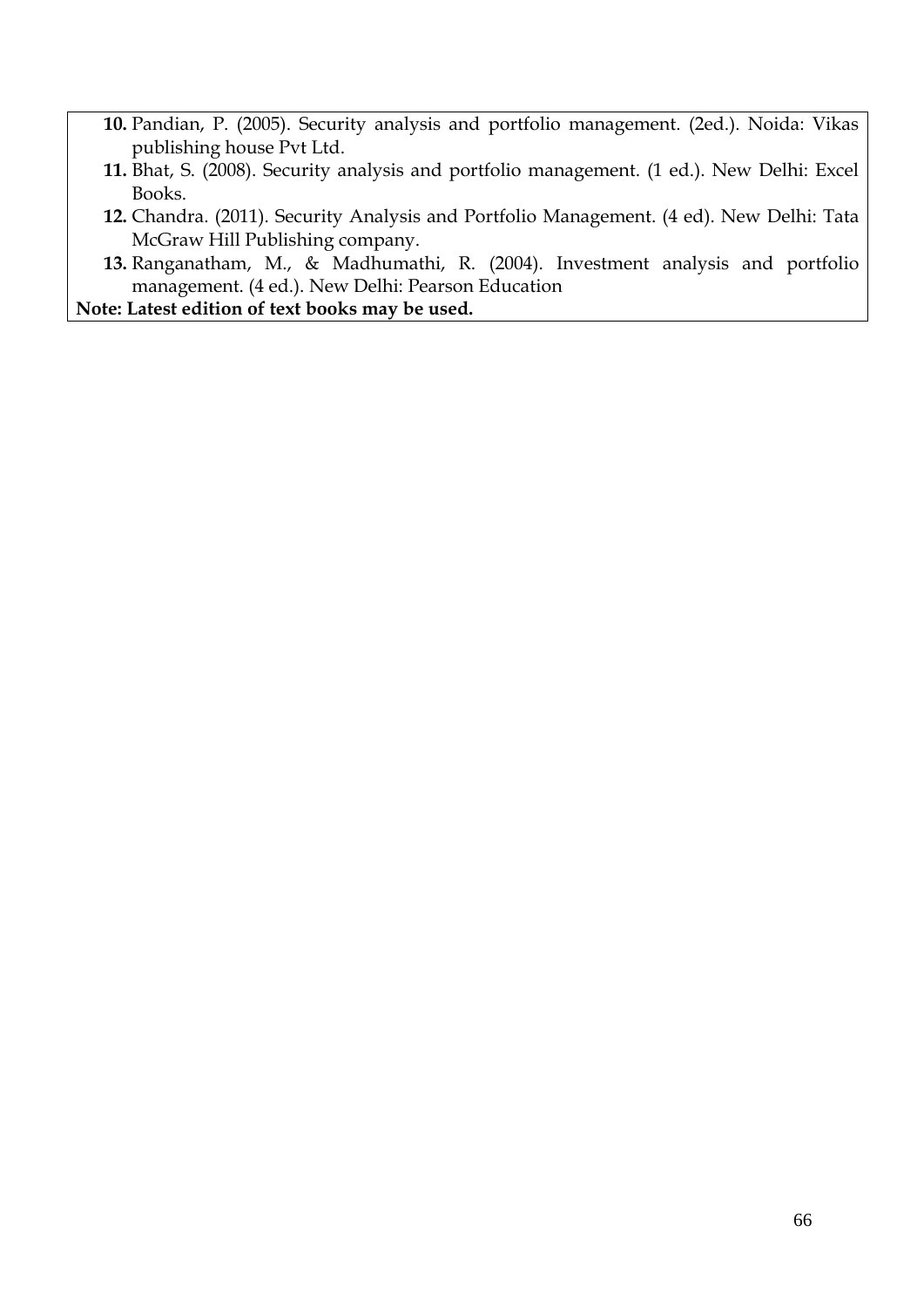### **Name of the Course: 4.5 (Finance) STRATEGIES FOR BANKING RISK AND MARKETING MANAGEMENT**

| <b>Course Credits</b> | No. of Hours per Week | <b>Total No. of Teaching Hours</b> |
|-----------------------|-----------------------|------------------------------------|
| <b>Credits</b>        | 4 Hrs                 | 60 Hrs                             |

**Course Outcomes:** The objective of this course is to provide an insight of Risk and Marketing Management in Managerial Decision Making of Banking Industry.

#### **Syllabus:**

### **Module 1: KYC, AML and Account Opening Process**

Importance of KYC and AML, Why RBI insists on KYC procedures, The role of Banks in implementing KYC, penalties for non-adherence; Different stages of money laundering, Understand the importance of AML at the time of account opening; Customer acceptance policy: low, medium and high risk customers; Customer verification procedure, KYC documents required for account opening, verification process; Account opening formalities, forms, documents, procedures; Risk management ,KYC, AML – monitoring transactions and reporting of suspicious transactions

### **Module 2: CASA Deposits**

Meaning; Importance; Features and Benefits; Understand what are CASA deposits; Importance of CASA deposits for banks ; Impact on profitability of banks; Features and benefits of current accounts, savings accounts and their variants; Transactions, services and channels offered by banks for CASA account holders; Benefits of CASA deposits to customers

### **Module 2: Banking Services to CASA Customers, Cross Sell Products Investments and Loans.**

Service channels – branch, ATM, internet, mobile banking; Payment and collection services – cheques, electronic funds transfers, cash management, cheque clearing; Ancillary services – locker and safe custody, payment of taxes and bills; Financial services – Sale of insurance mutual funds, gold coins, Government bonds; Depository services – Demat and web trade; Wealth management; Foreign exchange ; Principles of lending, concepts, regulations ; Retail lending – secured and unsecured; Home loan, car loan, loan against securities, Credit cards, personal loan and educational loan ;Business credit – working capital and term loan. Over draft cash credit, term loans, fund based and non-fund based; Priority sector lending – Agri credit, MSME ; NPA management

### **Module 3: Strategies for Increasing CASA Deposits through Sales and Marketing**

Identify the targets and goals product wise for the year and for each month ; Plan the marketing mix for achieving the goals- segmenting targeting products positioning, resource planning ; Plan promotional activities to spread awareness; Collaborate with the team for assigning individual targets, review and performance support; Catchment mapping – Identify the area covered by the branch, identify different segments of customers, potential for business, banking needs, competition; Promotional activities and campaign for lead generation; Recording of leads, Understand the sales funnel, follow up suspects, identify prospect; Field visit route map – Plan the route and customer visits per day; Sales call review and monitoring

### **Module 4: Selling Skills and Customer Relationship Management**

Continuous self- improvement Positive attitude, updated knowledge professional attire, etiquette, behavior, communication skills; Understanding customer segments and needs – Profiling of customers, analyzing customer's financial goals, needs and banking transactions, identifying appropriate products to satisfy the needs; Sales process – Pre sale – fixing up appointments preparing the sales kit- Sales execution – Follow the five steps – opening,